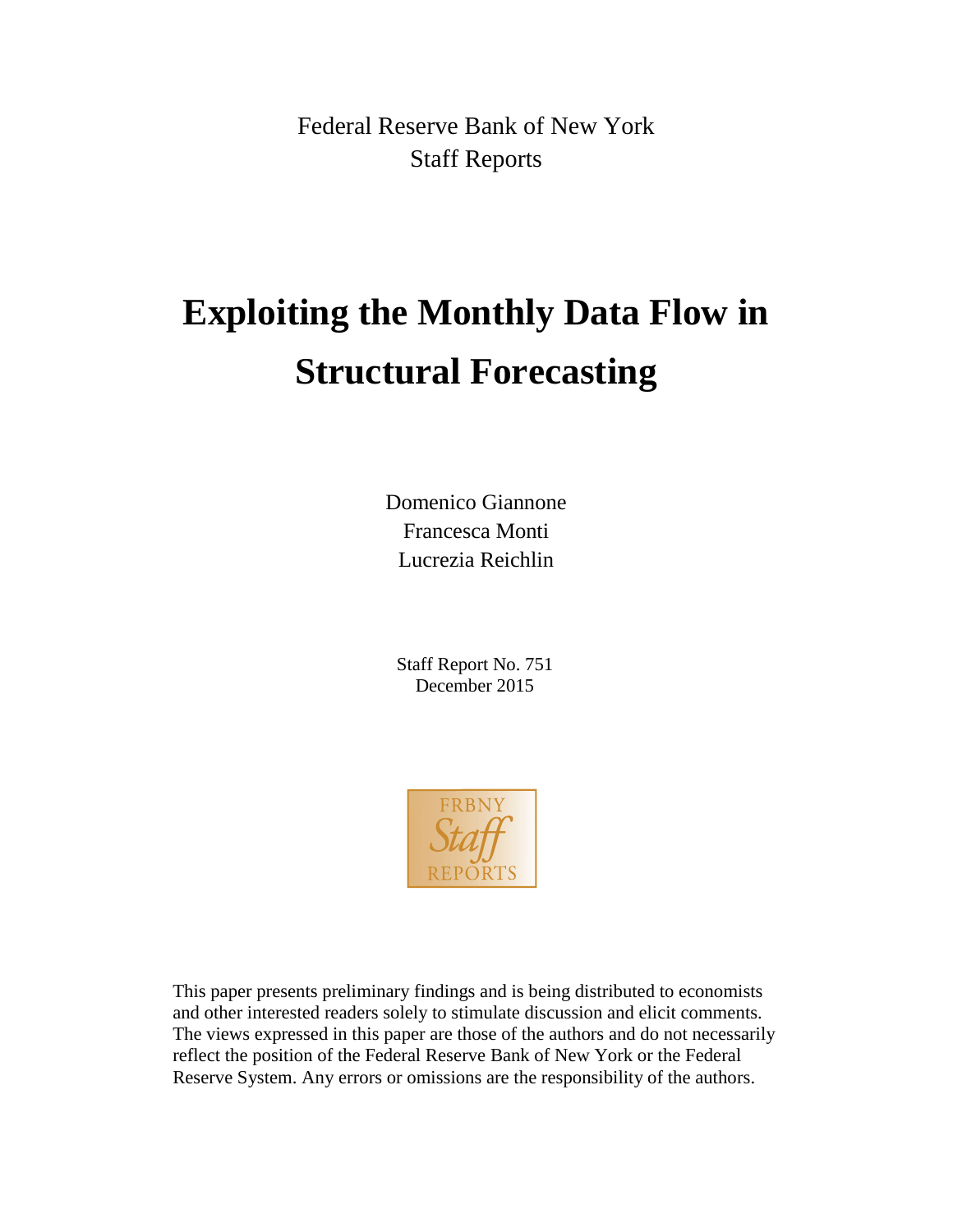#### **Exploiting the Monthly Data Flow in Structural Forecasting**

Domenico Giannone, Francesca Monti, and Lucrezia Reichlin *Federal Reserve Bank of New York Staff Reports*, no. 751 December 2015 JEL classification: C33, C53, E30

#### **Abstract**

This paper develops a framework that allows us to combine the tools provided by structural models for economic interpretation and policy analysis with those of reduced-form models designed for nowcasting. We show how to map a quarterly dynamic stochastic general equilibrium (DSGE) model into a higher frequency (monthly) version that maintains the same economic restrictions. Moreover, we show how to augment the monthly DSGE with auxiliary data that can enhance the analysis and the predictive accuracy in now-casting and forecasting. Our empirical results show that both the monthly version of the DSGE and the auxiliary variables offer help in real time for identifying the drivers of the dynamics of the economy.

Key words: DSGE models, forecasting, temporal aggregation, mixed-frequency data, large data sets

\_\_\_\_\_\_\_\_\_\_\_\_\_\_\_\_\_

Giannone: Federal Reserve Bank of New York (e-mail: domenico.giannone@ny.frb.org). Monti: Bank of England (e-mail: francesca.monti@bankofengland.co.uk). Reichlin: London Business School (e-mail: lreichlin@london.edu). The authors are grateful to Richard Harrison, Giorgio Primiceri, Giovanni Ricco, Frank Schorfheide, Andrea Tambalotti, and participants at the European Financial Stability Facility workshop at the NBER Summer Institute for insightful comments and suggestions. The views expressed in this paper are those of the authors and do not necessarily reflect the position of the Federal Reserve Bank of New York, the Federal Reserve System, or the Bank of England or its committees.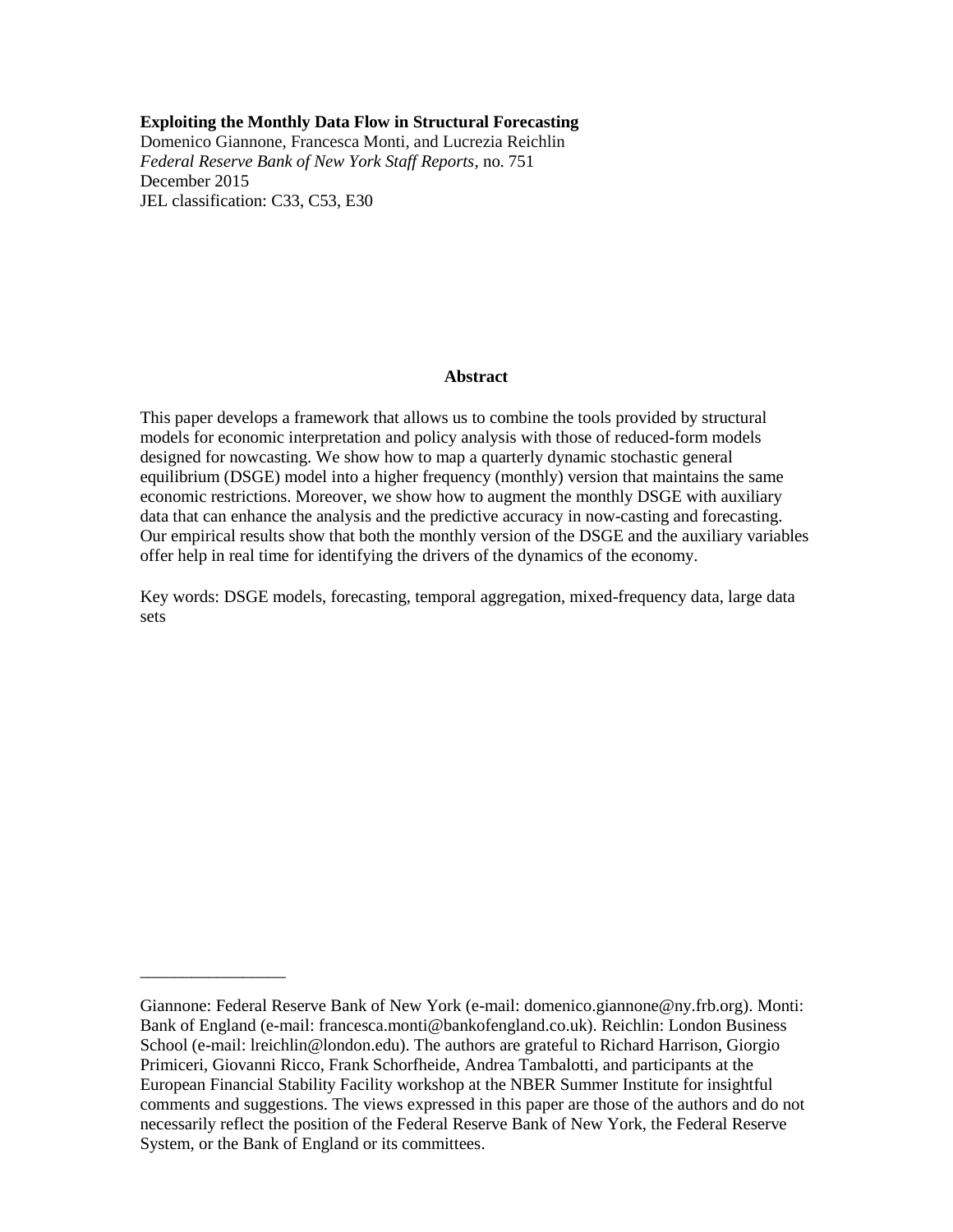#### 1. Introduction

This paper develops an analytical framework to combine the structural analysis based on dynamic stochastic general equilibrium (DSGE) models with reduced form analysis designed for digesting the real-time flow of data publication. The aim is to obtain early signals on the current state of the economy and read it through the lens of a structural model.

Now-casting with DSGE models raises two challenges. First, these models are typically estimated with quarterly data on a balanced panel. Therefore, even if some of the model's variables are available at a higher frequency, this information is lost. Second, DSGE models are estimated on a set of variables that is more limited than the information set used by markets and policymakers, who can exploit more timely information as it progressively becomes available throughout the quarter according to an asynchronous calendar of data publications. But, as we will show, this information is valuable not only for pure forecasting/now-casting purposes but also for identifying economically meaningful shocks in real time.

An extensive recent now-casting literature, starting with Giannone, Reichlin and Small (2008), has made use of the state-space representation of reduced form statistical models to provide early estimates of the current value of key quarterly variables such as GDP in relation to the data flow. In this approach, given the model parameters, the newly available data, particularly those published earlier than national account quarterly data, help to produce progressively more accurate estimates of the states and therefore of the current quarter value of the data. This is true not only for "hard" data such as industrial production or employment but also for "soft" data such as sur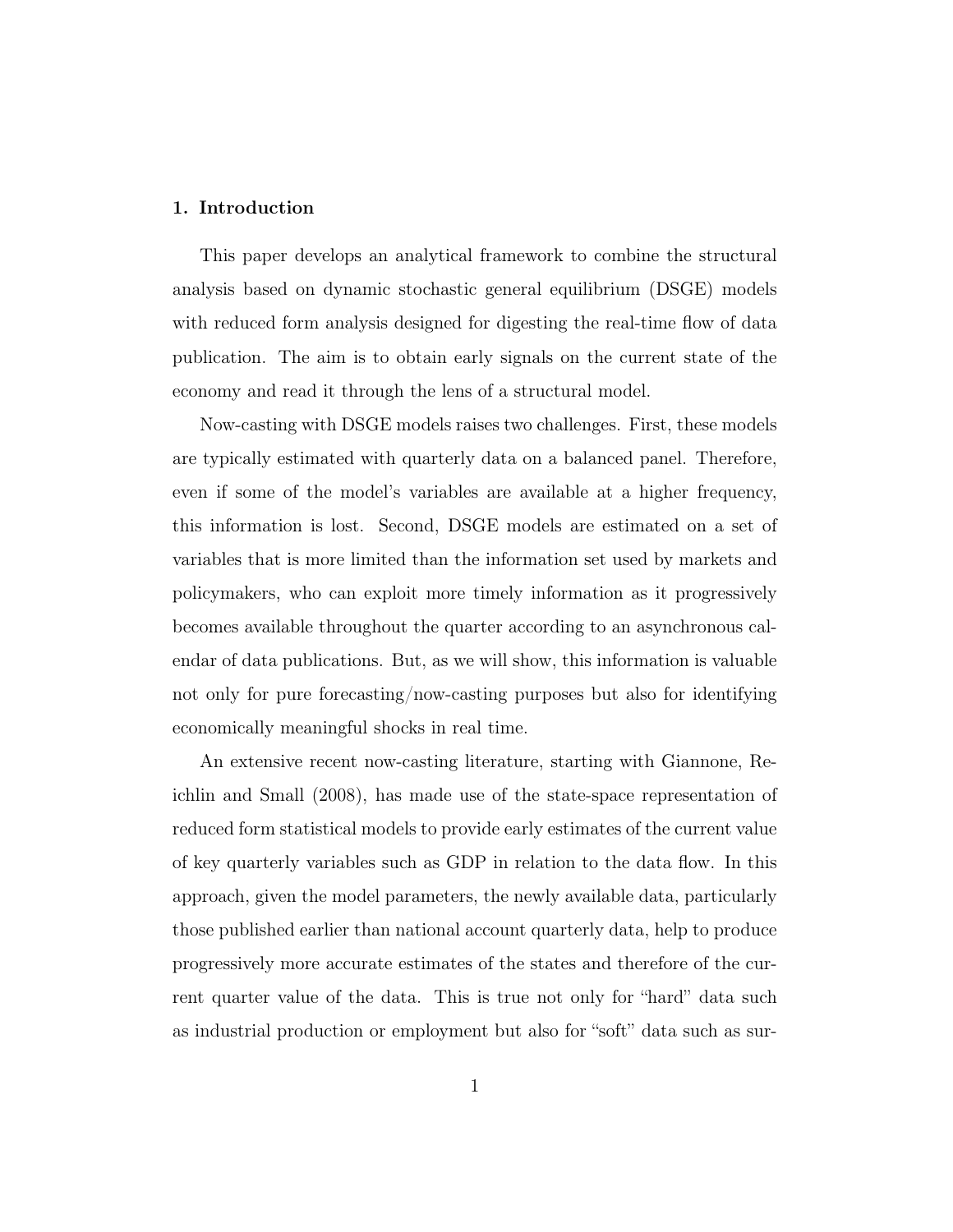veys which are the first to provide information on the current quarter (for a survey see Banbura, Giannone and Reichlin, 2011). We exploit the fact that both the now-casting model of Giannone, Reichlin and Small (2008) and the generic DGSE have a state space form to link the two approaches in a formal way. This involves three elements.

First, we derive the monthly dynamics of the model, addressing a classic problem of time aggregation (for an early discussion, see Hansen and Sargent 1991). Our contribution here is to provide a method for assessing when a linear or linearised quarterly model has a unique monthly specification with real coefficients and to select the appropriate monthly specification, if there is more than one. Second, we make use of the monthly specification of the model to exploit the infra-quarter data which are available at a monthly frequency. Third, we augment it with data which are typically not included in structural models, because they do not have much relevance at a quarterly frequency, but that are potentially useful because of their timeliness. An obvious example are surveys whose value is only due to their short publication lag and, by the end of the quarter, do not convey any additional information beyond GDP growth itself.

The empirical application provided in the paper illustrates the potential use of the method for both policy modeling and academic research. We derive the monthly state-space that coincides, when put on quarterly data, with a variant of the model in Galí, Smets and Wouters (2012) that incorporates financial frictions as in Bernanke, Gertler and Gilchrist (1999) and augment it with auxiliary monthly macro indicators potentially useful for now-casting. We assess the method's performance in terms of forecast accuracy both on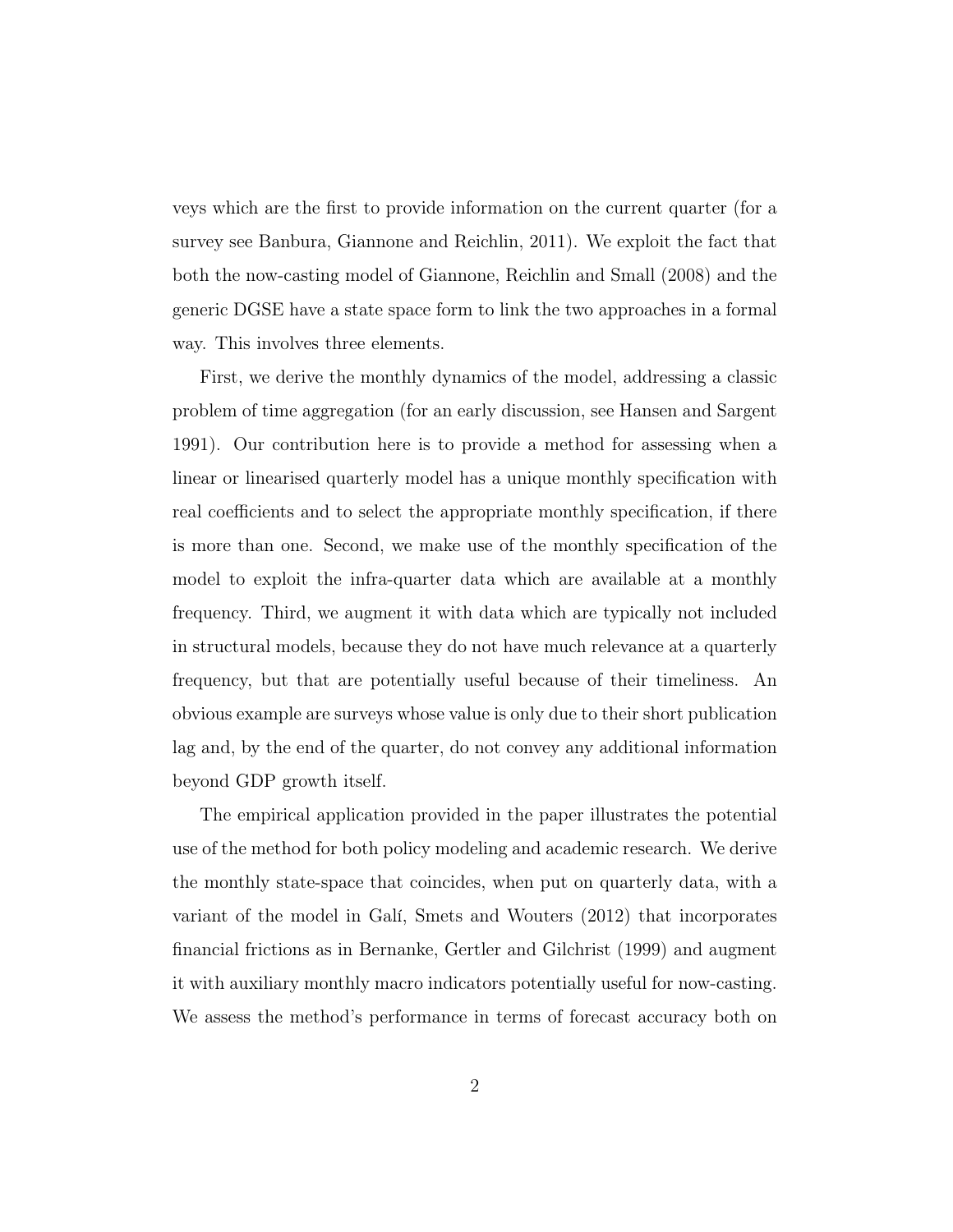average over the whole evaluation sample, and in the specific episode of the Lehman Bros. crisis. We find that the now-cast and forecast accuracy of the monthly model augmented with the auxiliary variables is comparable to that of the survey of professional forecasters (SPF) and greatly improves over the quarterly model. These results are in line with similar findings for reducedform models (e.g. Giannone, Reichlin and Small, 2008). But here, crucially, we have a structural model, so we can also exploit the real-time information flow to now-cast unobservables variables that are useful for understanding the economy's dynamics, such as the output gap or the shocks that drive the model.

To exploit further the possibilities that our framework offers for structural analysis, we focus on the Lehman Bros. crisis and we compare the augmented monthly model's storytelling in real-time to the one we would have obtained conditioning on the now-casts of the SPF, as suggested in Del Negro and Schorfheide (2013). Thanks to the auxiliary information, our model is able to better identify, in real time, the shocks driving the business cycle. Moreover, our approach delivers an interpretation of the auxiliary variables through the lens of the model.

The paper is organized as follows. In the first section we illustrate the methodology, in the second the data and the structural model, in the third we provide a forecast evaluation while in the fourth we use the framework for real time structural analysis. Finally we comment the relation of our approach to the related literature and conclude.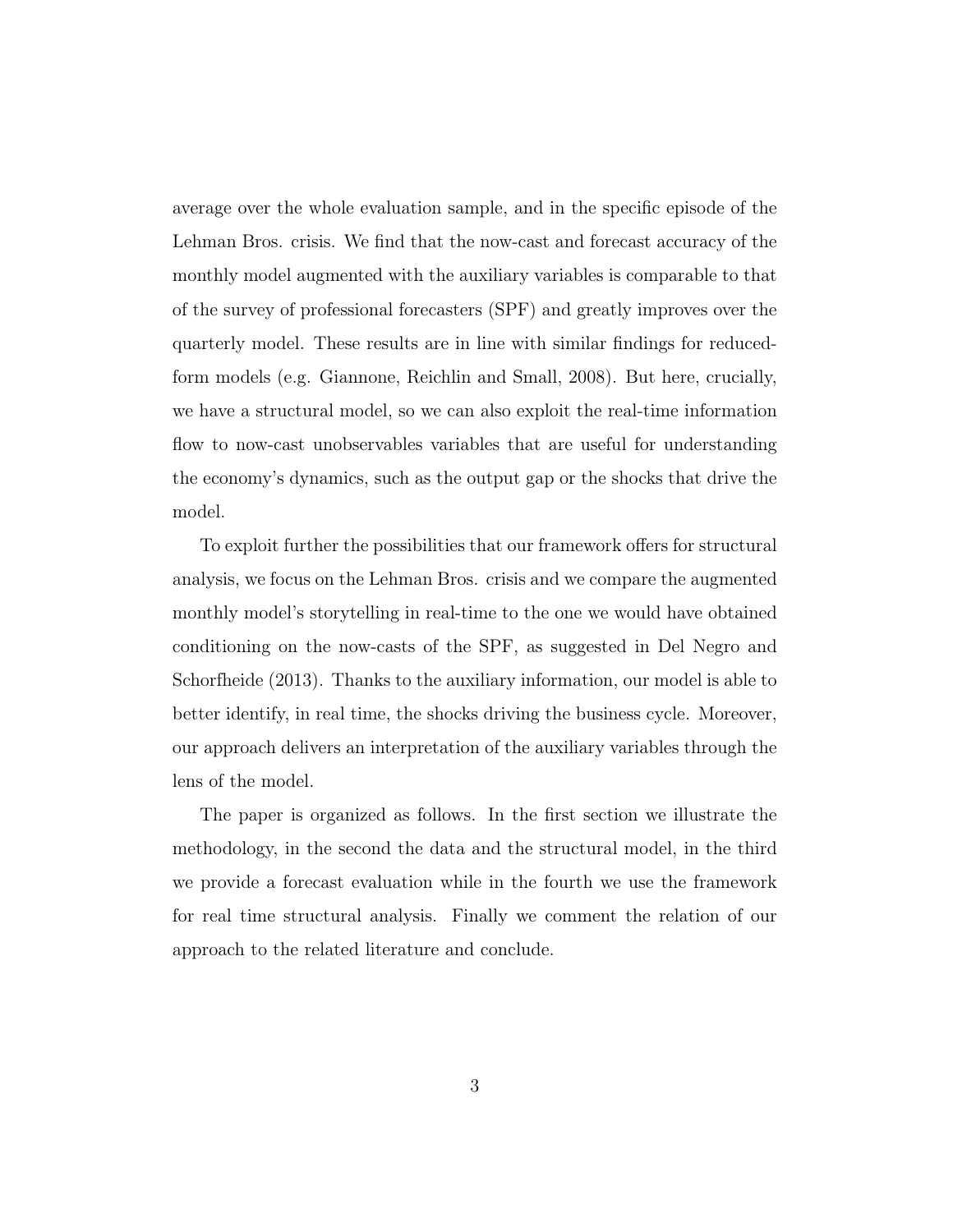#### 2. The methodology

#### 2.1. From monthly to quarterly specification

In what follows, we show how to obtain the monthly specification of the quarterly DSGE model that has real coefficients and we discuss under which conditions such a monthly model exists and is unique. We then discuss how to link the monthly model with the auxiliary variables for now-casting.

We consider structural quarterly models whose log-linearized solution has the form:

$$
s_{t_q} = \mathcal{T}_{\theta} s_{t_q - 1} + \mathcal{B}_{\theta} \varepsilon_{t_q}
$$
  
\n
$$
Y_{t_q} = \mathcal{M}_{0,\theta} s_{t_q} + \mathcal{M}_{1,\theta} s_{t_q - 1}
$$
\n
$$
(1)
$$

where  $t_q$  is time in quarters,  $Y_{t_q} = (y_{1,t_q},...,y_{k,t_q})'$  is a set of observable variables which are transformed to be stationary,  $s_t$  are the states of the model and  $\varepsilon_t$  are structural orthonormal shocks. The autoregressive matrix  $\mathcal{T}_{\theta}$ , the coefficients  $\mathcal{B}_{\theta}$ ,  $\mathcal{M}_{0,\theta}$  and  $\mathcal{M}_{1,\theta}$  are function of the deep, behavioural parameters of the DSGE model, which are collected in the vector  $\theta$ .  $\mathcal{M}_{1,\theta}$ accounts for the fact that often a part of the observables are defined in first differences. We consider the model and its parameters as given. The vector  $s_t$  can also include the lags of the state variables and shocks.<sup>1</sup>

<sup>&</sup>lt;sup>1</sup>The inclusion of the states and their lag in the observation equation is useful to model variables that enter the system in difference. An alternative consists in including the differences of the states as additional states and setting  $\mathcal{M}_{0,\theta} = S_{k,n}$  and  $\mathcal{M}_{0,\theta} = 0$ , where  $S_{k,n}$  is a matrix of zeros and ones that just selects the appropriate rows of  $s_{t_q}$ . The problem with this approach is that it generates more redundant states and this makes more difficult to derive the minimal state representation, a step that as we will see is particularly important in the proposed procedure.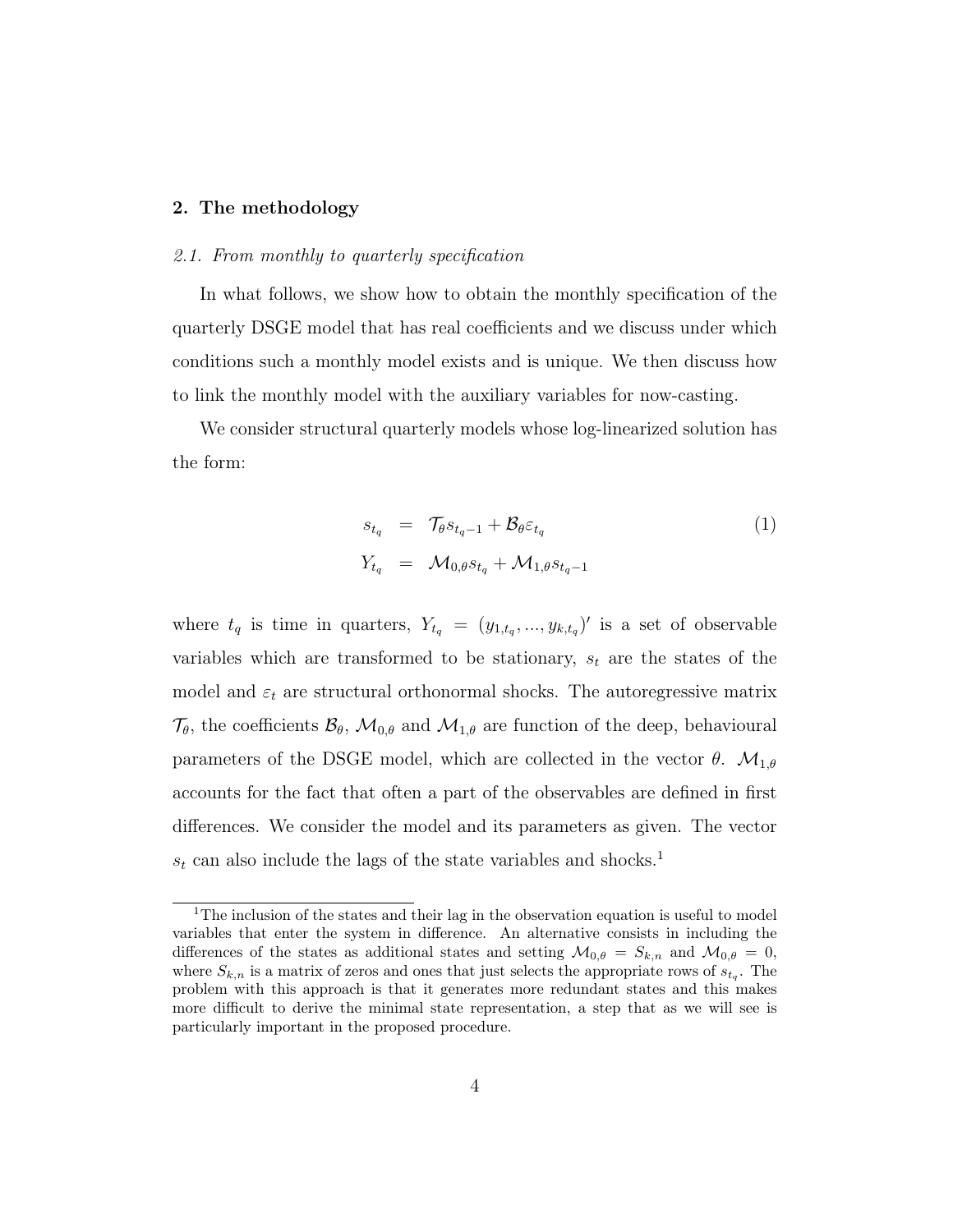Let us define  $t_m$  as the time in months and denote by  $Y_{t_m} = (y_{1,t_m},...,y_{k,t_m})'$ the vector of the possibly latent monthly counterparts of the variables that enter the quarterly model. The latter are transformed so as to correspond to a quarterly quantity when observed at end of the quarter, i.e. when  $t_m$ corresponds to March, June, September or December (e.g. see Giannone, Reichlin and Small, 2008).

For example, let  $y_{i,t_m}$  be the unemployment rate  $u_{t_m}$  and suppose that it enters the quarterly model as an average over the quarter, then:

$$
y_{i,t_m} = \frac{1}{3}(u_{t_m} + u_{t_m-1} + u_{t_m-2})
$$

In accordance with our definition of the monthly variables, we can define the vector of monthly states  $s_{t_m}$  as a set of latent variables which corresponds to its quarterly model-based concept when observed on the last month of each quarter. Hence, it follows that our original state equation

$$
s_{t_q} = \mathcal{T}_{\theta} \ s_{t_q-1} + B_{\theta} \varepsilon_{t_q}
$$

can be rewritten in terms of the monthly latent states as

$$
s_{t_m} = \mathcal{T}_{\theta} \ s_{t_m - 3} + B_{\theta} \varepsilon_{t_m} \tag{2}
$$

when  $t_m$  corresponds to the last month of a quarter, i.e. when  $t_m$  corresponds to March, June, September or December.

We assume that the monthly states can be written as

$$
s_{t_m} = \mathcal{T}_m \ s_{t_m - 1} + \mathcal{B}_m \varepsilon_{m, t_m} \tag{3}
$$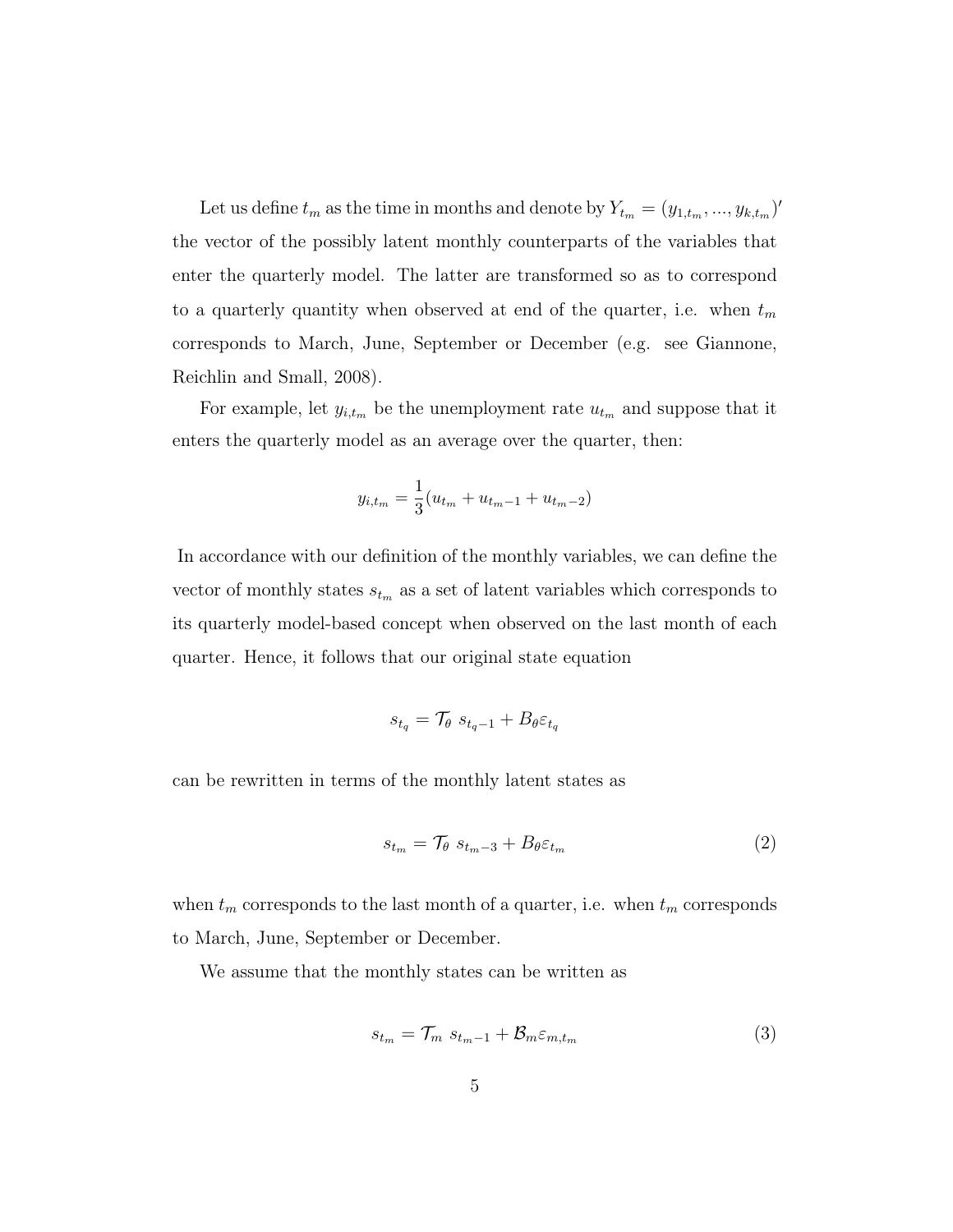and that  $\mathcal{T}_m$  is real and stable and  $\varepsilon_{m,t_m}$  are orthonormal shocks<sup>2</sup>. This implies:

$$
s_{t_m} = \mathcal{T}_m^3 \ s_{t_m-3} + [\mathcal{B}_m \varepsilon_{m,t_m} + \mathcal{T}_m \mathcal{B}_m \varepsilon_{m,t_m-1} + \mathcal{T}_m^2 \mathcal{B}_m \varepsilon_{m,t_m-2}]. \tag{4}
$$

We are interested in finding a mapping from the quarterly model to the monthly model: the relation between equations (1), or equivalently (2), and (4) imply that the monthly model can be recovered from the following equations:

$$
\mathcal{T}_m = \mathcal{T}_{\theta}^{\frac{1}{3}} \tag{5}
$$

$$
vec(\mathcal{B}_m \mathcal{B}_m') = (I + \mathcal{T}_m \otimes \mathcal{T}_m + \mathcal{T}_m^2 \otimes \mathcal{T}_m^2)^{-1} vec(\mathcal{B}_\theta \mathcal{B}_\theta'). \tag{6}
$$

From (5) it is clear that finding such mapping is equivalent to finding the cube root of  $\mathcal{T}_{\theta}$ .

If the autoregressive matrix of the transition equation is diagonalizable, *i.e* if there exist a diagonal matrix  $D$  and an invertible matrix  $V$  such that  $\mathcal{T}_{\theta} = VDV^{-1}$ , then the cube root of  $\mathcal{T}_{\theta}$  can be obtained as

$$
\mathcal{T}_{\theta}^{\frac{1}{3}} = V D^{\frac{1}{3}} V^{-1},
$$

<sup>&</sup>lt;sup>2</sup>If the variables considered are stocks, the formulation (3) implies no approximation, because selecting a lower frequency just means sampling at a different frequency. If instead the variables considered are flows, then our definition of the monthly variables as an average over the quarter implies that we are introducing a non-invertible moving average in the growth rates. Therefore modeling this monthly concept as autoregressive introduces some misspecification. Doz, Giannone and Reichlin, 2012 show the effect of such missspecification is small.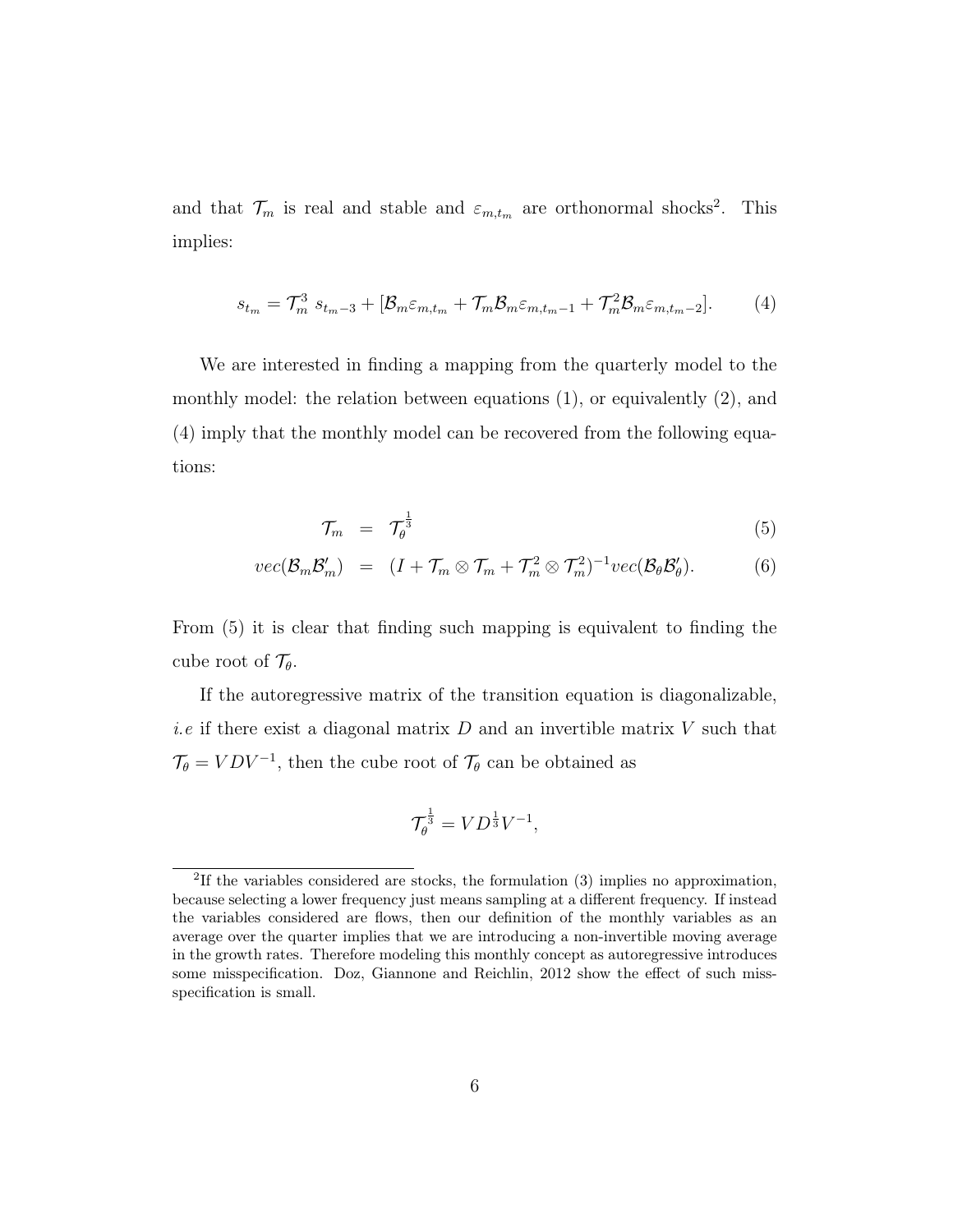where  $D^{\frac{1}{3}}$  is a diagonal matrix containing the cube roots of the elements of D. The real elements of  $D$ , which are associated with real-valued eigenvectors, have a unique real cube root, which is the only one that gives rise to real values when combined with its associated eigenvector. For the eigenvalues that are complex conjugate instead there are three complex cube roots. These, when combined with their associated eigenvalue, return a real-valued vector. So, effectively, if  $k$  is the number of complex conjugate couples of eigenvalues in D, then there will be  $3^k$  real-valued cube roots for  $\mathcal{T}_{\theta}$ . To select among these alternative cube roots of  $\mathcal{T}_{\theta}$  we proceed as follows. In the case of real eigenvalues, we simply select their real cube root. In the case of complex conjugate couples, we choose the cube root which is characterized by less oscillatory behaviour, i.e. the cube root with smaller argument.

If monthly observations for some variables are available, we can use them to identify the cube root by choosing the one that maximizes the likelihood of the data. The cube root selected is generally unique. Indeed, Anderson *et al.* (2014) have shown that having mixed frequency observation typically implies identifiability. In our case the two procedures produce the same results.

If  $\mathcal{T}_{\theta}$  is not diagonalizable, it is possible to obtain the Jordan form<sup>3</sup> and to

<sup>3</sup>Any matrix  $A \in \mathbb{C}^{n \times n}$  can be expressed in the canonical Jordan form

$$
Z^{-1}AZ = J = diag(J_1, J_2, ..., J_p),
$$

with

$$
J_k = J_k(\lambda_k) = \begin{bmatrix} \lambda_k & 1 & & \\ & \lambda_k & \ddots & \\ & & \ddots & 1 \\ & & & \lambda_k \end{bmatrix} \in \mathbb{C}^{m_k \times m_k},
$$

where Z is non-singular and  $m_1 + m_2 + + \dots + m_p = n$  with p the number of blocks. We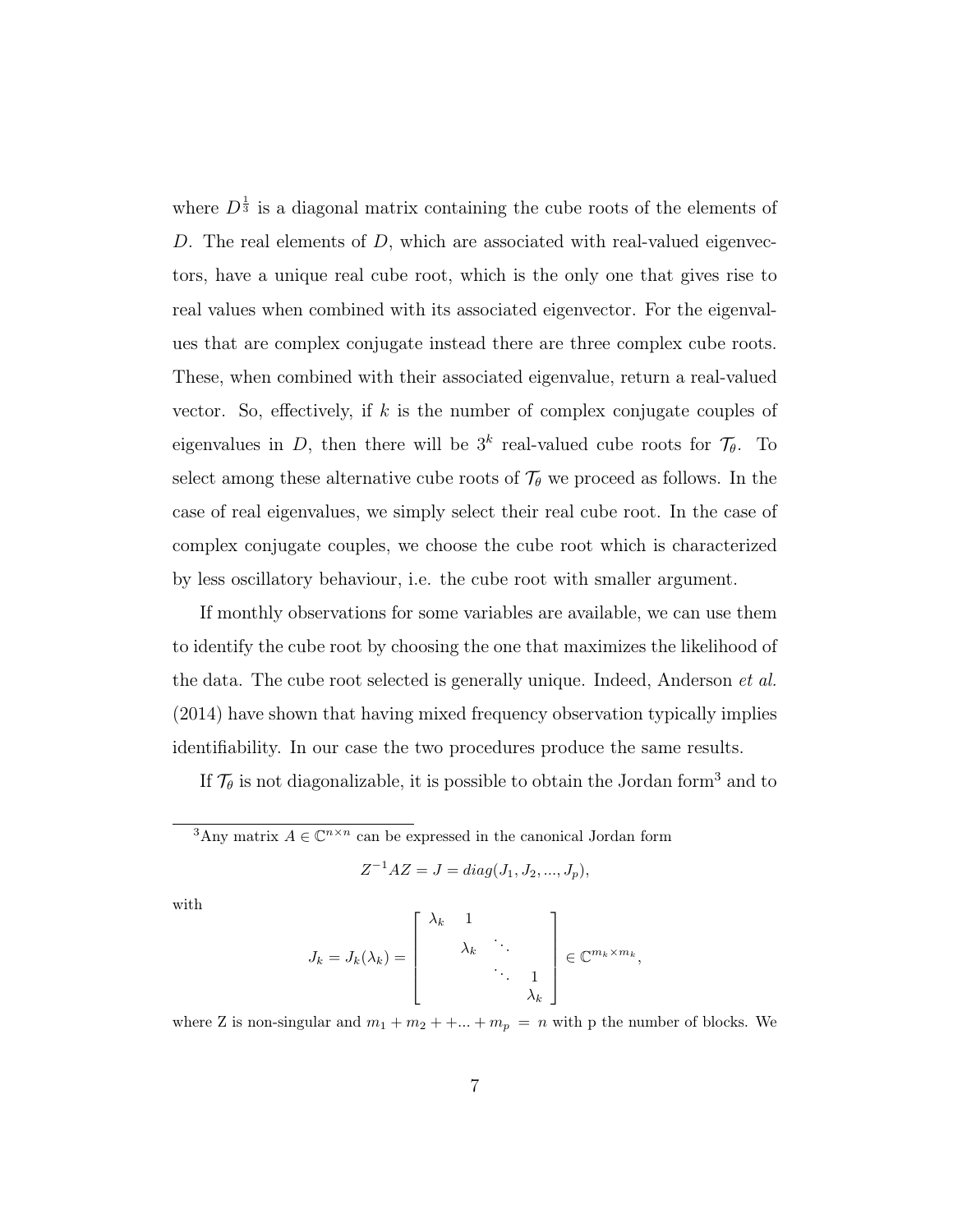derive the cube root based on that. An interesting result is that the procedure described for diagonalizable matrices extends to this situation in most cases (see Higham, 2008). However there is a caveat that is of particular relevance for DSGE models. Namely, Higham (2008) proves that there exists no p-th (so also no cube) root of a matrix that has zero-valued eigenvalues that are defective, *i.e.* that are multiple but not associated to linearly independent eigenvectors. In the case of DSGE models, this situation arise mainly, but not exclusively, when there are redundant states. It is hence important to work on the model to try to reduce it to a minimal state space. When defective zero-valued eigenvalues appear even in the transition matrix of the minimal state space (for example because of the choice of observables), then we suggest considering whether there are ways to render the model diagonalizable.

We can obtain  $\mathcal{B}_m \mathcal{B}'_m$  as the solution of equation (6). As we are interested in recovering  $\mathcal{B}_m$ , we make the additional assumption that the three monthly shocks are the same and coincide with the quarterly shock, *i.e.*  $\varepsilon_{m,t_m}$  =  $\varepsilon_{m,t_m-1} = \varepsilon_{m,t_m-2} = \varepsilon_{t_q}$ . Under this assumption, we can obtain  $\mathcal{B}_m$  directly from the following equation:

$$
\mathcal{B}_m + \mathcal{T}_m \mathcal{B}_m + \mathcal{T}_m^2 \mathcal{B}_m = \mathcal{B}_q.
$$

Let us now turn to the equation that links the states to the observables. We start by analyzing the (not very realistic) case in which all variables are observable at monthly frequency. The monthly observation equation would

will denote by s the number of distinct eigenvalues (see, for example, Higham (2008) for further details).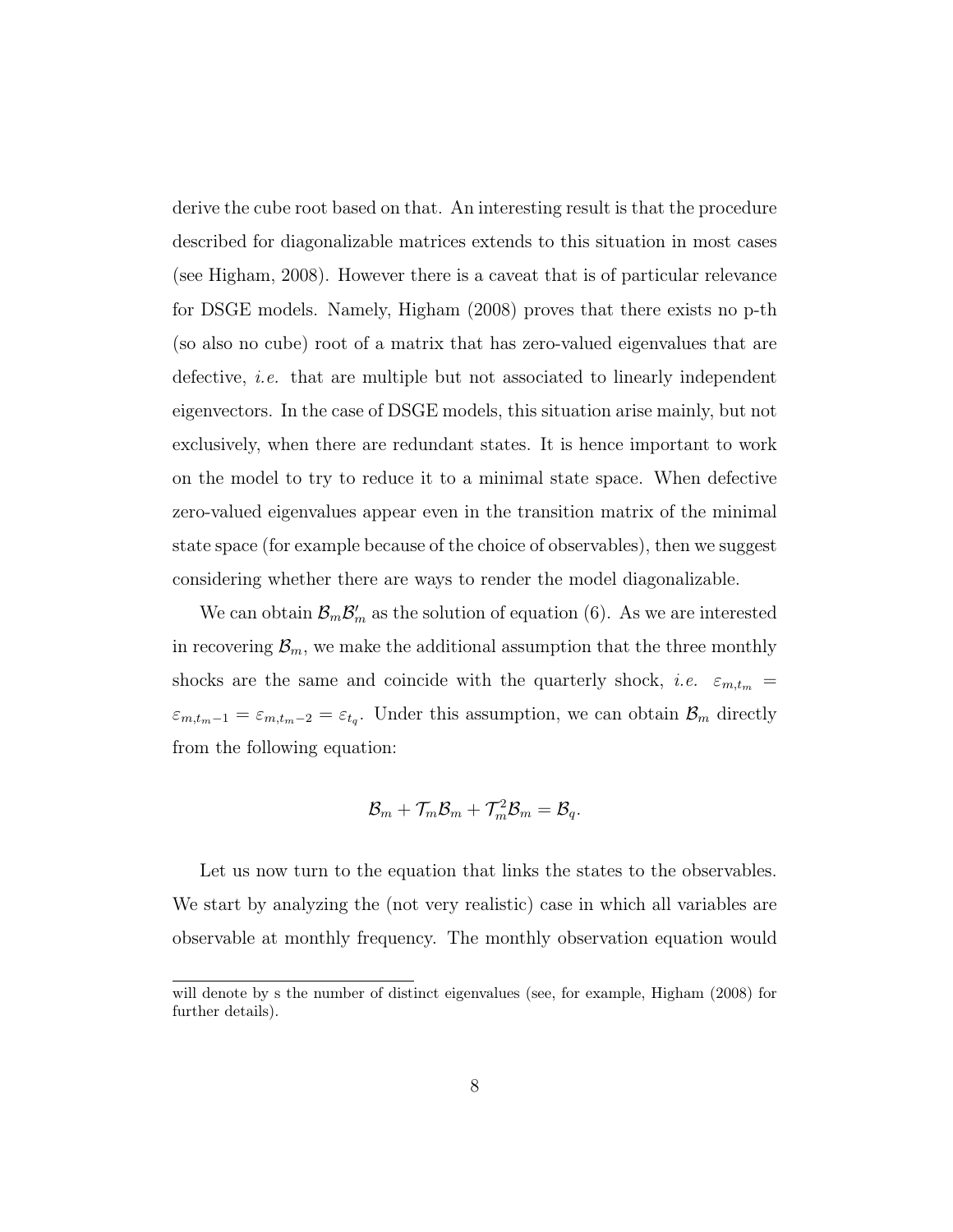then be:

$$
Y_{t_m} = \mathcal{M}_m s_{t_m} \tag{7}
$$

where

$$
\mathcal{M}_m = \left(\mathcal{M}_{0,\theta} + 0\cdot L + 0\cdot L^2 + \mathcal{M}_{1,\theta}L^3\right)
$$

The equations (3) and (7) therefore describe the monthly dynamics that are compatible with the quarterly model.

#### 2.2. Mixed frequency and jagged edged data

If all the observables of the model were available at a monthly frequency, we could simply use the monthly model defined by equations (3) and (7) to immediately incorporate this higher frequency information. However, some variables - think of GDP, for example - are not available at monthly frequency. So let us assume that the variable in the i-th position of the vector of observables  $Y_{t_m}$ , i.e.  $y_{i,t_m}$ , is not available at a monthly frequency, but only at the quarterly frequency. This means that  $y_{i,t_m}$  is a latent variable when  $t_m$  does not correspond to the end of a quarter. Moreover, due to the unsynchronised data release schedule, data are not available on the same span (the dataset has jagged edges). The unavailability of some data does not prevent us from still taking advantage of the monthly information that is available using a Kalman filter. To do so, we follow Giannone, Reichlin and Small (2008) and define the following state space model

$$
s_{t_m} = \mathcal{T}_m \ s_{t_m-1} + \mathcal{B}_m \varepsilon_{m,t_m}
$$

$$
Y_{t_m} = \mathcal{M}_m(L) s_{t_m} + V_{t_m}
$$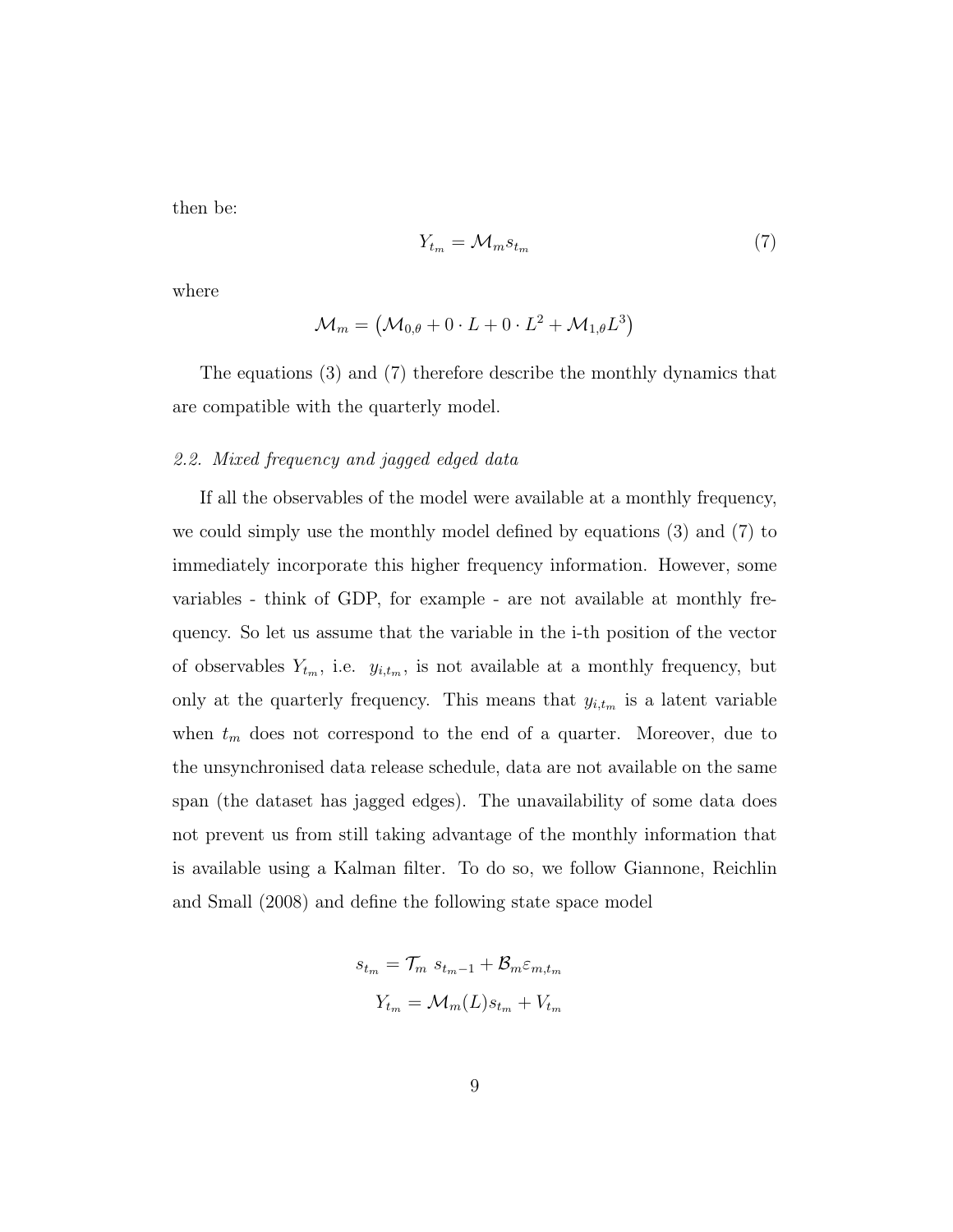where  $V_{t_m} = (v_{1,t_m},...,v_{k,t_m})$  is such that  $var(v_{i,t_m}) = 0$  if  $y_{i,t_m}$  is available and  $var(v_{i,t_m}) = \infty$  otherwise.

#### 2.3. Bridging the model with the additional information

We denote by  $X_{t_m} = (x_{1,t},...,x_{n,t})'$  the vector of these auxiliary stationary monthly variables transformed so as to correspond to quarterly quantities at the end of each quarter, as described above.

Let us now turn to how we incorporate the auxiliary monthly variables in the structural model. As a starting point we define the relation between the auxiliary variables  $X_{t_q}$  and the model's observable variables at a quarterly frequency:

$$
X_{t_q} = \mu + \Lambda Y_{t_q} + e_{t_q} \tag{8}
$$

where  $e_{t_q}$  is orthogonal to the quarterly variables entering the model. We will use this equation to estimate the coefficients  $\Lambda$  and the variance-covariance matrix of the shocks  $E(e_{t_q}e'_{t_q}) = R$ . We use a flat prior on all the parameters, so that the posterior model corresponds to the OLS estimate.

Let us now focus on incorporating the auxiliary variables in their monthly form. As stressed above,  $X_{t_m} = (x_{1,t},...,x_{n,t})'$  is the vector of these auxiliary stationary monthly variables transformed so as to correspond to quarterly quantities at the end of each quarter. We can relate  $X_{t_m}$  to the monthly observables  $Y_{t_m}$  using the equivalent of equation (8) for the monthly frequency (the bridge model):

$$
X_{t_m} = \mu + \Lambda Y_{t_m} + e_{t_m} \tag{9}
$$

where  $e_{t_m} = (e_{1,t_m},...,e_{k,t_m})$  is such that  $var(e_{i,t_m}) = [R]_{i,i}$  if  $X_{i,t_m}$  is available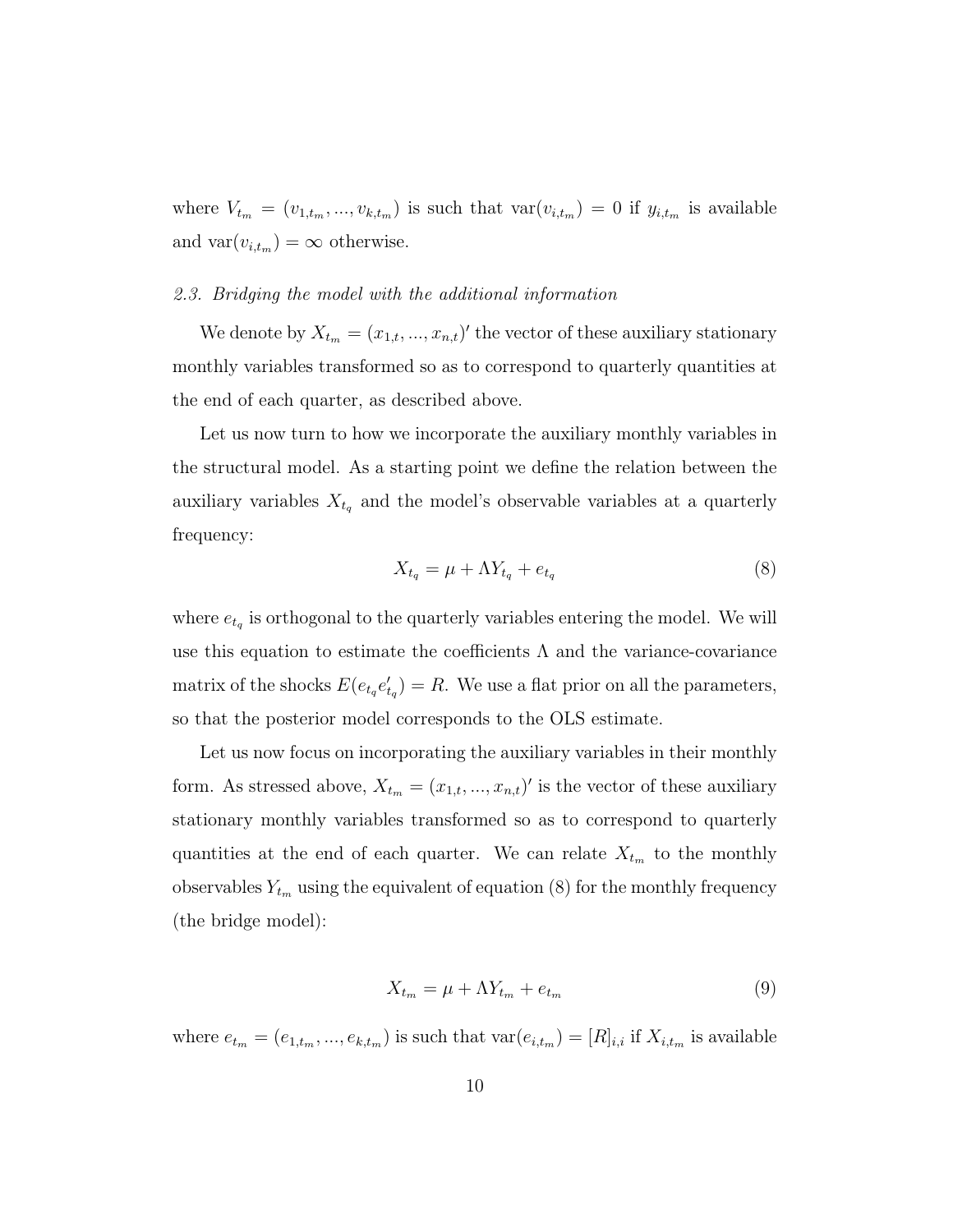and  $var(e_{i,t_m}) = \infty$  otherwise. In this way we take care of the problem of the jagged edge at the end of the dataset, due to the fact that the data is released in an unsynchronized fashion and that the variables have different publishing lags (e.g. capacity utilization releases refer to the previous month's total capacity utilization, while the release of the Philadelphia Business Outlook Survey refers to the *current* month). We will use equation (9) to expand the original state-space derived in Section 2.2. Summing up, the state space takes the form:

$$
s_{t_m} = \mathcal{T}_m s_{t_m-1} + \mathcal{B}_m \varepsilon_{m,t_m}
$$
  
\n
$$
Y_{t_m} = \mathcal{M}_m(L)s_{t_m} + V_{t_m}
$$
  
\n
$$
X_{t_m} - \mu = \Lambda Y_{t_m} + e_{t_m}
$$
\n(10)

where  $V_{t_m}$  and  $e_{t_m}$  are defined above. The state-space form (10) allows us to account for and incorporate all the information about the missing observables contained in the auxiliary variables.

The choice of modeling  $X_{t_m}$  as solely dependent on the observables  $Y_{t_m}$ rather than depending in a more general way from the states  $s_{t_m}$ , is motivated by the fact that we want the auxiliary variables to be relevant only in real time, but we do not want them to affect the inference about the history of the latent states and shocks. In this way the procedure is minimally invasive with respect to the original quarterly model.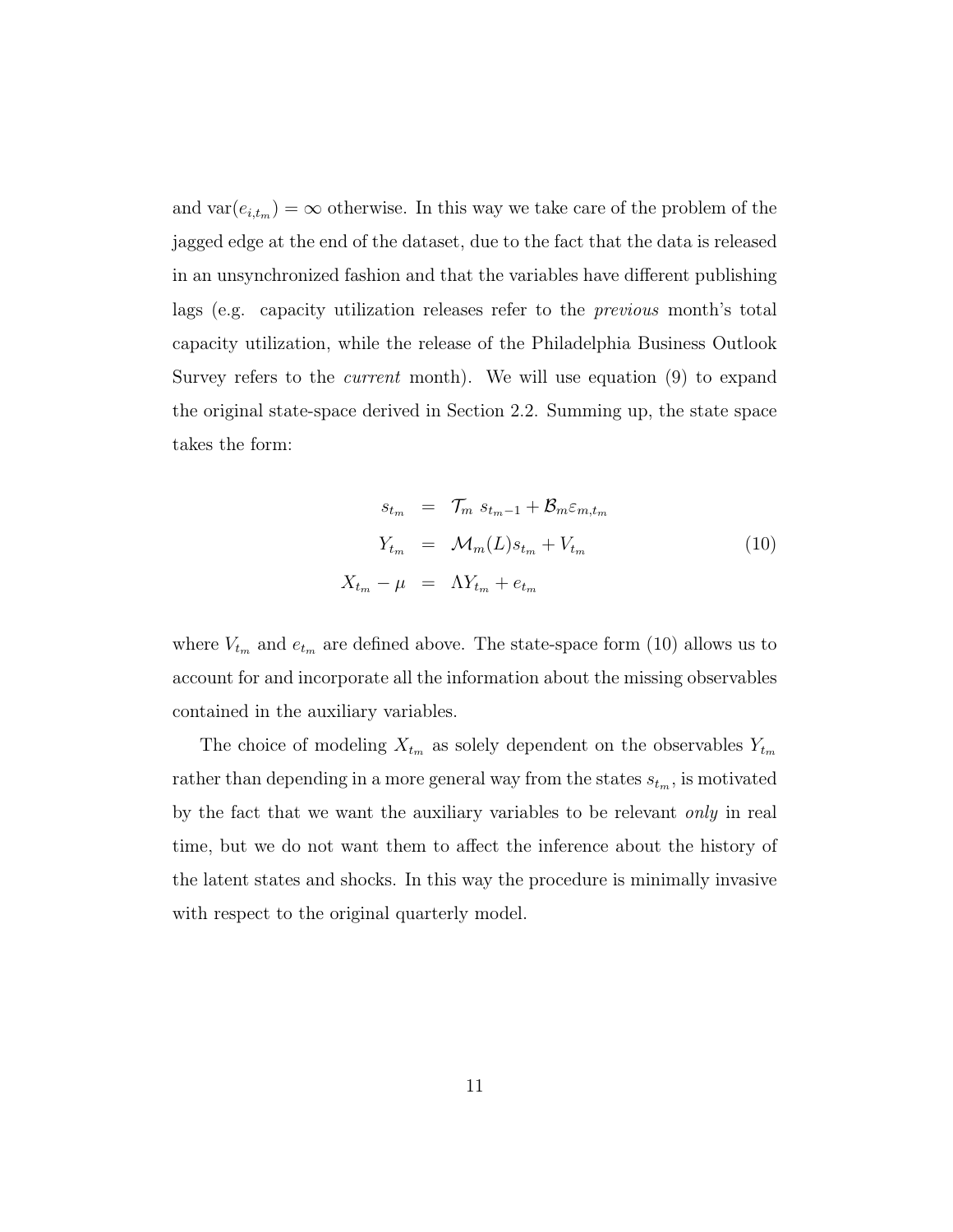#### 3. Empirical analysis

#### 3.1. The structural model

We implement the methodology described above on a variant of the medium-scale model presented in Galí, Smets and Wouters (2012; henceforth GSW) that includes financial frictions as in Bernanke, Gertler and Gilchrist (1999). The GSW reformulates the well known Smets-Wouters (2007; henceforth SW) framework by embedding the theory of unemployment proposed in Galí (2011a,b). The main difference of the GSW with respect to the SW is the explicit introduction of unemployment, and the use of a utility specification that parameterizes wealth effects, along the lines of Jaimovich and Rebelo (2009). We add the financial frictions building on the work of Christiano, Motto and Rostagno (2003), De Graeve (2008) and Del Negro, Hasegawa and Schorfheide (2014). In this set-up, banks collect deposits from households and lend to entrepreneurs, who are hit by idiosyncratic shocks to their net wealth. The entrepreneurs use a mix of these funds and their wealth to acquire physical capital, but because of their idiosyncratic shocks, their revenues may be too low to repay the loans. The banks therefore protect themselves charging a spread over the deposit rate, which will be a function of the entrepreneurs' leverage and riskiness. We present the main log-linearized equations of the model in Appendix A and refer to Galí, Smets and Wouters (2012) for an in depth discussion of the model.

The model is estimated on nine data series for the US: per capita GDP growth, per capita consumption growth, per capita investment growth, a measure of real wage inflation based on compensation per employee, the GDP deflator inflation, per capita employment, the policy rate, the unemployment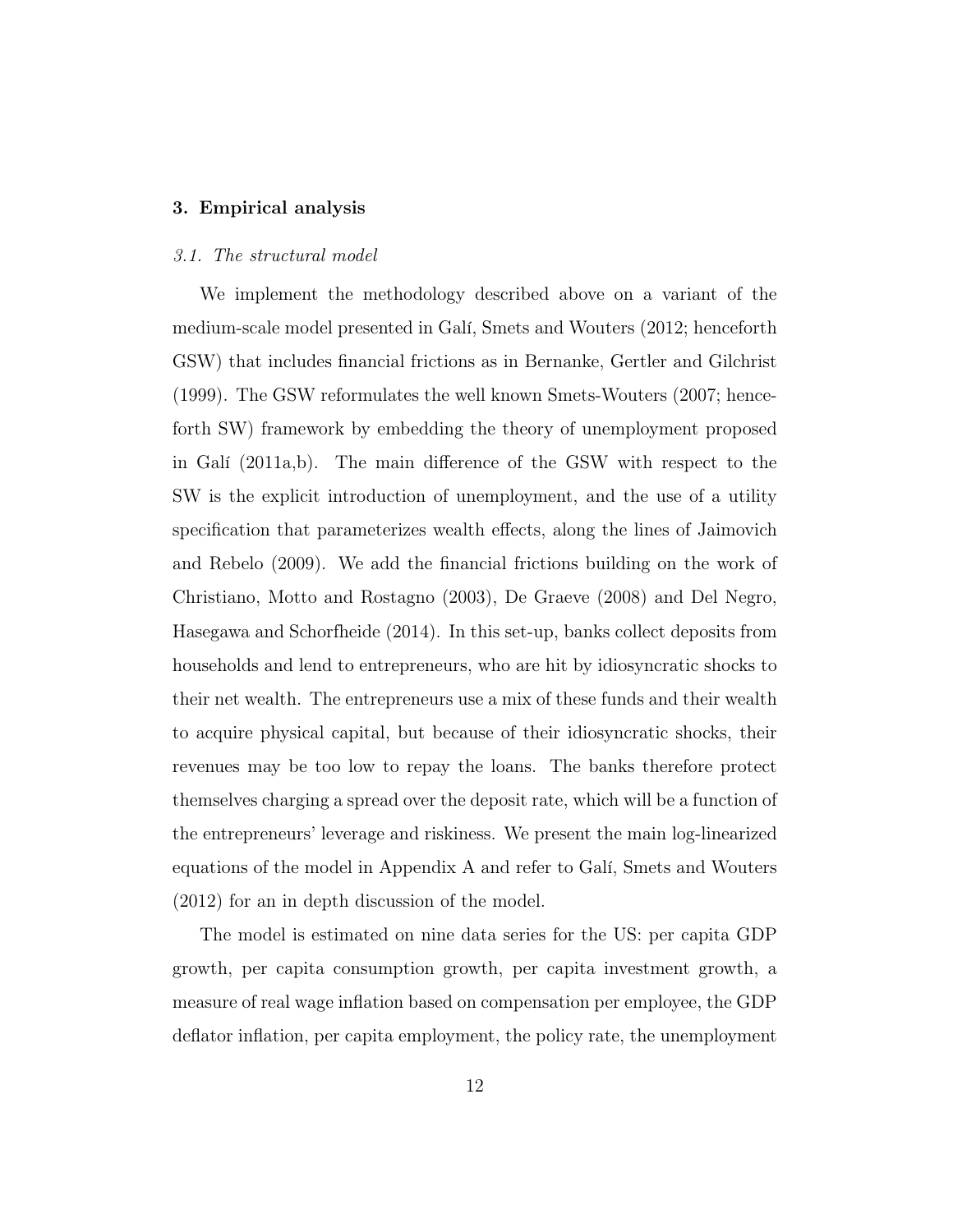rate and a measure of the spread, namely, the annualized Moody's Seasoned Baa Corporate Bond Yield spread over the 10-Year Treasury Note Yield at Constant Maturity. The policy rate is the effective Fed Funds rate in the part of the sample when it is not constrained by the zero lower bound. From January 2009 onward, the policy rate corresponds to the shadow rate computed by Wu and Xia (2014), which is intended to capture the effects on the term structure of unconventional policy tools such as large-scale asset purchases and forward guidance.

GDP growth, investment growth, wage growth are available at a quarterly frequency only, while nominal consumption growth, employment, unemployment, the policy rate and the spread are available at monthly frequency, at least. The model however is specified and estimated at quarterly frequency: we report the model's priors in Appendix A, while the model's posterior distribution is estimated annually at the beginning of each year of the evaluation sample, which goes from 1995 to 2014.

The model includes nine structural shocks: risk premium, monetary policy, exogenous spending, investment-specific technology shock, neutral technology, price mark-up, wage mark-up, net worth and exogenous labour supply shocks.<sup>4</sup> Figure 1 shows the decomposition of GDP growth.

Results confirm that over the whole sample the investment specific shock plays a sizeable role (as in Justiniano, Primiceri and Tambalotti, 2010) though the presence of the net worth shock in the model, as in Del Negro, Hasegawa and Schorfheide (2014), reduces its importance. The presence of the labour supply shock in the GSW somewhat reduces the importance

<sup>&</sup>lt;sup>4</sup>All the shocks are  $AR(1)$  bar the monetary policy shock, which is white noise.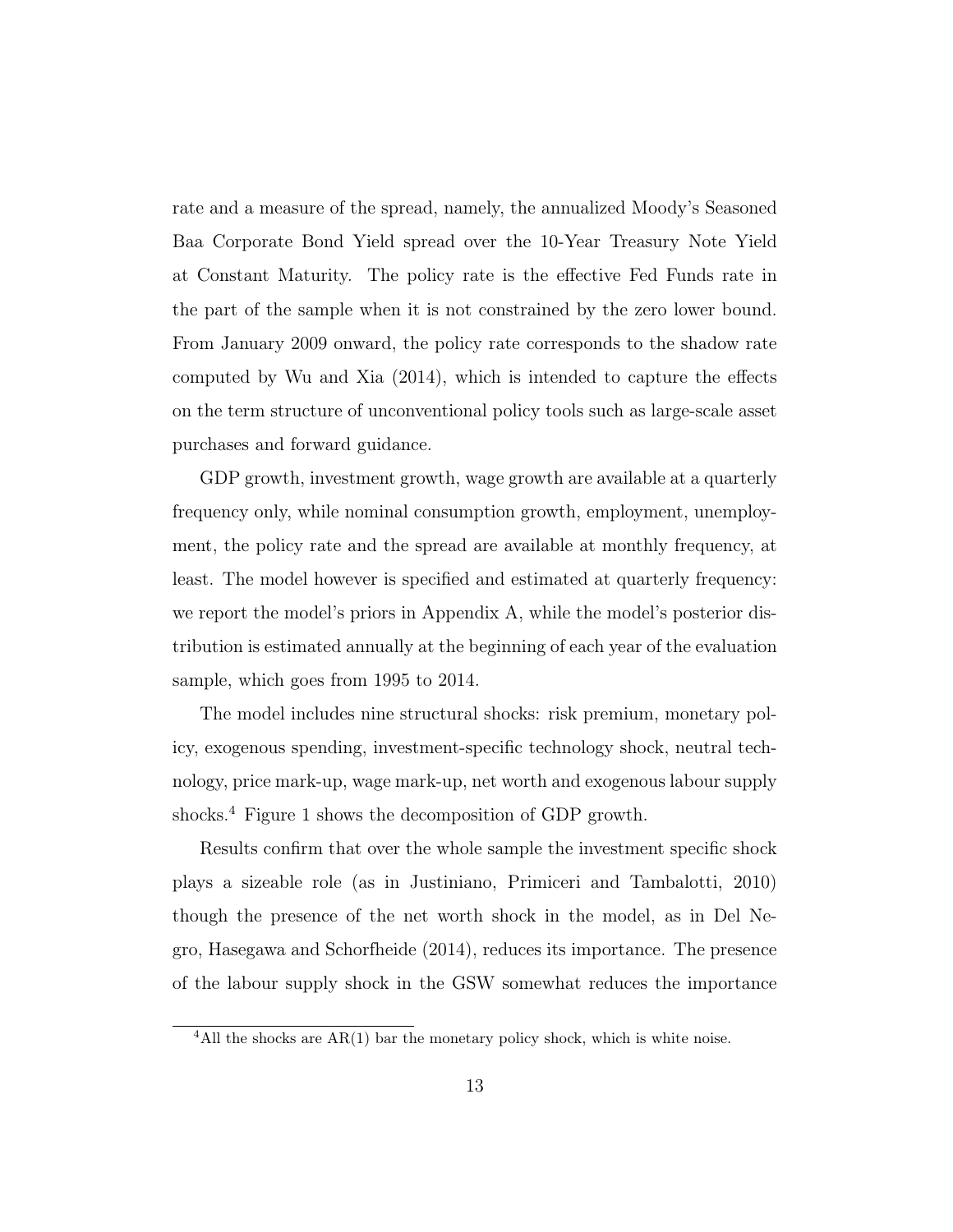

Figure 1: Shock decomposition of quarterly GDP growth

of the wage mark-up shocks in the SW first pointed out by in Chari, Kehoe and Mc Grattan (2009).

Interestingly, our model attributes the bulk of the fall in GDP at the end of 2008 (highlighted in red) to three shocks:  $i$ ) the risk premium shock, a perturbation to agents $\tilde{A}\tilde{Z}$  intertemporal Euler equation governing the accumulation of the risk-free asset, which plausibly captured the changes to risk attitudes brought about by the collapse of Lehman Brothers;  $ii)$  the investment specific technology shock, which also affects the net worth of the entrepreneurs in the model, and *iii*) the neutral technology shock. Our findings are broadly consistent with those of Christiano, Eichenbaum and Trabandt (2015), who analyse the Great Recession through the lens of a state-of-the-art New Keynesian model and attribute the bulk of the movements in aggregate real variables and inflation to a consumption wedge, a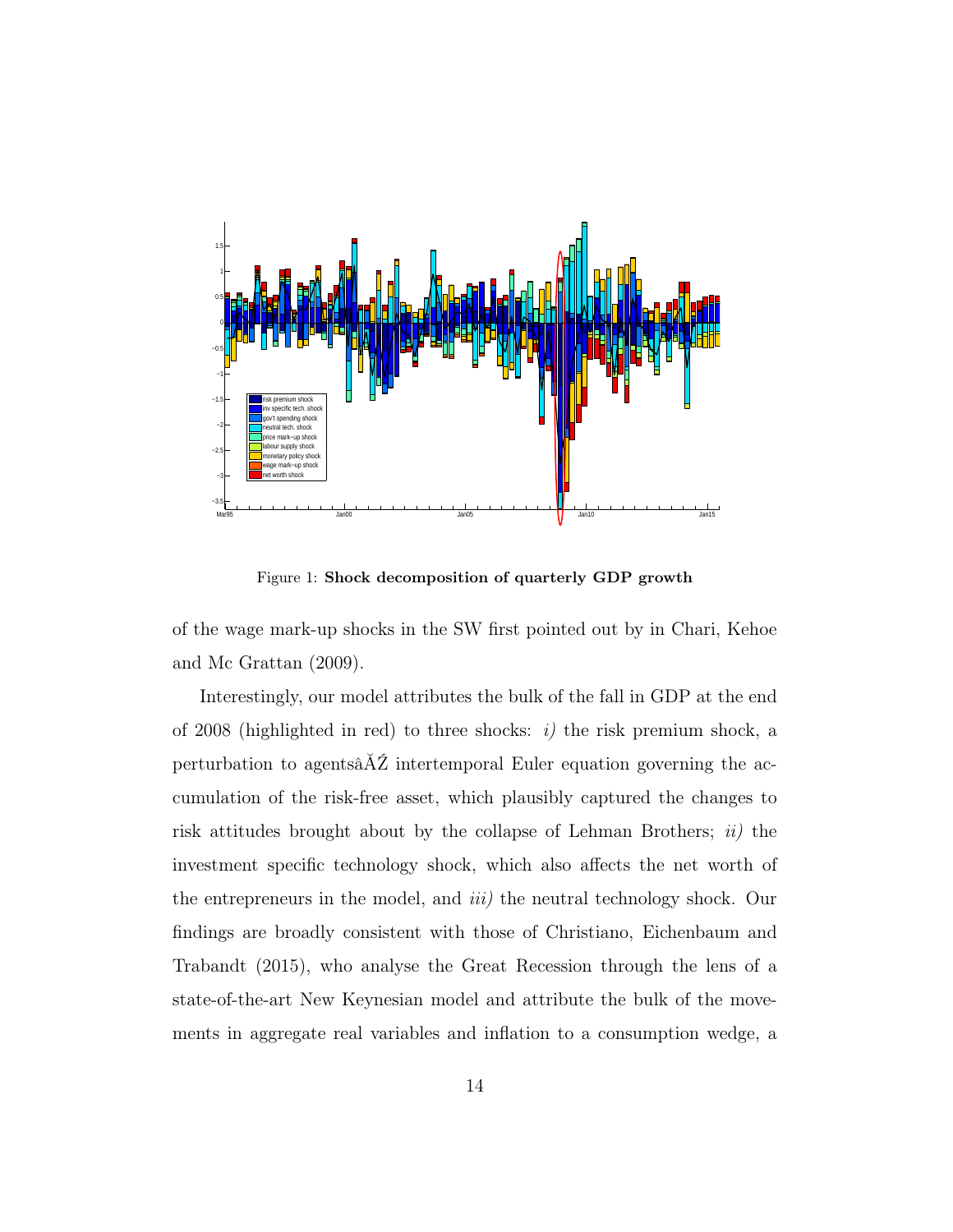financial wedge and the neutral technology shock.

#### 3.2. The auxiliary variables

We consider a dozen of additional macro and financial variables that are monitored more closely by professional and institutional forecasters<sup>5</sup>. These include real indicators (such as industrial production, house starts, total construction, etc...), price data (CPI, PPI, PCE inflation), financial market variables (the fed funds rate and the BAA-AAA spread), labour market variables, credit variables, a measure of uncertainty (Baker, Bloom and Davis (2015) economic policy uncertainty index) and some national accounts quantities. A full list and description of these series is reported in Table B.4 in Appendix B, which describes a stylised calendar of data releases where the variables have been grouped in 38 clusters according to their timeliness. This allows us to relate the changes in the forecast with groups of variables with similar economic content. For example, although the housing sector is not included in the model, we can capture information about it thanks to the auxiliary variables. Similarly, surveys can be very informative, because they give a measure of changes in the private agents' sentiments that is not explicitly modelled in the standard log-linearised DSGE.

In the first column of Table B.4 we indicate the progressive number associated to each "vintage" or release cluster, in the second column the data release, in the third the series and in the fourth the date the release refers

<sup>&</sup>lt;sup>5</sup>For a discussion of alternative ways of selecting the auxiliary variables, see Cervena and Schneider (2014), who apply the methodology proposed in the earlier version of this paper (Giannone, Monti and Reichlin, 2010) to a medium-scale DSGE model for Austria and address the issue of variable selection by proposing three different methodologies for the subsample selection.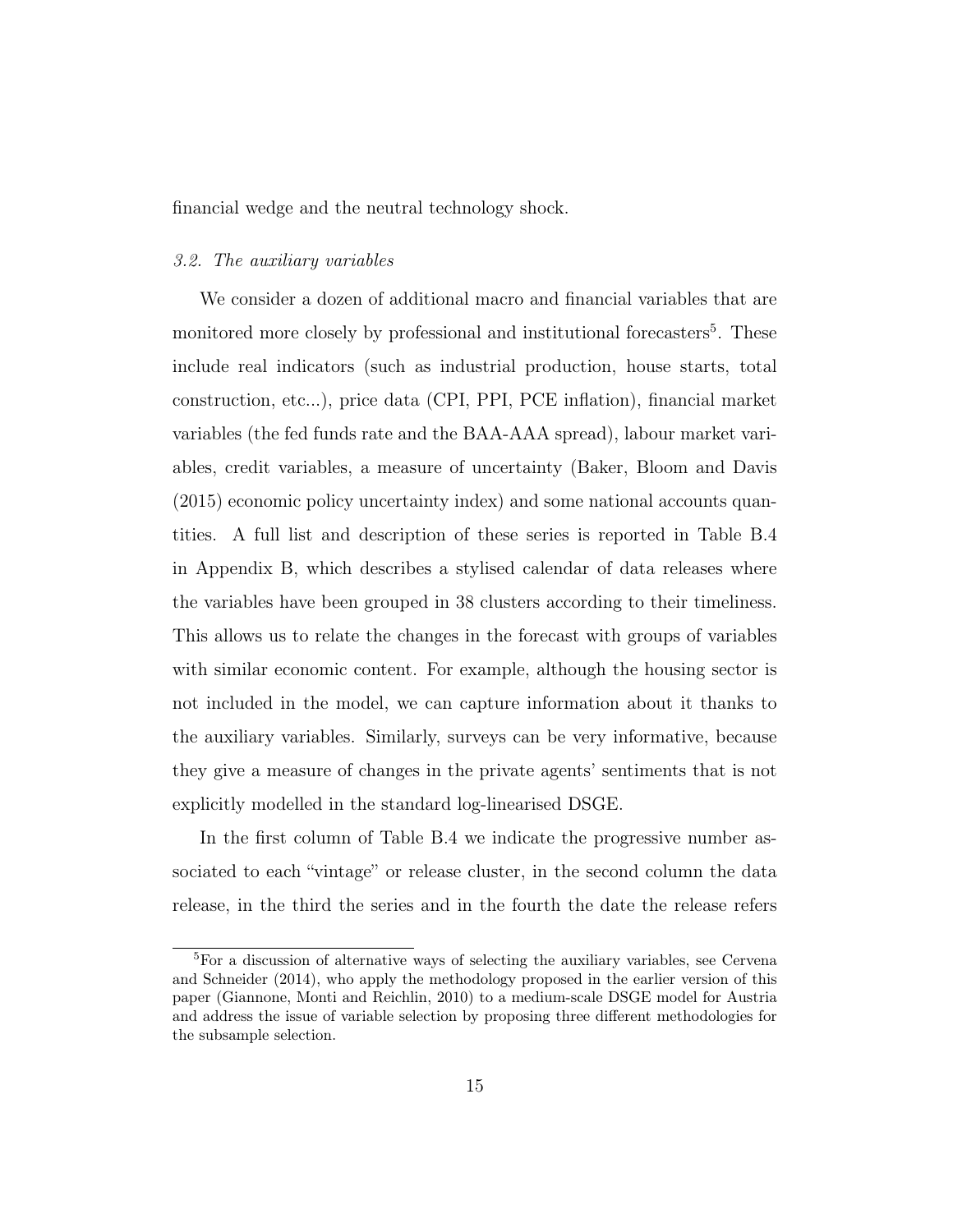

Figure 2: Forecast error variance decomposition of the auxiliary variables one quarter ahead.

to, which gives us the information on the publication lag. We can see, for example, that the Philadelphia Fed Survey is the first release referring to the current month m and it is published on the third Thursday of each month. Hard data arrive later. For example, the first release of industrial production regarding this quarter is published in the middle of the second month of the quarter. GDP, released in the last week of the first month of the quarter refers to the previous quarter.

Figure 2 reports the portion of the variance of the one-quarter-ahead forecast of the auxiliary variables that is attributed to each of the shocks in the model. Looking at the variance decomposition provides interesting insights on which kind of information the auxiliary variables deliver. Notice that in addition to the structural shocks these variables are also affected by an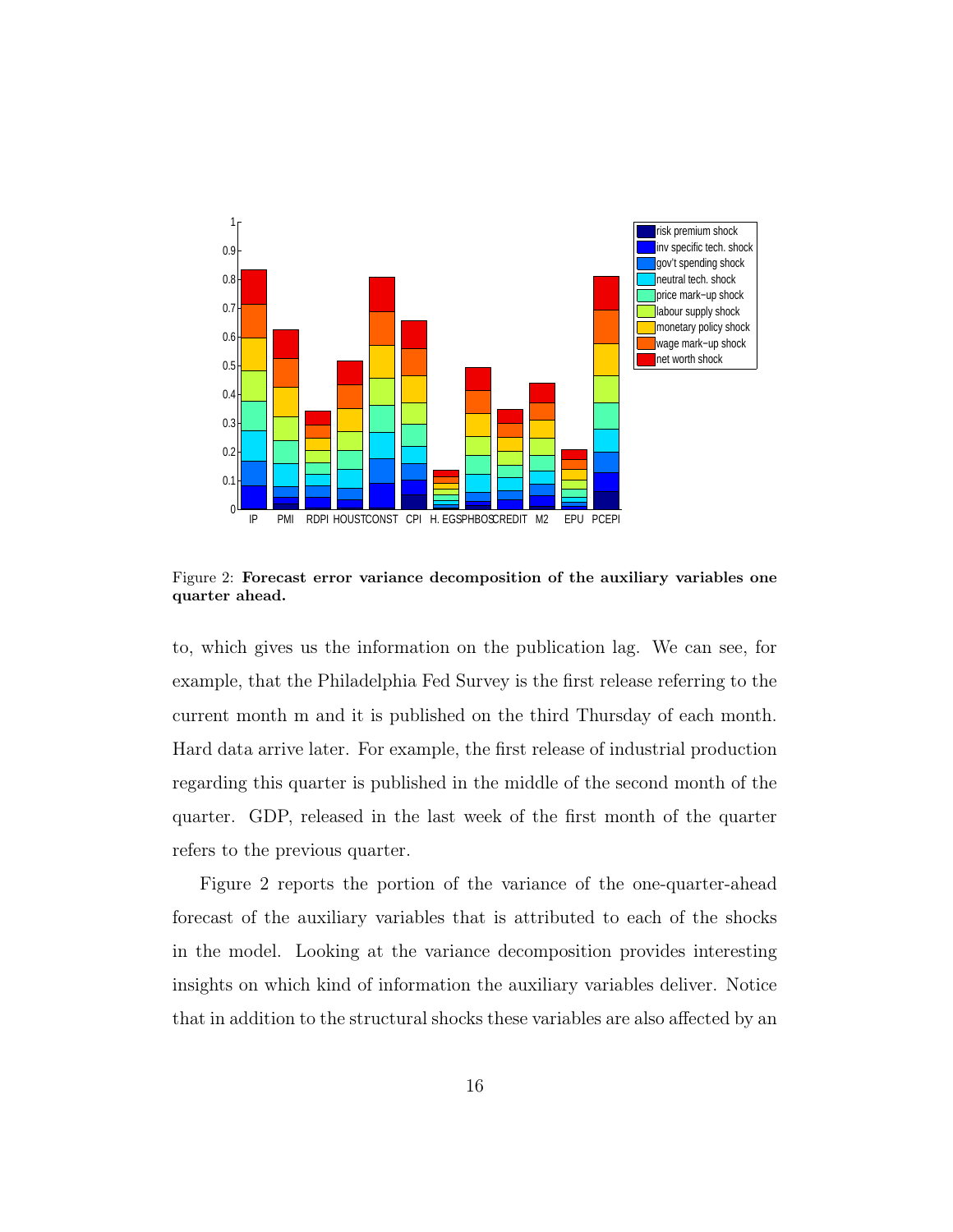idiosyncratic shock. The larger the idiosyncratic shock the less informative is a variable about the model dynamics.

Let us focus on the three shocks that are driving the fall in GDP in 2008Q4, namely the risk premium shock, the investment specific technology shock and the neutral technology shock. The figures show that the the risk premium shock is most relevant for nominal variables (such as CPI inflation and the PCE inflation) and surveys on the real economy such as the PMIs. On the other hand, the variables that are significantly affected by the neutral technology shock are mostly real, like industrial production, housing starts, total construction and the surveys (PHBOS and PMI).

#### 3.3. The derivation of the monthly model

Let us now consider the computation of monthly version of the model. We first verify that  $\mathcal{T}_{\theta}$  in (1) can be diagonalized. Indeed it can, so we obtain the matrix D of eigenvalues and the corresponding matrix V of eigenvectors that satisfy  $\mathcal{T}_{\theta} = VDV^{-1}$ . We identify the model's real-valued cube root as described in the previous Section and we also verify that it is indeed the one that maximizes the likelihood.

We then produce the now-cast with the monthly model with and without auxiliary variables and compare it both to the SPF's forecasts and to the forecast produced with the quarterly model, in which the last data point available is inputed for the higher frequency variables, as is generally done in policy institutions. And we will also obtain real-time estimates of purely model-based concepts like the output gap. As we will show in the next Section, simply taking advantage of all the information available about the observables at a monthly frequency greatly increases the forecasting perfor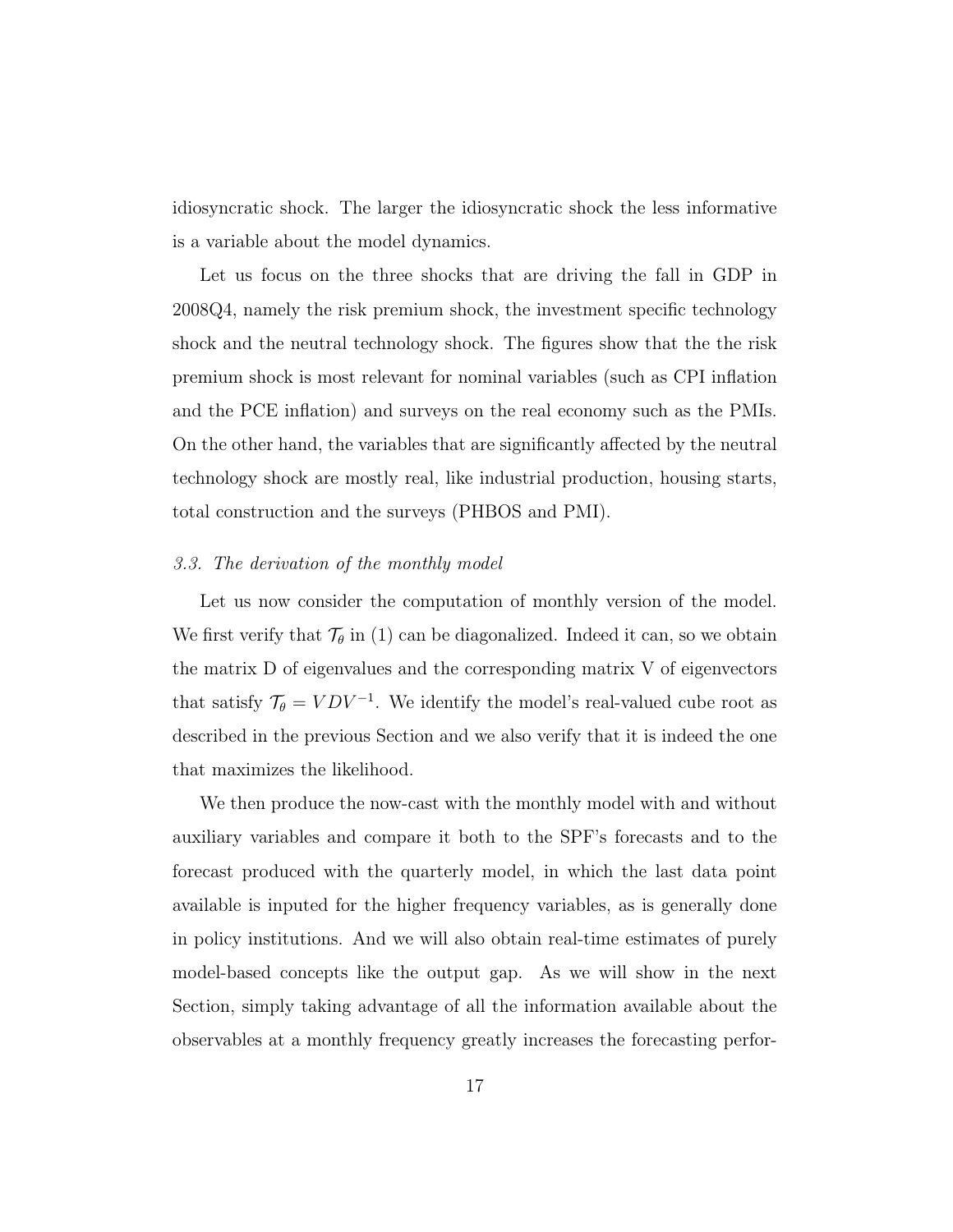mance of the model. Incorporating information from key macro variables that are more timely also helps, especially for GDP growth.

#### 4. Forecast Evaluation

In this Section we evaluate the forecasting performance of the monthly model augmented by auxiliary variables (M Augmented) and compare it with: the quarterly DSGE model based on the balanced panel (Q balanced), and the monthly model (M model). The forecasts are evaluated at different dates within the quarter in order to assess the effect of timely monthly information on the accuracy of the forecasts. We also benchmark these forecasts against the survey of professional forecasters (SPF) although this is only possible at the middle of the quarter when the such surveys are published<sup>6</sup>.

We show both point forecasts and density forecasts, focusing on the evaluation sample 1995Q1-2014Q2. Over this sample, the model is estimated once a year using data from 1964 to the year before the one we are evaluating. Due to availability issues we use data from 1982 to estimate the relationship between the auxiliary variables and the model  $(\Lambda$  in system  $(10)$ ). Because only few of the auxiliary variables we consider are available in real-time from the beginning of the evaluation sample in 1995Q1, we perform the exercise in pseudo-real-time: we use the latest vintage of data, but, at each point of the forecast horizon, we only use the data available at the time.

<sup>&</sup>lt;sup>6</sup>Where necessary, the SPFs forecast are adjusted by the same population growth index used in the model, in order to align them as much as possible with the models' forecasts, which are in per capita terms.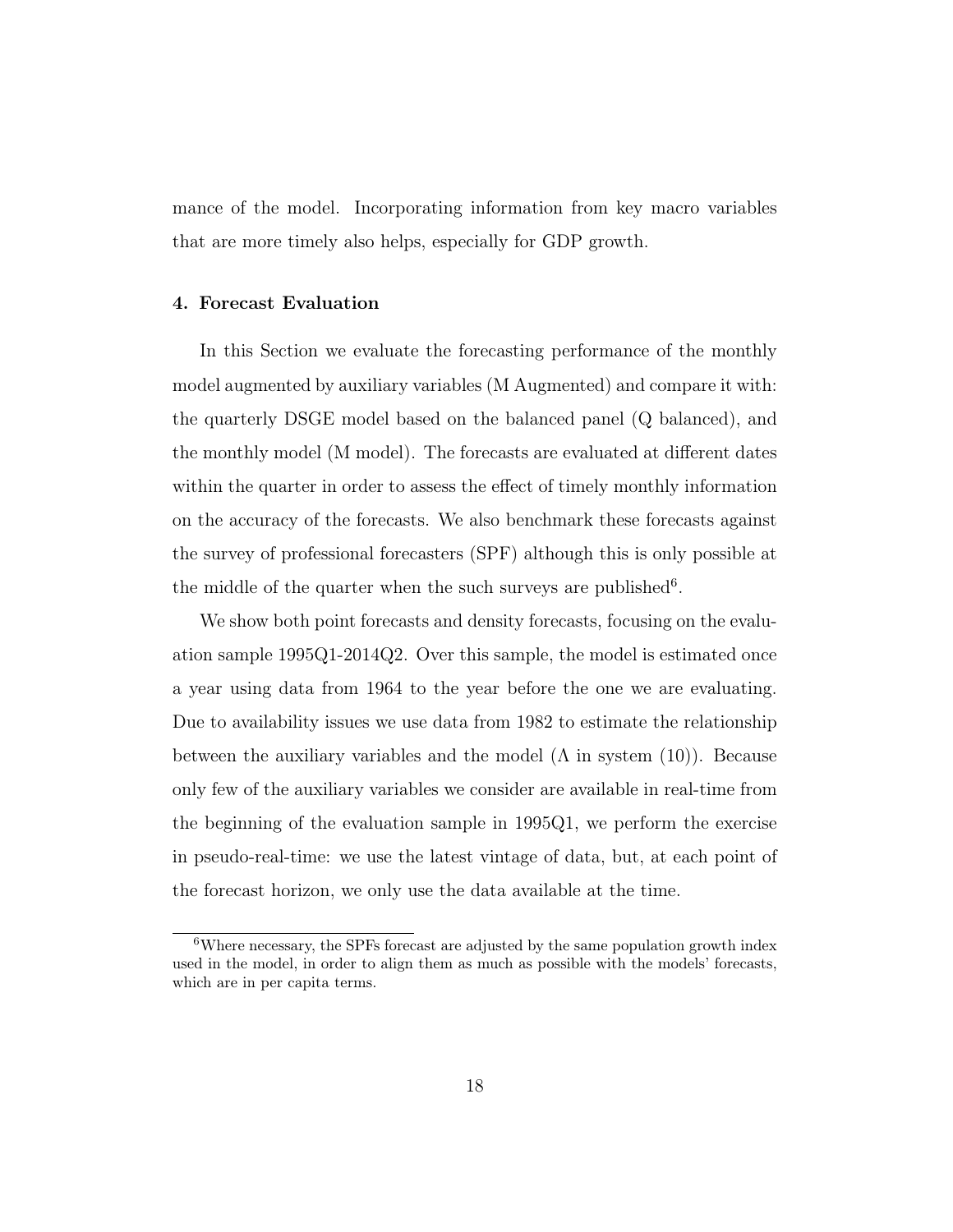#### 4.1. Point Forecasts

In the main text we present now-casts and forecasts of per capita real GDP growth, GDP deflator inflation, unemployment and the output gap. In Appendix we report further results for consumption growth, the policy rate, unemployment and GDP deflator inflation. The figures and tables in this section report the root mean square forecast error (RMSFE) for the different models. In order to align the SPF's and the models' information sets as closely as possible we display it only from cluster 18 to cluster 20, *i.e.* around the beginning of the second month of the quarter when the SPF's forecasts are published.

The forecasts are updated 38 times throughout the quarter, corresponding to the stylized calendar B.4 described in Appendix B. We can thus associate to each update of the forecasts a date and a set of information being released. We first report how the root mean square forecast error (RMSFE) of our forecasts and now-casts changes with new information releases. So the horizontal axis of the Figures 3 -4 indicate the grouping of releases corresponding to the calendar. For example, clusters 5, 18, and 30 correspond to the release of the employment situation in each of the three months of the quarter, release 11 corresponds to the flash estimate of GDP for the previous quarter and 14, 26 and 38 correspond to the last day of each month where we include the financial data.

Notice that the now-cast of the quarterly model that uses the balanced panel (Q balanced) can be updated only once in the quarter, when the GDP for the past quarter is released (cluster 10). The now-casts of the monthly model (M model) is updated 9 times throughout the quarter, at each release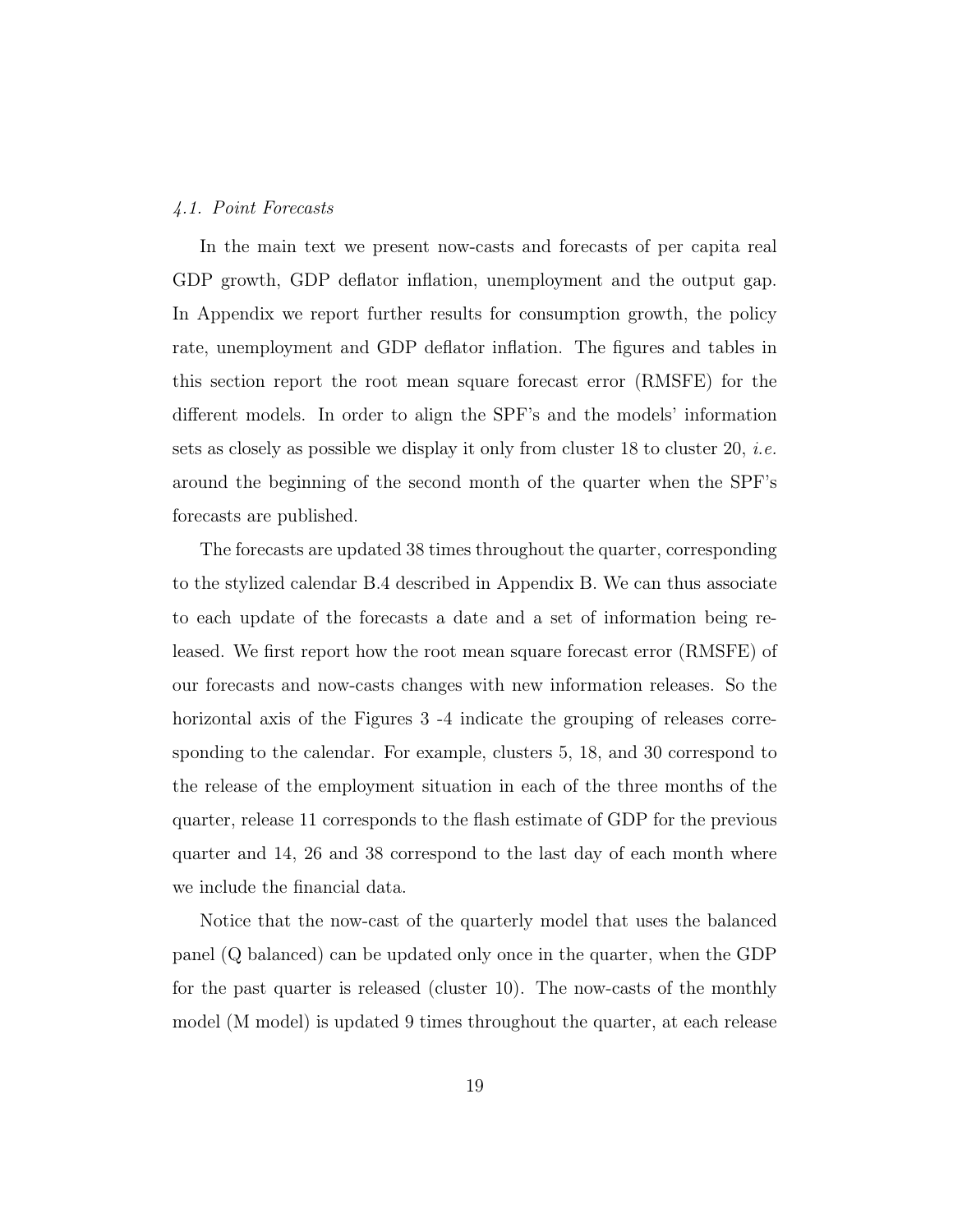

Figure 3: RMSFE of GDP growth now-casts throughout the quarter for the quarterly model (Q, the dashed line), the monthly model (M, the purple line) and the monthly model augmented with the auxiliary information (M Augmented, the red bars). We also report the SPF now-casts, in blue with an asterisk marker.



Figure 4: RMSFE of the now-cast of the output gap throughout the quarter for the quarterly model (Q, the dashed line), the monthly model (M, the purple line) and the monthly model augmented with the auxiliary information (M Augmented, the red bars).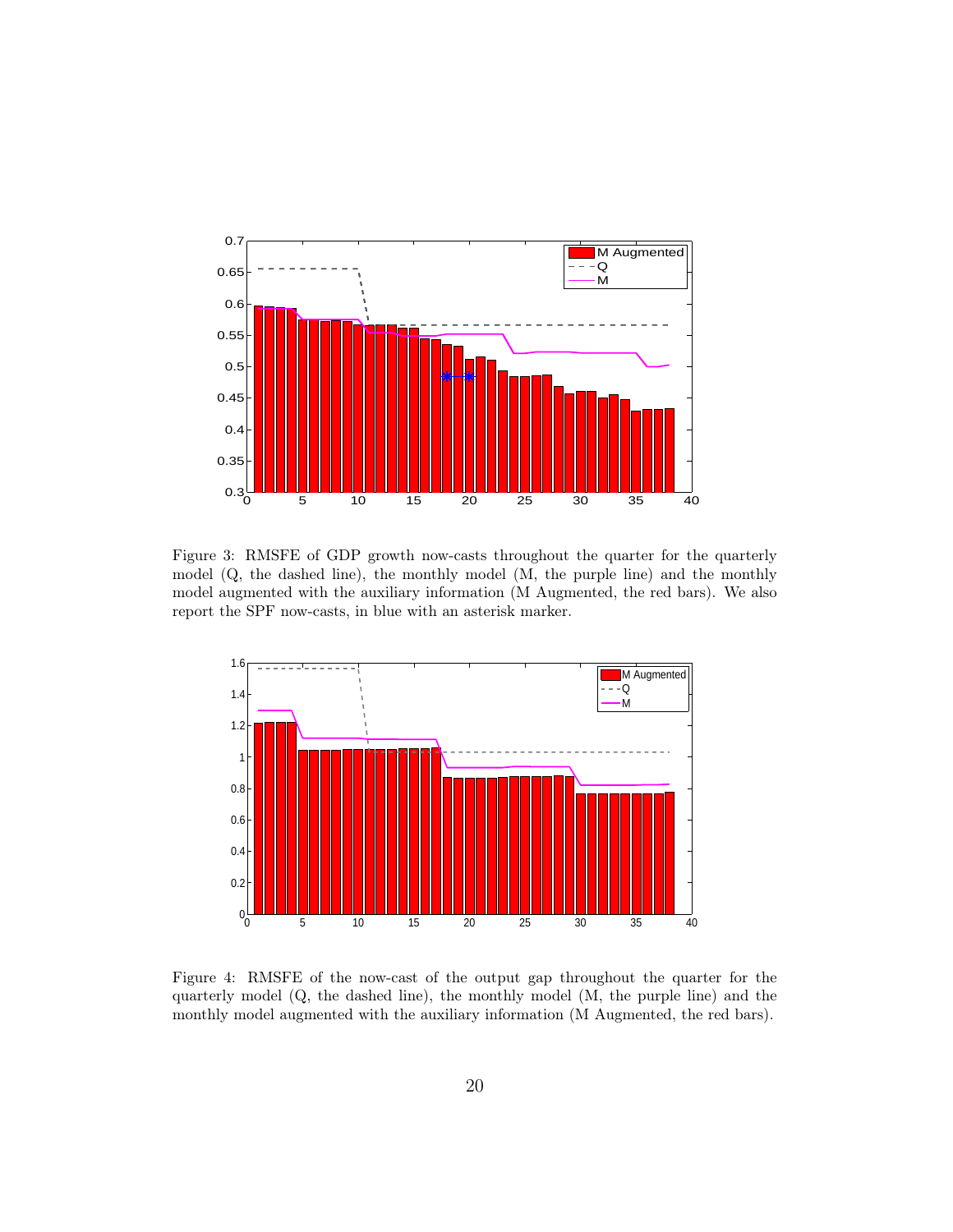|                | <b>SPF</b>  | Q      | M                      | M Augmented  |  |  |  |  |
|----------------|-------------|--------|------------------------|--------------|--|--|--|--|
|                | GDP growth  |        |                        |              |  |  |  |  |
| 5              |             | 0.6557 | $0.5751*$              | $0.5754**$   |  |  |  |  |
| 20             | $0.4841**$  | 0.5662 | 0.5520                 | $0.5121 *$   |  |  |  |  |
| 30             |             | 0.5662 | $0.5219*$              | $0.4611***$  |  |  |  |  |
| 38             |             | 0.5662 | $0.5027$ ***           | $0.4338$ *** |  |  |  |  |
|                |             |        | Unemployment           |              |  |  |  |  |
| 5              |             | 0.2556 | $0.0607***$            | $0.0607***$  |  |  |  |  |
| 20             | $0.0190***$ | 0.0587 | $0.0241**$             | $0.0253**$   |  |  |  |  |
| 30             |             | 0.0587 | $0.0066***$            | $0.0065***$  |  |  |  |  |
| 38             |             | 0.0587 | $0.0071***$            | $0.0070$ *** |  |  |  |  |
|                |             |        | GDP Deflator inflation |              |  |  |  |  |
| $\overline{5}$ |             | 0.0573 | 0.0568                 | 0.0580       |  |  |  |  |
| 20             | $0.0389*$   | 0.0446 | 0.0434                 | 0.0459       |  |  |  |  |
| 30             |             | 0.0446 | 0.0449                 | 0.0489       |  |  |  |  |
| 38             |             | 0.0446 | 0.0482                 | 0.0517       |  |  |  |  |

Table 1: RMSFE at representative vintages for GDP growth, the unemployment rate and GDP deflation inflation now-casts. The first column indicates the vintages. We indicate with \*\*\*, \*\* and \* the forecasts that are statistically significantly different from the forecast produced by the model with the balanced panel (Q, second column in the tables) with a 1%, 5% and 10% level, respectively, based on the Diebold-Mariano (1995) test, where we use Newey-West standard errors to deal with the autocorrelation that multi-period forecast errors usually exhibit. The bold type face is used to identify forecasts that are statistically significantly better.

of the variables that are released at least monthly - consumption (12, 24, 36), the employment variables (5, 18, and 30) and the term structure variables (14, 26 and 38). The monthly model augmented by auxiliary variables (M Augmented) is updated at each new release. The number of jumps in the root mean square forecast errors (RMSFE) of each of the now-casts in Figures 3-4 reflects how many times the now-cast is updated throughout the quarter.

Results indicate that the monthly specification is very useful especially when the focus is on a variable available at the monthly frequency such as unemployment (Table 1) and the output gap (Figure 4). Recall that the latter is defined as the difference between actual output and the output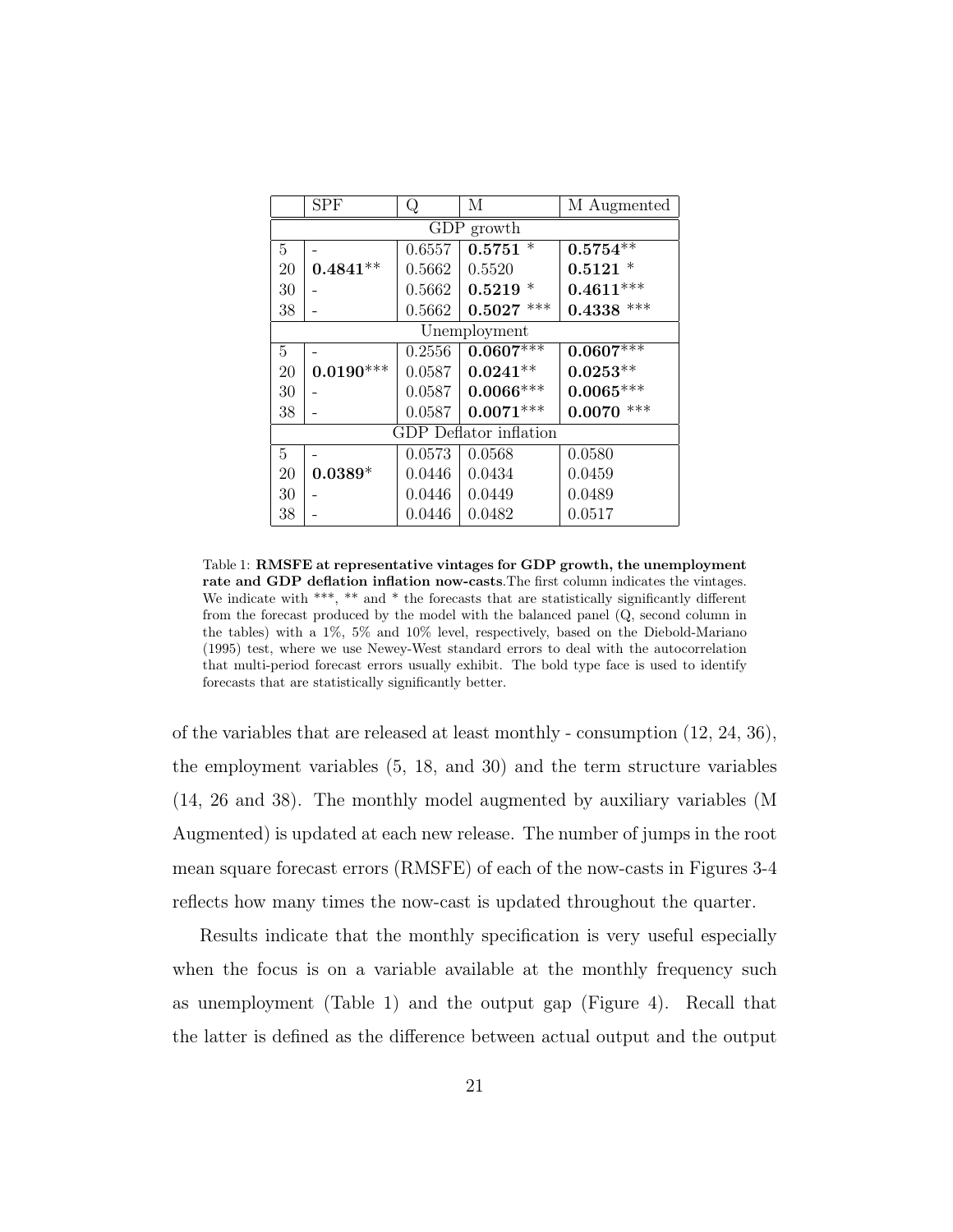that would prevail in the flexible price and wage economy in the absence of distorting price and wage markup shocks which, in the GSW model, is very closely aligned to the total employment series, also available monthly<sup>7</sup>. In this case the main advantage comes from the ability to account for the monthly observables in a more consistent way, rather than from the real-time data flow.

For quarterly GDP, on the other hand, we can see that the best performance is generated by the monthly model augmented by the auxiliary variables (see Figure 3). The RMSFE errors decline with the arrival of new information throughout the quarter confirming results obtained in reduced form models as surveyed by Banbura, Giannone and Reichlin (2011). The importance of the monthly data flow is confirmed by Figure 5 which reports the now-cast for the GDP growth for four representative vintages produced with information sets 5, 20, 30 and 38. Notice that with the monthly model with the auxiliary data we would have had a much timelier assessment of the depth of the Great Recession, as well as a better assessment of the recovery.

The results on the GDP deflator inflation are very disappointing for all models. All of them, including the SPF, have a similar now-casting performance the (Table 1). This is not surprising since this variable is itself flat over the forecasting sample.

In Appendix C we perform the same evaluation for the two sub-samples, 1995-2007 and 2008-2014. We show that the relative forecasting performance

<sup>&</sup>lt;sup>7</sup>Since the output gap is unobserved, we take it's ex-post estimate - *i.e.* the estimate produced by the quarterly DSGE model using all available data up to 2014Q2 - to be the "true" one, and we construct the RMSFE of the now-cast produced by the alternative models we consider with respect to it.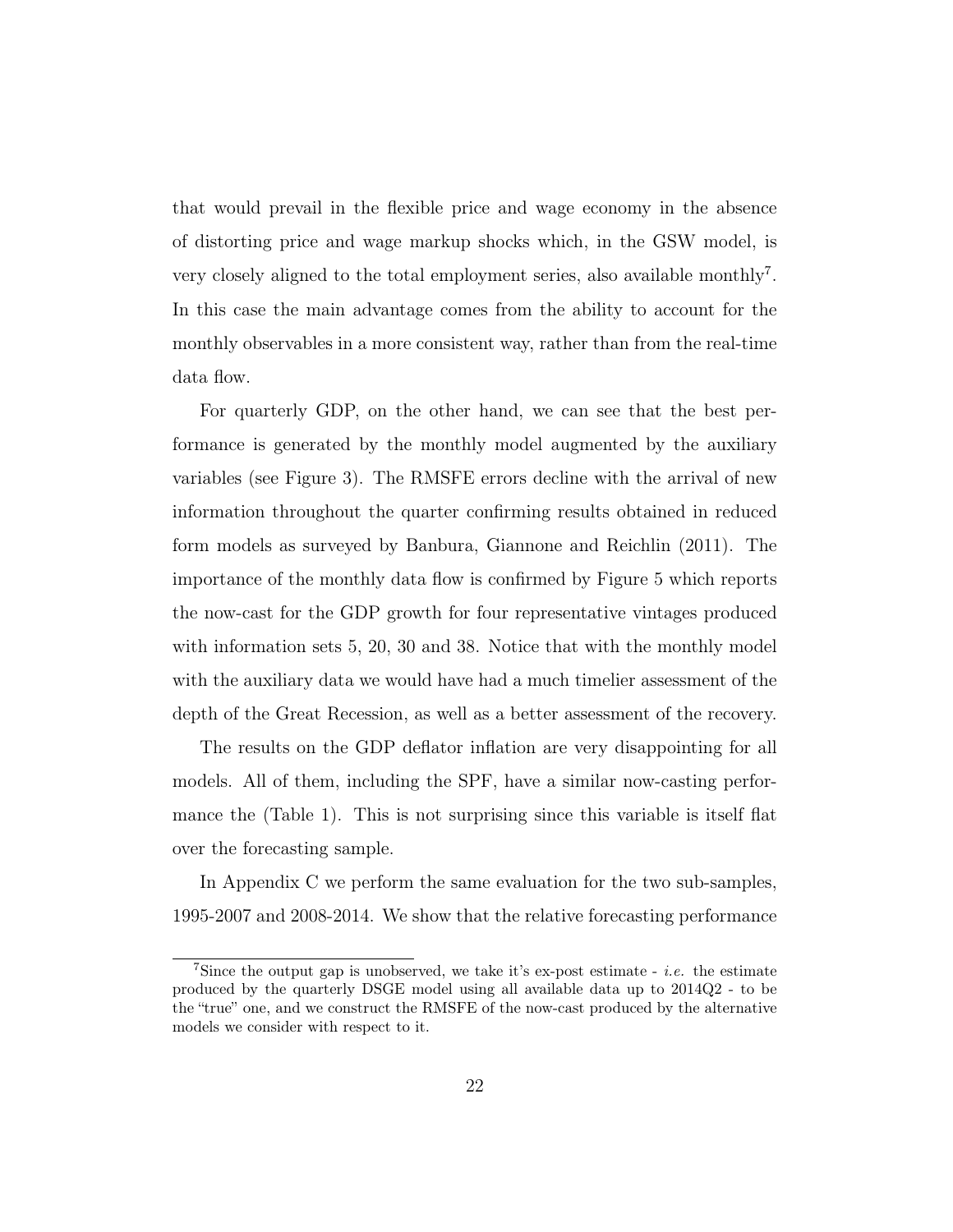

Figure 5: The now-cast of annualised GDP growth for 4 representative vintages. Vintage 5 corresponds to the release of the employment data on the first Friday of the first month of the quarter. Vintage 20 is the middle of the second month of the quarter and we take it to correspond to the moment at which the SPF make their forecast. Vintage 30 corresponds to the relase of the Employment data at the beginning of the third month of the quarter. The lower right panel correspond to the last day of the quarter (vintage 38). The shaded area indicates the NBER recession dates.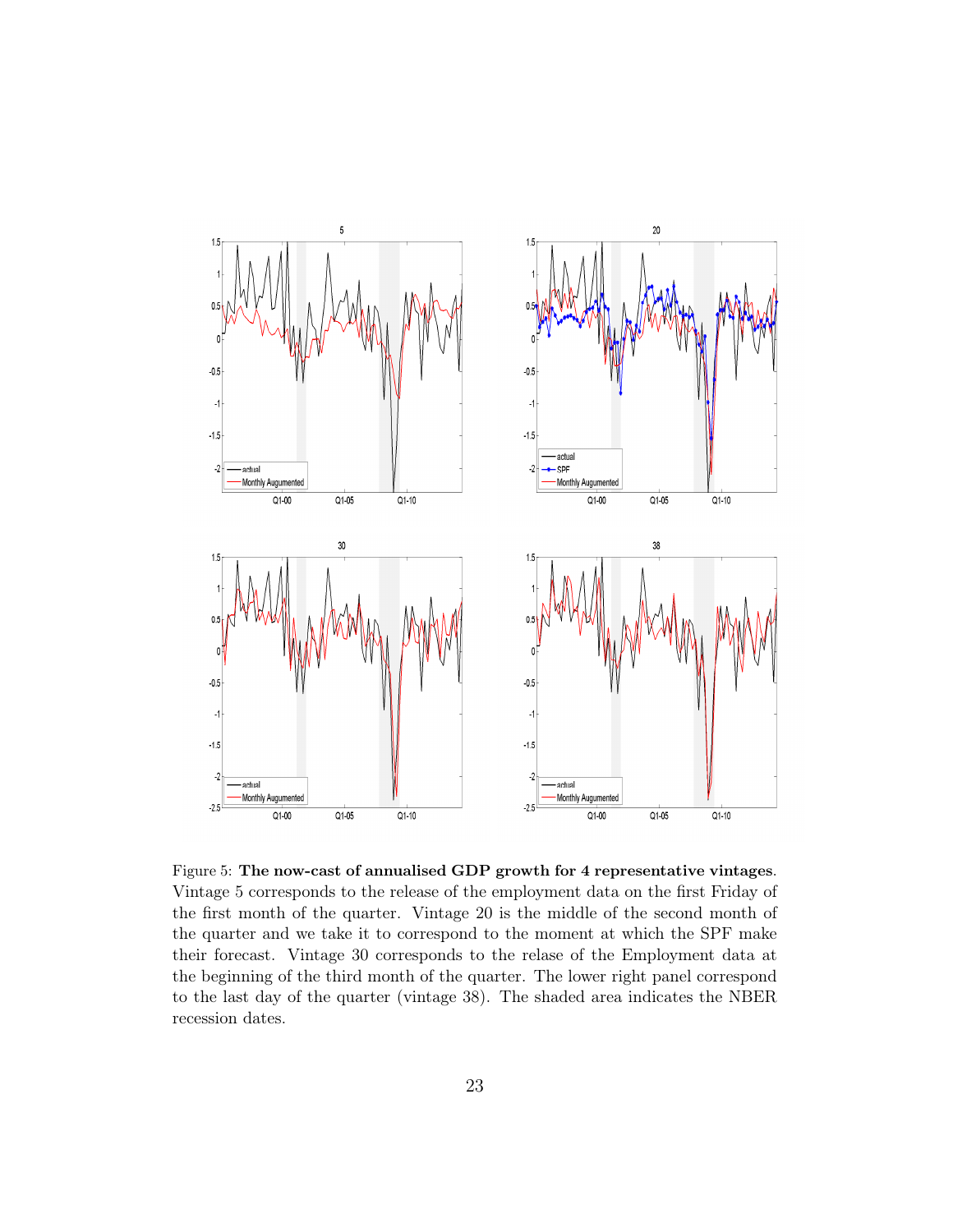|    |                   |                               | GDP growth and Unemployment | All real variables |                                   |             |  |
|----|-------------------|-------------------------------|-----------------------------|--------------------|-----------------------------------|-------------|--|
|    | $\mathbf{M}$<br>Q |                               | M Augmented                 | Q                  | M                                 | M Augmented |  |
| 5  |                   | $-1.7632$ $-1.2326$ $-1.2297$ |                             |                    | $-9.9931$   $-8.8426$   $-8.6282$ |             |  |
| 20 | $-1.225$          | $-1.0894$ $-1.0651$           |                             |                    | $-7.8794$ $-7.3741$ $-7.1988$     |             |  |
| 30 | $-1.225$          | $-0.9269$                     | $-0.8523$                   |                    | $-7.8794$   $-6.1578$   $-5.9231$ |             |  |
| 38 | $-1.225$          | $-0.9054$                     | $-0.7819$                   |                    | $-7.8794$ $-5.4332$ $-4.9318$     |             |  |

Table 2: Log predictive score of the now-cast of unemployment and GDP growth and for all on the models' real variables at representative vintages.The first column indicates the vintages. Vintage 5 corresponds the release of the employment data on the first Friday of the first month of the quarter. Vintage 20 is in the first half of the the second month of the quarter and we take it to correspond to the moment at which the SPF make their forecast. Vintage 30 corresponds to the relase of the Employment data at the beginning of the third month of the quarter. Vintage 38 is the last day of the quarter.

of the models is quite different before and after the Great Recession for most variables and that in the second sub-sample there is a significant deterioration of performances.

#### 4.2. Density Forecasts

In order to characterize and evaluating the uncertainty associated with the predictions of the model we compute the predictive density of the models and the associated log predictive scores. The log predictive score is a widely used scoring rule, used to evaluate the quality of probabilistic forecasts given a set of outcomes. Formally it is defined here as:

$$
S_h(\mathcal{M}) = \frac{1}{N_h} \sum_{t=T}^{T+N_h-1} \ln p(y_{t+h} | Y_{1:T-1}, \mathcal{M}), \tag{11}
$$

where  $h$  is the forecast horizon, T is the beginning of the forecast horizon and  $\ln p(y_{t+h}|Y_{1:T-1},\mathcal{M})$  is the marginal likelihood for  $h=1$ .

Table 2 reports the log predictive score produced after each of the 4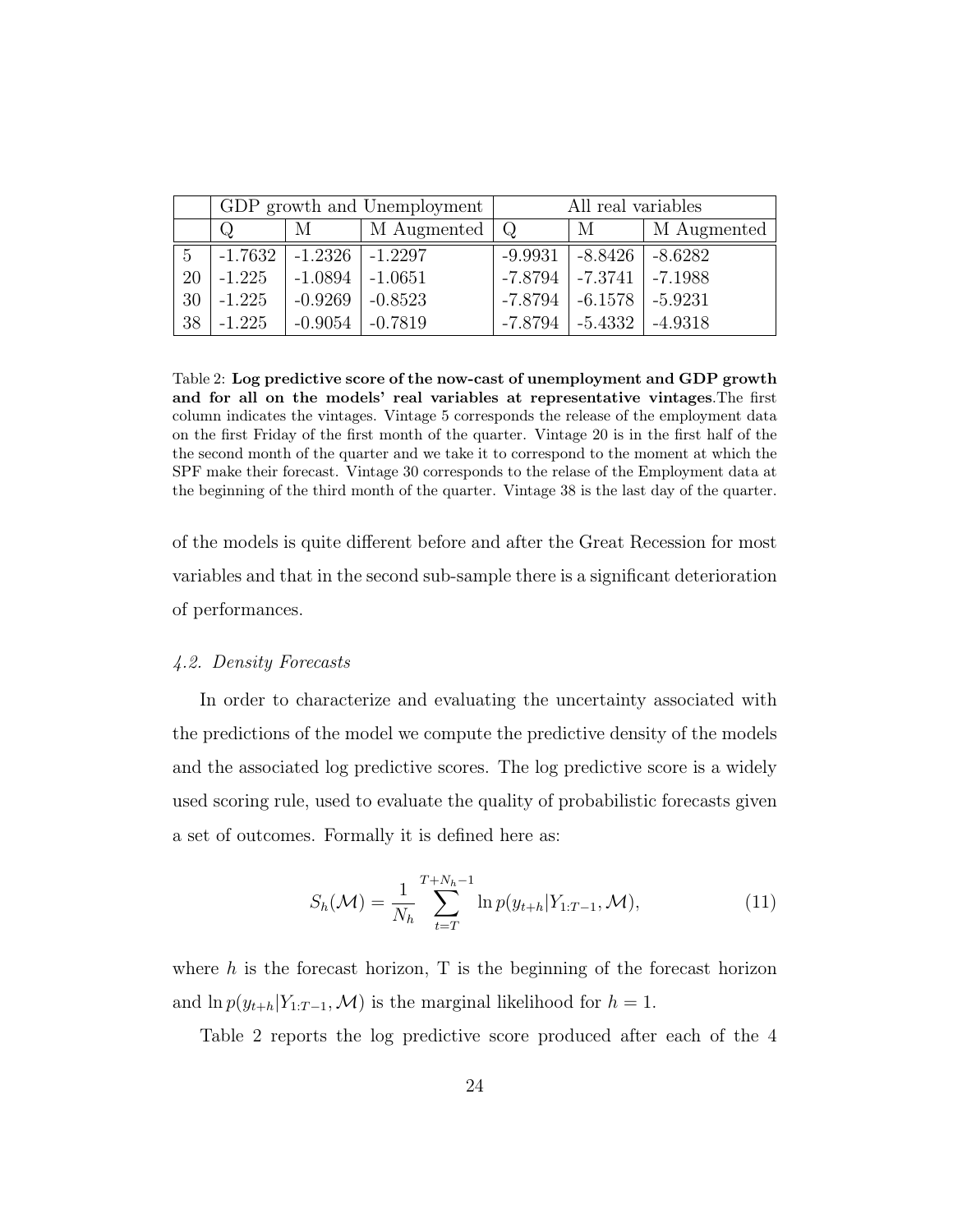representative clusters of releases (5,20,30,38), respectively for the now-cast of unemployment and GDP growth and for all on the models' real variables, i.e. all variables but the interest rate and the spread. In both cases the two monthly models are the best performing and the M augmented is consistently better than the monthly model that does not exploit the panel.

#### 4.3. Exploiting the model's structure in real-time

One of the key advantages of our methodology is the ability to exploit the structure of the model in real time. As we have seen, we can obtain real-time estimates of unobservable variables such as the output gap and update them at each information release (see Figure 4). We can also use the model and the structural shocks it identifies to interpret the signal coming from the data in real time.

The decomposition of the fluctuations in terms of structural shocks changes with the data arrival in real time. Let us focus, for example, on the story behind the drop in GDP in the last quarter of 2008Q4, when Lehman Brothers collapsed. Let's now compare the ex-post decomposition reported in Figure 1 with that obtained in real time. We place ourselves at the beginning of July 2008 and look at how each of the models would have attributed the shocks according to the information flow up until March 2009 in the case of the quarterly balanced model (top panel of Figure 6) and the monthly model with auxiliary information (bottom panel). We also generate the same graph for the quarterly model conditioned on the now-casts produced by the SPF (middle panel of Figure 6). Conditioning on SPFs has been suggested by Del Negro and Schorfheide (2013) as a way of indirectly exploiting timely information (as preprocessed by the SPF) in the forecast. On the right side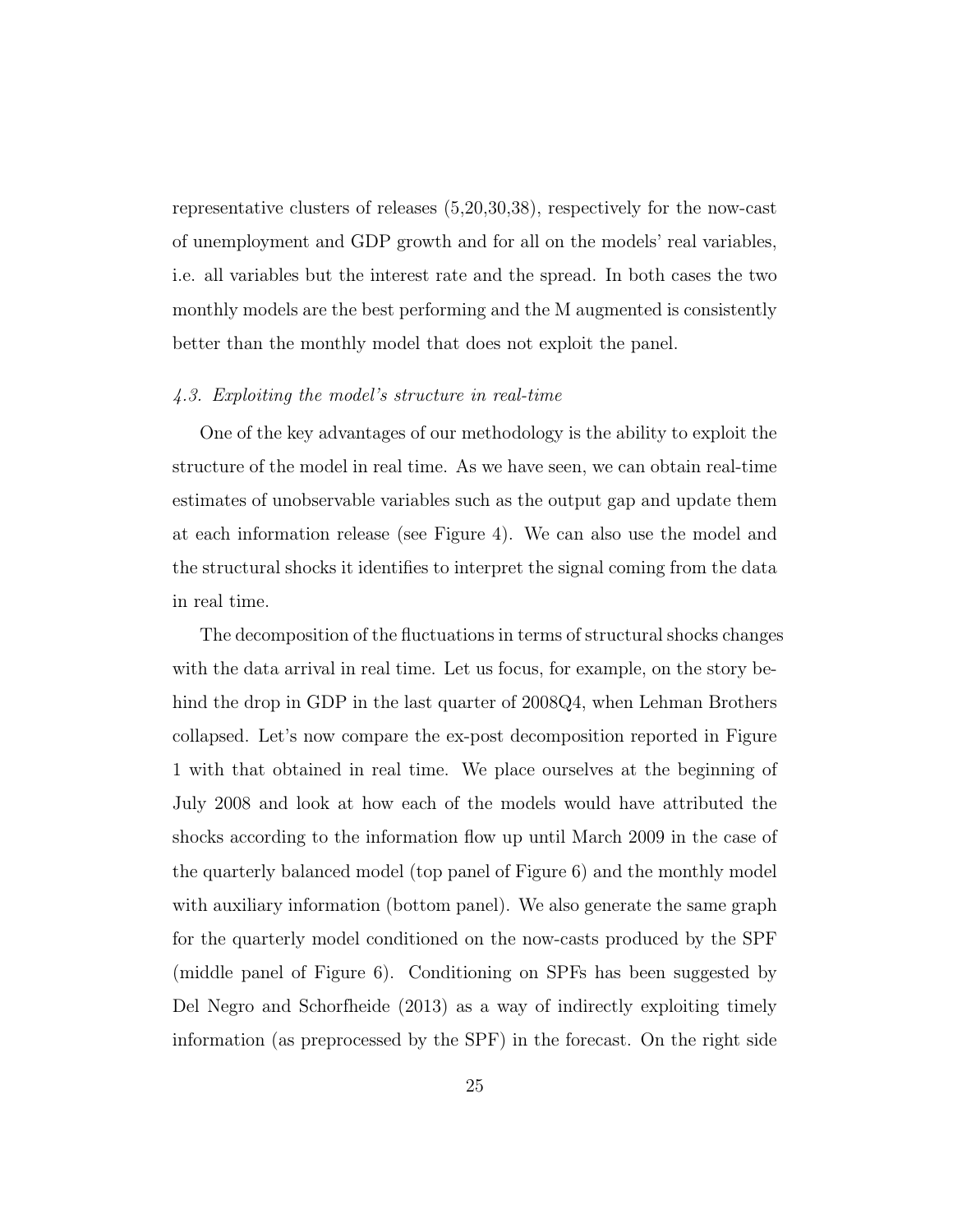of these graphs, we add the ex-post shock decomposition highlighted in red in Figure 1 for ease of comparison.

One of the key messages emerging from the comparison of the graphs in Figure 6 is that accounting for new information in a timely fashion not only delivers an early signal on the state of the economy but also on its drivers. In other words, it takes time to understand why the economy is slowing and, in real time, there is significant uncertainty surrounding the decomposition of the shocks. Exploiting high frequency information significantly decreases this uncertainty: we converge a few months in advance to the ex-post decomposition. This aspect of real time analysis has been completely disregarded in the literature.

The charts also tell us that simply conditioning on the SPF, although providing a forecast which is at least as accurate than that our M Augmented framework, does not help in recognising in real-time the shocks that are driving the fall of GDP in 2008Q4. Clearly, each of the the auxiliary variables carries a meaningful signal which would have been lost by simply conditioning on the view of the SPF, who pre-process the available information into a single now-cast for each observable. This confirm results in Monti (2010) showing that conditioning on the SPF as if they were actual data rather than forecasts<sup>8</sup> can be misleading.

In particular, the shocks decomposition obtained by conditioning on the SPF grossly underestimates the effect of the risk premium shock and, more

 $8$ Del Negro and Schorfheide (2013) call this the news implementation of the conditioning as opposed to the noise implementation, in which the SPF now-casts are considered noisy measures of the true signal.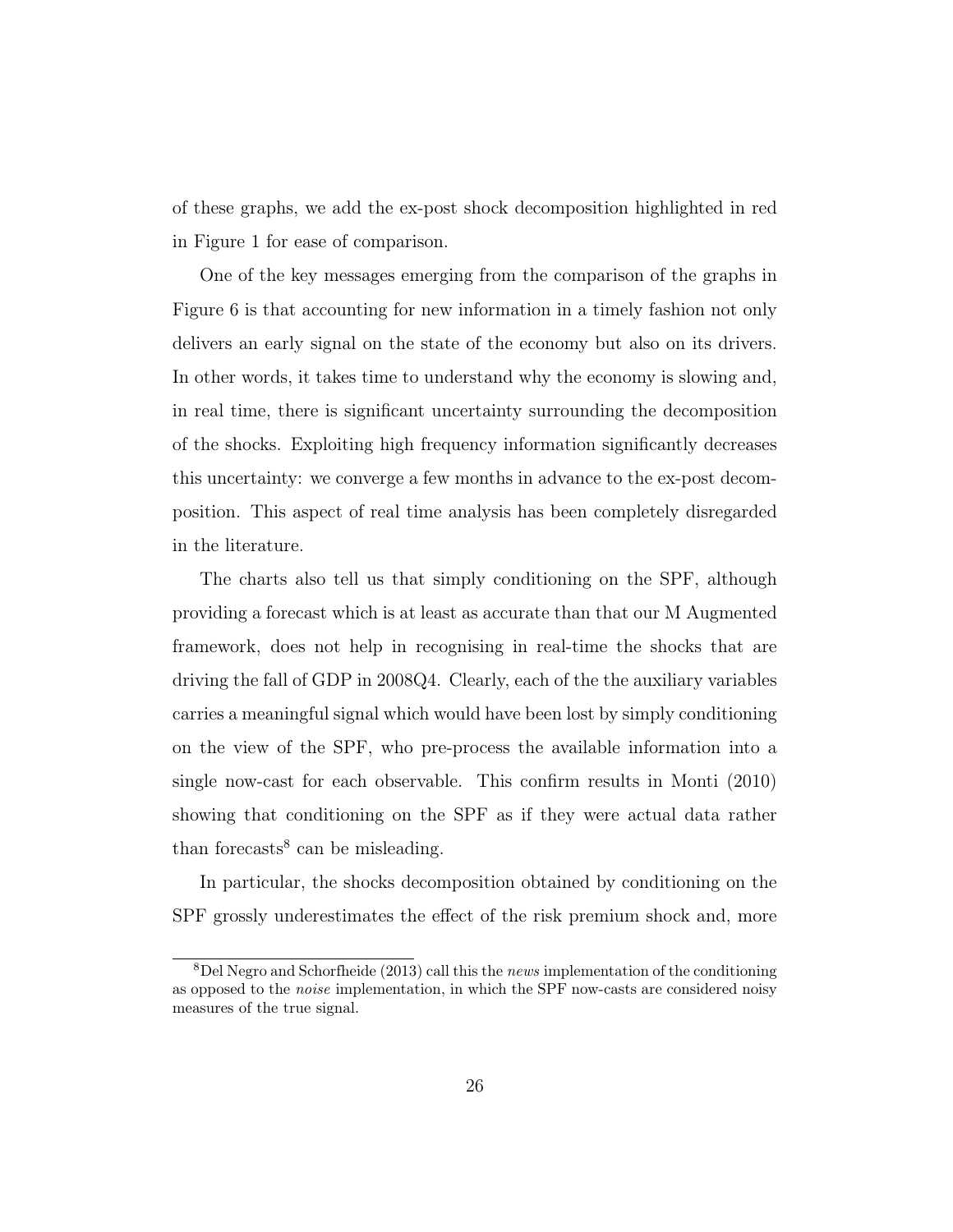

Figure 6: Shock decompositions in real tim for Q, Q+SPF and M Augmented models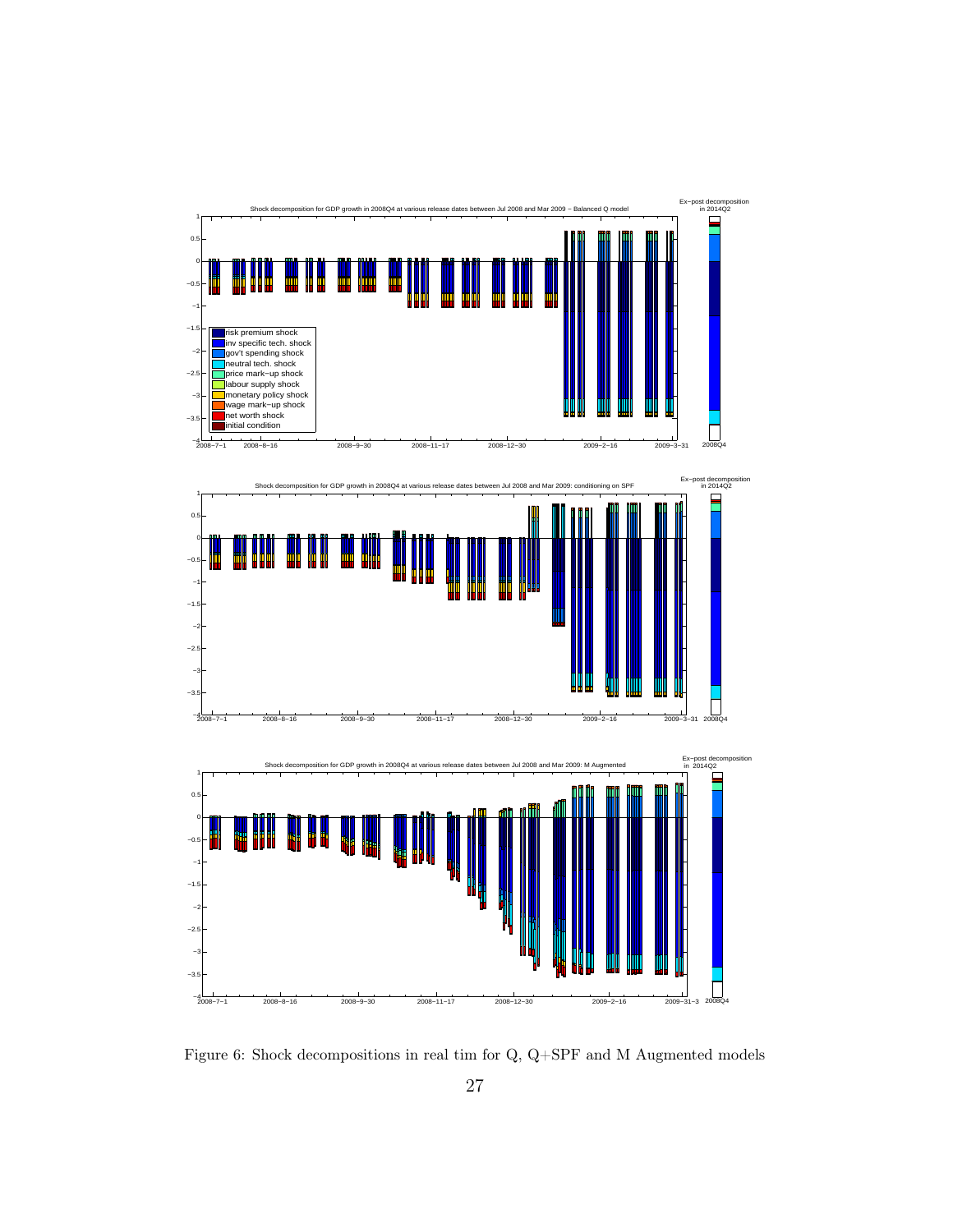importantly, almost misses the negative contribution of the neutral technology shock. The monthly model with auxiliary model identifies the negative contribution of the technology shock to the slowdown because the latters, as we have seen earlier, have a large impact on real variables, and the auxiliary variables related to those (e.g. surveys) are signaling at an early stage that there is a significant slowdown of the real economy and not only a large shock in the risk premium.

#### 5. Discussion and relation with the literature

The approach proposed in this paper adds a new complementary perspective to related work in this area. A natural alternative to our approach would have been to specify the DSGE model at the monthly frequency and deal with the mixed frequency problem arising from the fact that some key macro variables are quarterly - like GDP and the GDP deflator - using, for example, the blocking technique described in Zamani et al. (2011). However, the problem with specifying the DSGE at a monthly frequency is that most DSGE models are quarterly and there is very little empirical experience regarding the specification of the behavioral equations and the setting of the priors in a monthly set-up. The few papers that estimate monthly DSGE models (e.g., Hilberg and Hollmayr 2013) somewhat mechanically adjust the parameters from their quarterly specification to the monthly equivalent. While this is relatively straightforward, it is much less obvious that the specification of the driving processes would carry through unchanged when specified at higher frequency.

A different motivation for considering mixed frequency data in structural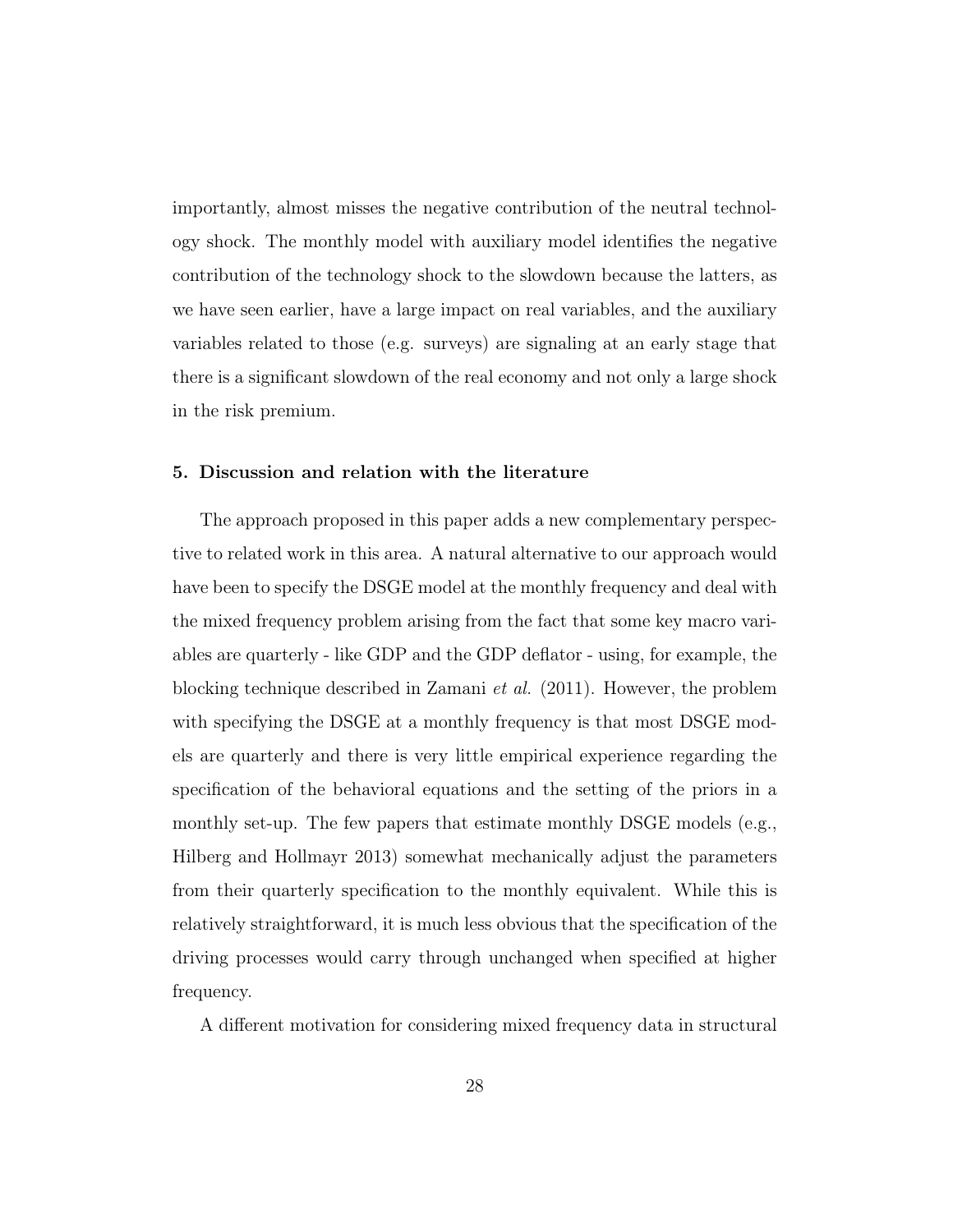models is to improve the estimation of the structural parameters of the quarterly DSGE by alleviating the temporal aggregation bias and mitigating identification issues (see Foroni and Marcellino, 2013, and Kim, 2010). In that approach monthly data are used to obtain better estimates of the parameters of the model. Contrary to this, and for the same reasons explained above, we keep the parameters estimated via the quarterly model untouched and use the data for obtaining progressively better estimates of the states, given those parameter estimates. Our approach is desirable especially in policy institutions where the DSGE models used for forecasting are generally very complex, they might have taken several months, or even years, to agree on, build and estimate and therefore require a lot of time and effort to change, re-estimate, and explain anew to the policymakers. In such circumstances it is unpractical and possibly unreasonable to re-estimate the model frequently. This makes our framework more desirable.

Finally, let us comment on the aspect of our approach which combines the structural model with auxiliary data. A similar idea is in Boivin and Giannoni (2006) who have proposed to estimate structural DSGE model by treating observable variables as imperfect measures of the economic concepts of the model. In this context, they show that augmenting the model with quarterly auxiliary variables can improve the identification of the states of the model and hence improve the estimation of the structural parameters in the quarterly model. Contrary to their approach, our emphasis is on exploiting the timelines of un-modelled timely data in order to obtain early estimates of modeled key variables, such as GDP growth, or latent concepts, such as the output gap, and provide a structural interpretation in real time.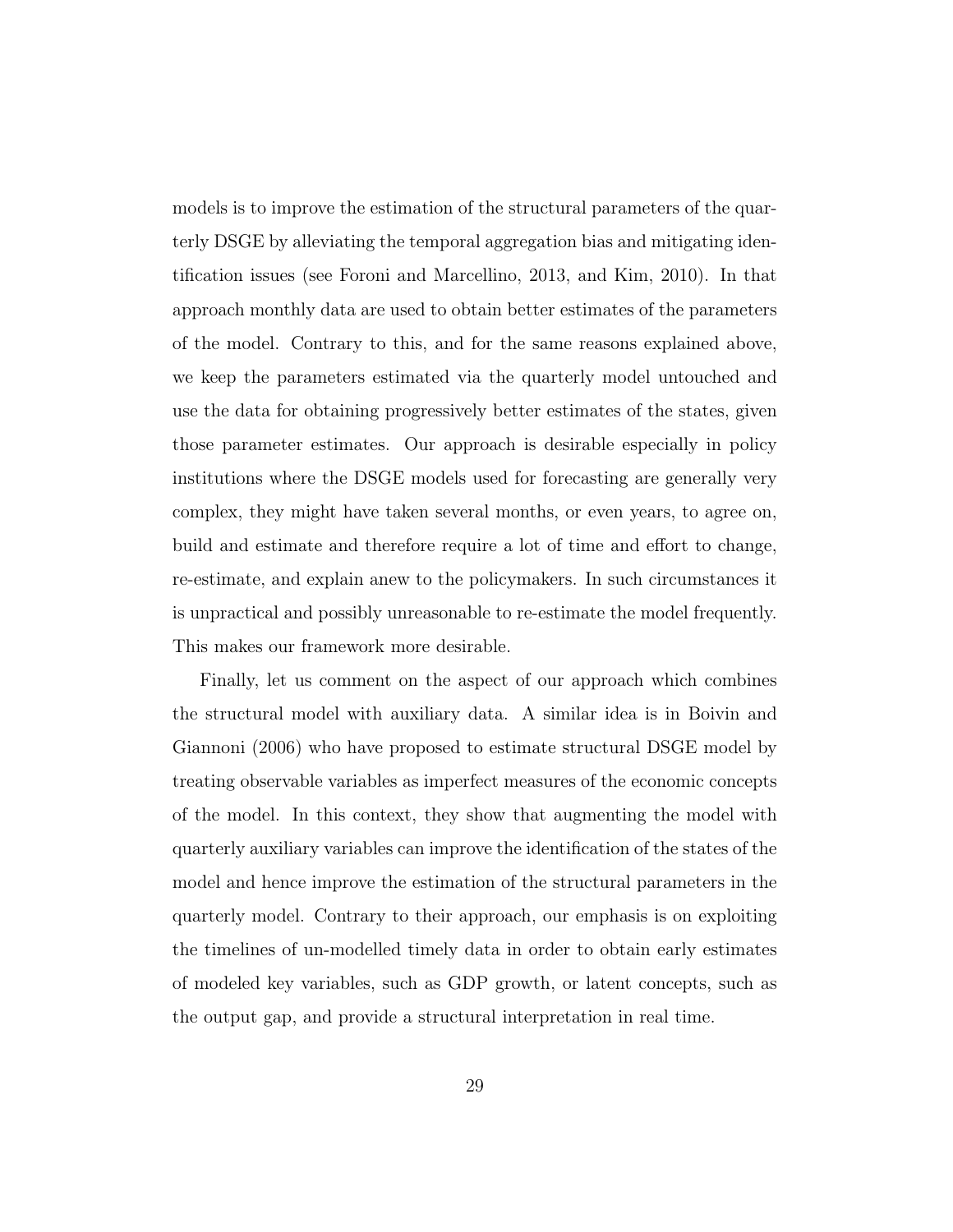The framework proposed here builds on our early work in Giannone, Monti and Reichlin (2010). In the present work we have solved an important identification problem arising to time aggregation which limited the applicability of the framework and provide a precise analytical solution which gives identification conditions that can be tested in practice. We believe that this solution is of more general interest than the specific application of this paper. Furthermore the empirical analysis highlights a wide range of applications of general use for policy and academic research which were not explored in that early work.

#### 6. Conclusions

The paper develops a framework to combine the insights provided by structural models and the real time analysis of the flow of data publications (now-cast).

In this framework we "borrow" the quarterly parameter estimates of the DSGE and we provide a mapping from a quarterly dynamic stochastic general equilibrium (DSGE) model to a monthly specification that maintains the same economic restrictions and has real coefficients. We then show how to adapt the monthly model so as to take into consideration realistic features of the information structure such as non-synchronous infra-quarter data releases. Finally we augment the model with data which are potentially useful for providing early signals on the state of the economy but are not included in the DSGE.

By construction, by the time quarterly data are published, the approach has no advantage with respect to the standard quarterly DSGE model. How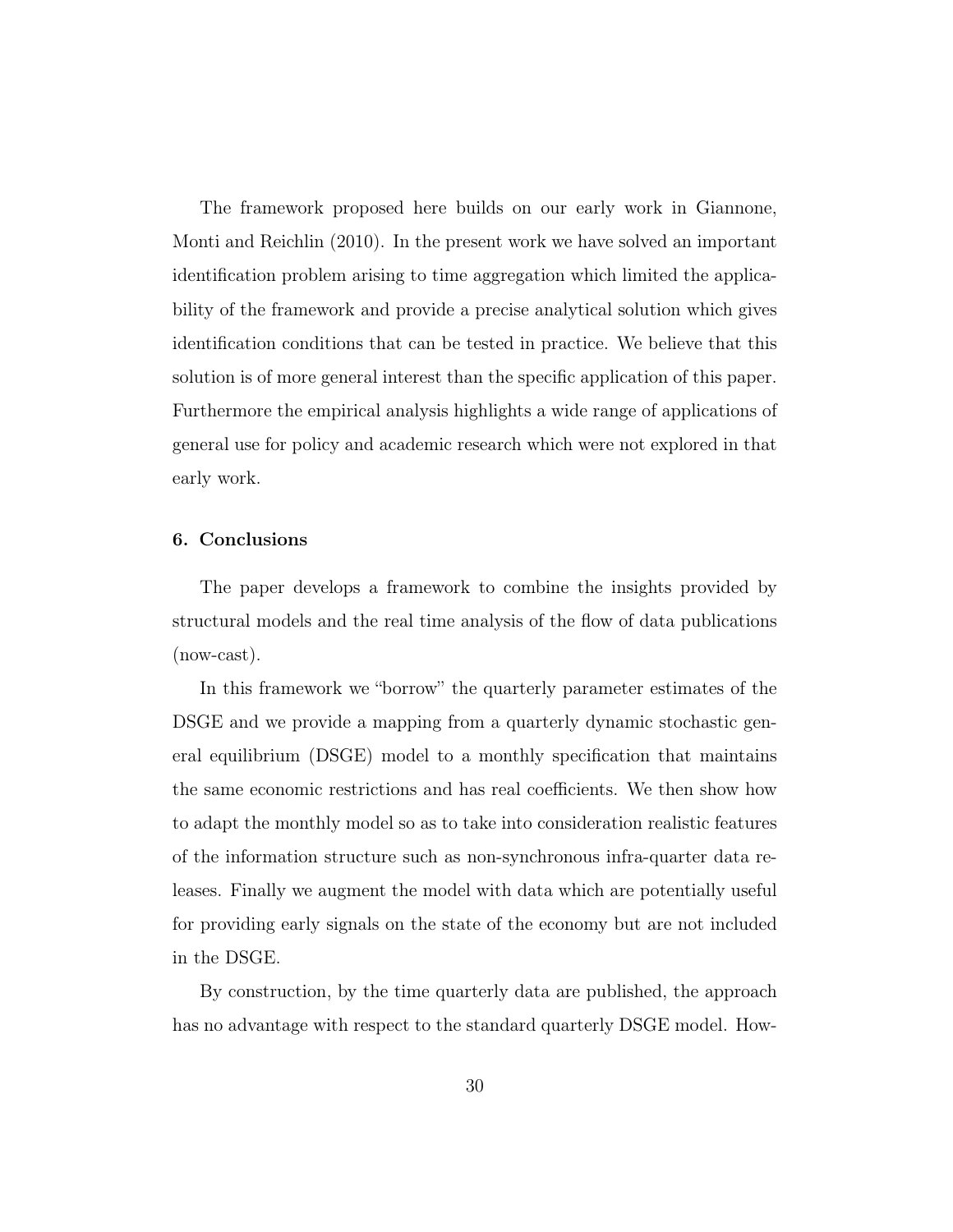ever, at any time before that date, it allows exploiting the data flow for updating, given the estimated parameters, the estimates of the states. This delivers increasingly accurate signals about the current value of key variables as well as capturing the effect of particular shocks in real time.

Our empirical application shows that timeliness matters for both the forecast and its structural interpretation. It also highlights that the shock decomposition is very uncertain in real time and that, by exploiting high frequency information, we can significantly decrease this uncertainty with the estimates of the shocks converging to the ex-post decomposition faster. Although much research has been devoted to real time analysis, the identification of structural shocks in real time has been typically overlooked in the literature. In our analysis of the great recession we have shown that our framework would have allowed to understand faster than the quarterly model that the economy was being hit not only by a risk premium shock but also by a technology shock, therefore signaling at an early stage that both the financial sector and the real economy were affected.

Finally, let us highlight that our proposed approach is simple and not invasive, as it can be applied to existing DSGEs with no need to re-estimate them frequently and without changing the model's ex-post interpretation of the data.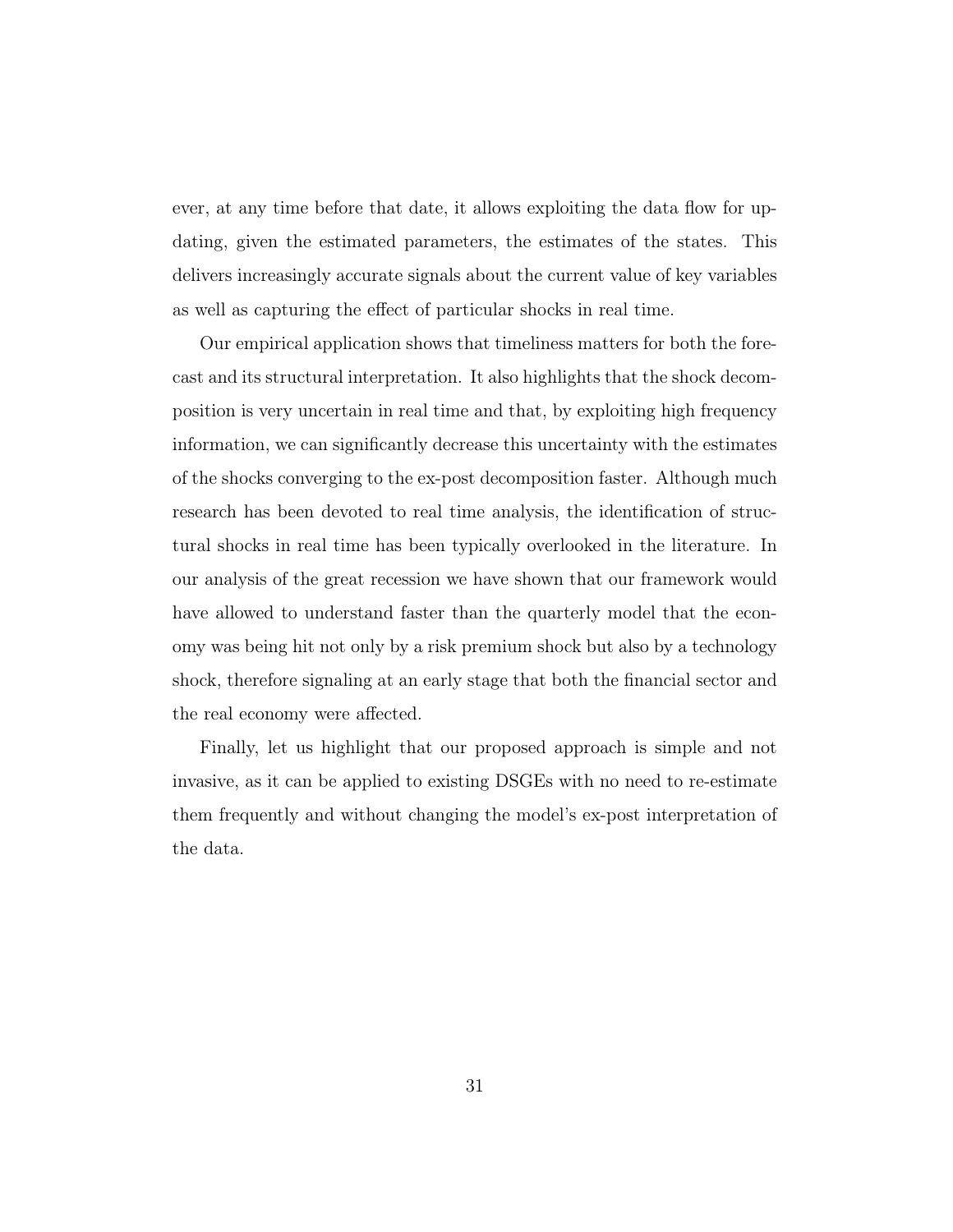## References

- [1] Anderson, B.D.O., M. Deistler, E. Felsenstein, B. Funovits, L. Kölbl and M. Zamani, 2014. "Multivariate AR Systems and Mixed Frequency Data: Identifiability and Estimation," *mimeo*.
- [2] Baker, S.R., N. Bloom and S.J. Davis, 2015. "Measuring Economic Policy Uncertainty." NBER working paper 21633 Banbura, M. D. Giannone and L. Reichlin, 2011. "Now-casting," in Michael P. Clements and David F. Hendry, editors, Oxford Handbook on Economic Forecasting, pages 193-224.
- [3] Bernanke, B., M. Gertler and S. Gilchrist, 1999. "The Financial Accelerator in a Quantitative Business Cycle Framework," in Handbook of Macroeconomics, ed. by J.B. Taylor and M. Woodford, vol. 1, North Holland, Amsterdam.
- [4] Boivin, J. and M. Giannoni,2006. "DSGE Models in a Data-Rich Environment," NBER Working Papers 12772, National Bureau of Economic Research, Inc
- [5] Cervena, M. and M. Schneider, 2014. "Short-term forecasting GDP with a DSGE model augmented by monthly indicators," International Journal of Forecasting, 30(3), Pages 498-516.
- [6] Chari, V. V., Patrick J. Kehoe, and Ellen R. McGrattan. 2009. "New Keynesian Models: Not Yet Useful for Policy Analysis." American Economic Journal: Macroeconomics, 1(1): 242-66.
- [7] Christiano, L. J., M.S. Eichenbaum, and M. Trabandt. 2015. "Understanding the Great Recession." American Economic Journal: Macroeconomics, 7(1): 110-67.
- [8] Christiano, L., R. Motto and M. Rostagno, 2003. "The Great Depression and the Friedman-Schwartz Hypothesis," Journal of Money, Credit and Banking, 35, 1119-1197.
- [9] De Graeve, F., 2008. "The external Finance Premium and the Macroeconomy: US Post-WWII Evidence," Jounrla of Economic Dynamics and Control, 32(11), 3415-3440.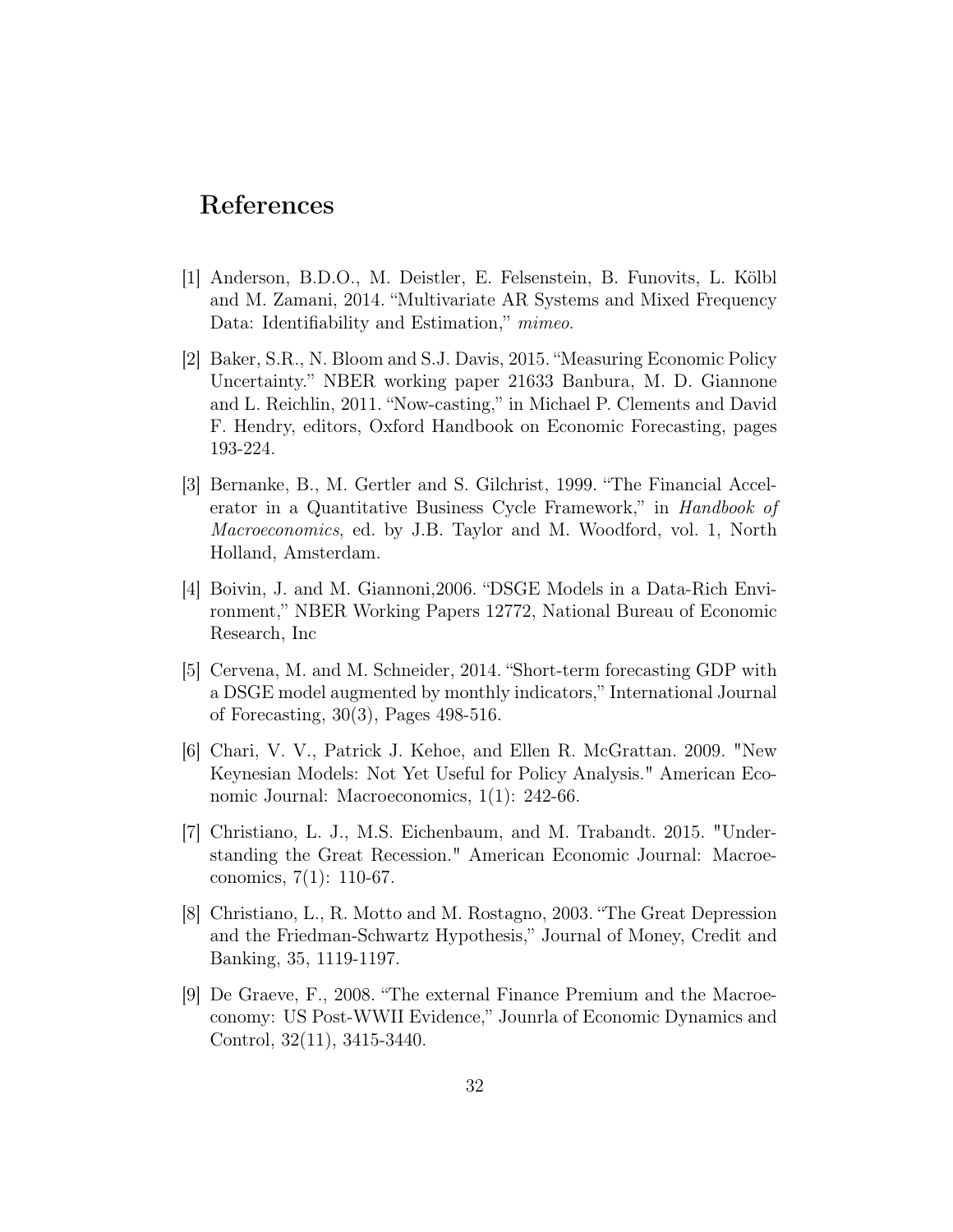- [10] Del Negro, M., R. Hasegawa and F. Schorfheide, 2014. "Dynamic Prediction Pools: An Investigation of Financial Del Frictions and Forecasting Performance," NBER Working Paper No. 20575.
- [11] Del Negro, M., and F. Schorfheide, 2013. "DSGE Model-Based Forecasting," Handbook of Economic Forecasting, Volume 2, Part A, p.57 - 140.
- [12] Del Negro M. and F. Schorfheide, 2004."Priors from General Equilibrium Models for VARs," International Economic Review, 45 (2004): 643-673.
- [13] Diebold, F.X. and R.S. Mariano, 1995."Comparing Predictive Accuracy," Journal of Business and Economic Statistics, 13, 253-263.
- [14] Doz, C., D. Giannone and L. Reichlin, 2012. "A Quasi-Maximum Likelihood Approach for Large, Approximate Dynamic Factor Models," Review of Economics and Statistics,Vol. 94, No. 4, Pages 1014-1024.
- [15] Foroni, C., M. Marcellino, 2013. "Mixed frequency structural models: estimation, and policy analysis," Working Paper 2013/15, Norges Bank.
- [16] Galí, J., F. Smets and R. Wouters, 2012. "Unemployment in an Estimated New Keynesian Model," NBER Macroeconomics Annual, University of Chicago Press, vol. 26(1), pages 329 - 360.
- [17] Galí, J., 2011a. "The Return of the Wage Phillips Curve," Journal of the European Economic Association, vol. 9(3), pages 436-461, 06.
- [18] Galí, J., 2011b. Unemployment Fluctuations and Stabilization Policies: A New Keynesian Perspective, MIT Press (Cambridge, MA).
- [19] Giannone, D., Reichlin, L. and Small, D., 2008. "Now-casting GDP and Inflation: The Real Time Informational Content of Macroeconomic Data Releases," Journal of Monetary Economics, vol. 55(4), 665-676
- [20] Giannone, D., F. Monti, L. Reichlin, 2010. "Incorporating Conjunctural Analysis in Structural Model." In Volker Wieland, editor, The Science and Practice of Monetary Policy Today, pages 41-57, Springer
- [21] Hansen, L.P. and T. Sargent, 1991. Rational Expectations Econometrics, Westview Press, Boulder.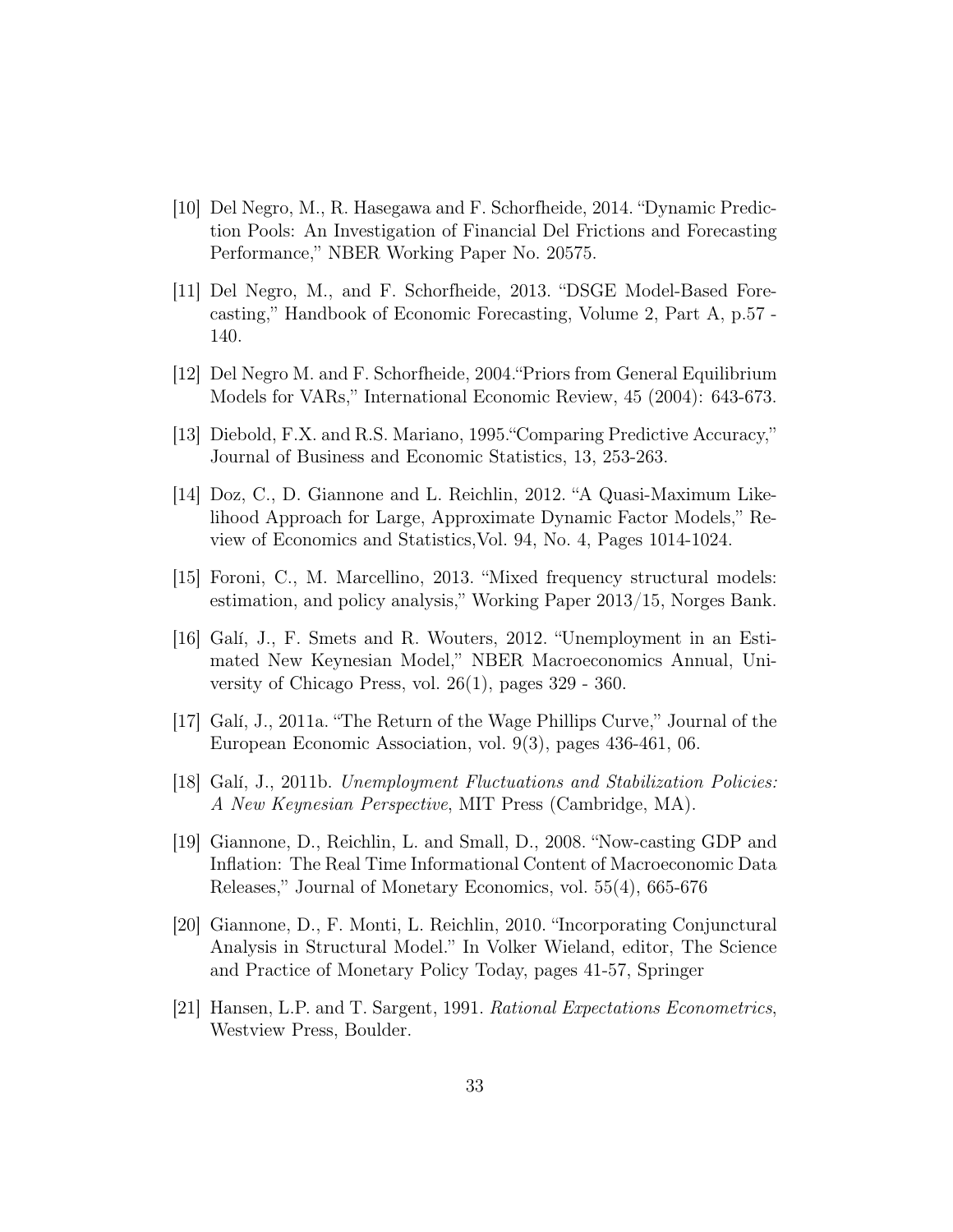- [22] Higham, N.J. 2008. " Functions of Matrices: Theory and Computation," SIAM.
- [23] Hilberg, B. and J. Hollmayr, 2013. "Asset Prices, Collateral, and Unconventional Monetary Policy in a DSGE Model," Bundesbank Discussion Papers 36/2013.
- [24] Jaimovich, N. and S. Rebelo, 2009. "Can News about the Future Drive the Business Cycle?," American Economic Review, American Economic Association, vol. 99(4), pages 1097-1118
- [25] Justiniano, A., G. Primceri and A. Tambalotti, 2010. "Investment Shocks and Business Cycles," Journal of Monetary Economics, 57(2), pp. 132- 145
- [26] Kim, T.B., 2010. "Temporal Aggregation Bias and Mixed Frequency Estimation of New Keynesian Model", mimeo.
- [27] Monti, F., 2010. "Combining Judgment and Models," Journal of Money, Credit and Banking, Blackwell Publishing, vol. 42(8), pages 1641-1662.
- [28] Sims, C.A., 2002. "Solving Linear Rational Expectations Models," Computational Economics, Springer, 20(1-2), 1-20.
- [29] Smets, F., and R. Wouters, 2007. "Shocks and Frictions in US Business Cycles: A Bayesian DSGE Approach," American Economic Review, American Economic Association, vol. 97(3), pages 586-606.
- [30] Wu, J.C. and F.D. Xia, 2014. "Measuring the Macroeconomic Impact of Monetary Policy at the Zero Lower Bound", forthcoming in Journal of Money, Credit, and Banking.
- [31] Zamani, M., W. Chen, B. D. O. Anderson, M. Deistler, and A. Filler, 2011. "On the zeros of blocked linear systems with single and mixed frequency data," in Proceedings of the 50th IEEE Conference on Decision and Control and European Control Conference (CDC-ECC), pp. 4312-4317.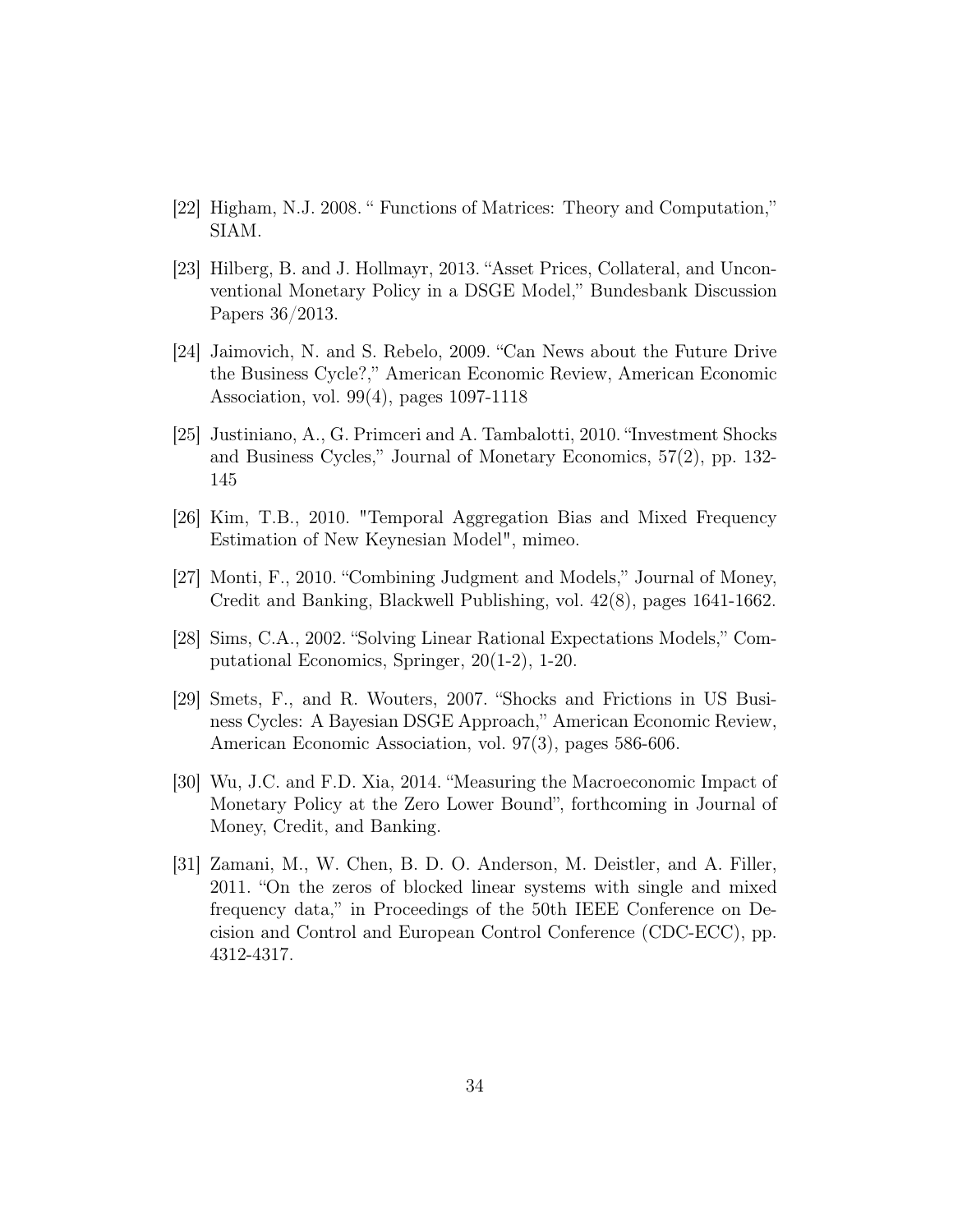#### Appendix A. The model

Here we summarize the key log-linear equations of the GSW model. We refer to Galí, Smets and Wouters (2012) for a more detailed description of the model.

• Consumption Euler equation:

$$
\hat{c}_t = c_1 E_t \left[ \hat{c}_{t+1} \right] + (1 - c_1) \hat{c}_{t-1} - c_2 \left( \hat{R}_t - E_t \left[ \hat{\pi}_{t+1} \right] - \hat{\varepsilon}_t^b \right)
$$

with  $c_1 = (h/\tau)/(1 + (h/\tau))$ ,  $c_2 = (1 - h/\tau)/(1 + (h/\tau))$  where h is the external habit parameter.  $\hat{\varepsilon}^b_t$  is the exogenous AR(1) risk premium process.

• Investment Euler equation:

$$
\hat{i}_t = i_1 \hat{i}_{t-1} + (1 - i_1) \hat{B}_{t+1} + i_2 \hat{Q}_t^k + \hat{\varepsilon}_t^q
$$

with  $i_1 = 1/(1+\beta)$ ,  $i_2 = i_1/(\tau^2 \Psi)$  where  $\beta$  is the discount factor and  $\Psi$  is the elasticity of the capital adjustment cost function.  $\hat{\epsilon}_t^q$  $_t^q$  is the exogenous AR(1) process for the investment specific technology.

• Aggregate demand equals aggregate supply:

$$
\hat{y}_t = \frac{c_*}{y_*}\hat{c}_t + \frac{i_*}{y_*}\hat{i}_t + \hat{\varepsilon}_t^g + \frac{r_*^k k_*}{y_*}\hat{u}_t
$$
\n(A.1)

$$
= \mathcal{M}_p\left(\alpha \hat{k}_t + (1-\alpha)\hat{L}_t + \hat{\varepsilon}_t^a\right) \tag{A.2}
$$

with  $\mathcal{M}_p$  reflecting the fixed costs in production which corresponds to the price markup in steady state.  $\hat{\epsilon}_t^g$  $t^g$ ,  $\hat{\varepsilon}^a_t$  are the AR(1) processes representing exogenous demand components and the TFP process.

• Price-setting under the Calvo model with indexation:

$$
\hat{\pi}_t - \gamma_p \hat{\pi}_{t-1} = \pi_1 \left( E_t \left[ \hat{\pi}_{t+1} \right] - \gamma_p \hat{\pi}_t \right) - \pi_2 \mu_t^p + \hat{\varepsilon}_t^p
$$

with  $\pi_1 = \beta$ ,  $\pi_2 = (1 - \theta_p \beta)(1 - \theta_p) / [\theta_p(1 + (\mathcal{M}_p - 1)\varepsilon_p)]$  and  $\theta_p$  and  $\gamma_p$  are, respectively, the probability and indexation of the Calvo model, and  $\varepsilon_p$  is the curvature of the aggregator function. The price markup  $\mu_t^p$ t is equal to the inverse of the real marginal  $\hat{mc}_t = (1 - \alpha)\hat{w}_t + \alpha \hat{rk}_t - \hat{A}_t$ .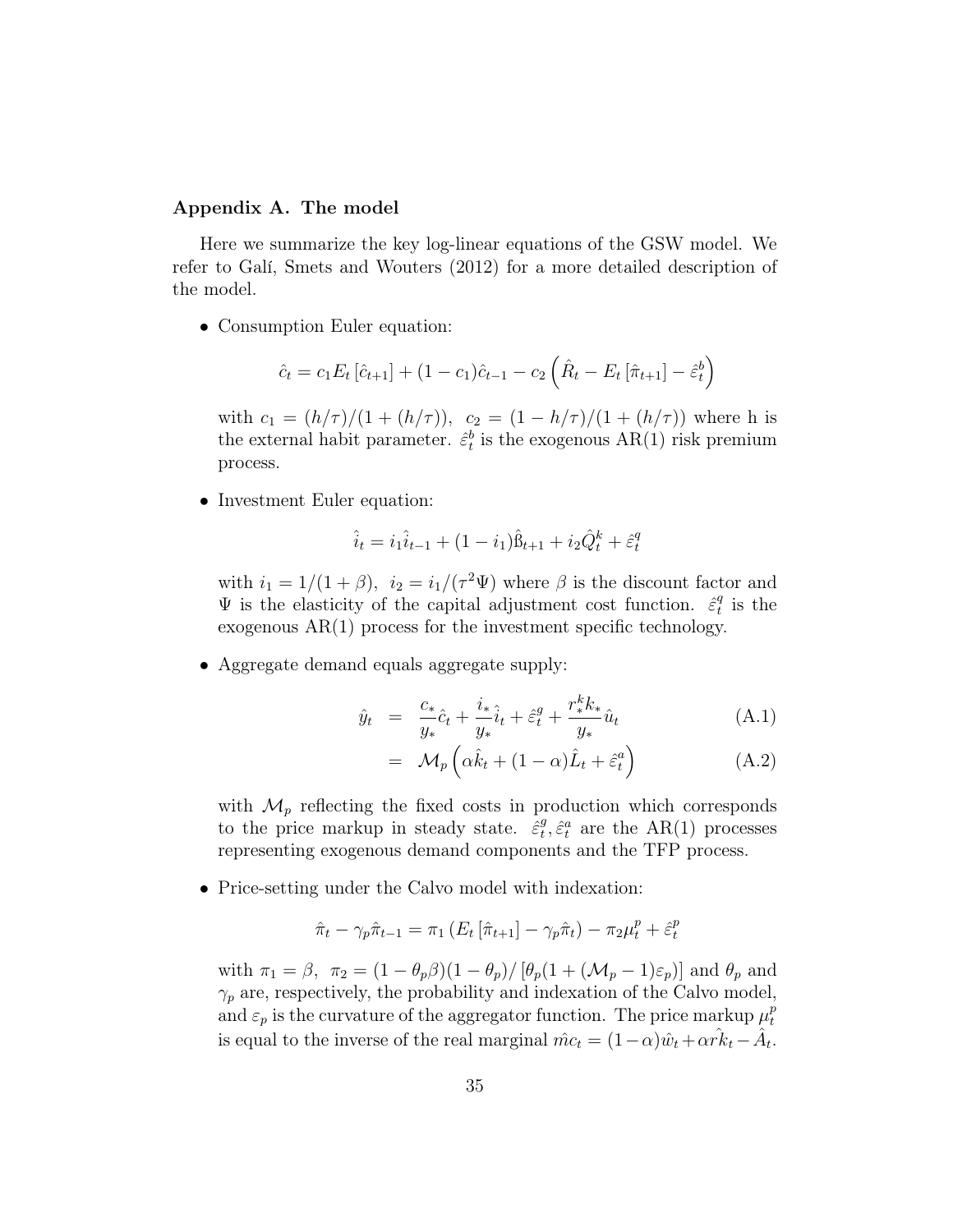• Wage-setting under the Calvo model with indexation:

$$
\pi_t^w = \gamma_w \pi_{t-1}^p + \beta E_t \left[ \pi_{t+1}^w - \gamma_w \pi_t^p \right] - \lambda_w \phi u_t + \lambda_w \mu_t^w
$$

where the unemployment rate  $u_t = l_t - n_t$  is defined so as to include all the individuals who would like to be working (given current labour market conditions, and while internalizing the benefits that this will bring to their households) but are not currently employed.

• Capital accumulation equation:

$$
\hat{\vec{k}}_t = \kappa_1 \hat{\vec{k}}_{t-1} + (1 - \kappa_1) \hat{i}_t + \kappa_2 \hat{\varepsilon}_t^q
$$

with  $\kappa_1 = 1 - (i_*/\bar{k}_*)$ ,  $\kappa_2 = (i_*/\bar{k}_*)(1+\beta)\Psi$ . Capital services used in production are defined as:  $\hat{k}_t = \hat{u}t + \hat{\bar{k}}_{t-1}$ 

• Optimal capital utilisation condition:

$$
\hat{u}_t = \frac{1 - \phi}{\phi} \hat{r}_t^k
$$

with  $\phi$  being the elasticity of the capital utilisation cost function.

• Optimal capital/labour input condition:

$$
\hat{k}_t = \hat{w}_t - \hat{r}_t^k + \hat{L}_t
$$

• Monetary policy rule:

$$
\hat{R}_t = \rho_r \hat{R}_{t-1} + (1 - \rho_r)(r_\pi \hat{\pi}_t + r_y y g a p_t) + r_{\Delta y} \Delta y_t + \varepsilon_t^r
$$

where  $ygap_t = y_t - yflex_t$  is the difference between actual output and the output in the flexible price and wage economy in absence of distorting price and wage markup shocks.

• In practice, as Del Negro, Hasegawa and Schorfheide (2014) show for the SW, adding the financial frictions to this model simply amount to replacing the equation for the value of the capital stock with the following conditions:

$$
E_t\left[\hat{R}_t^k - \hat{R}_t\right] = b_t + \zeta_{sp,b}(\hat{Q}_t^k + \bar{k}_t - n_t) + \sigma_{\omega,t}
$$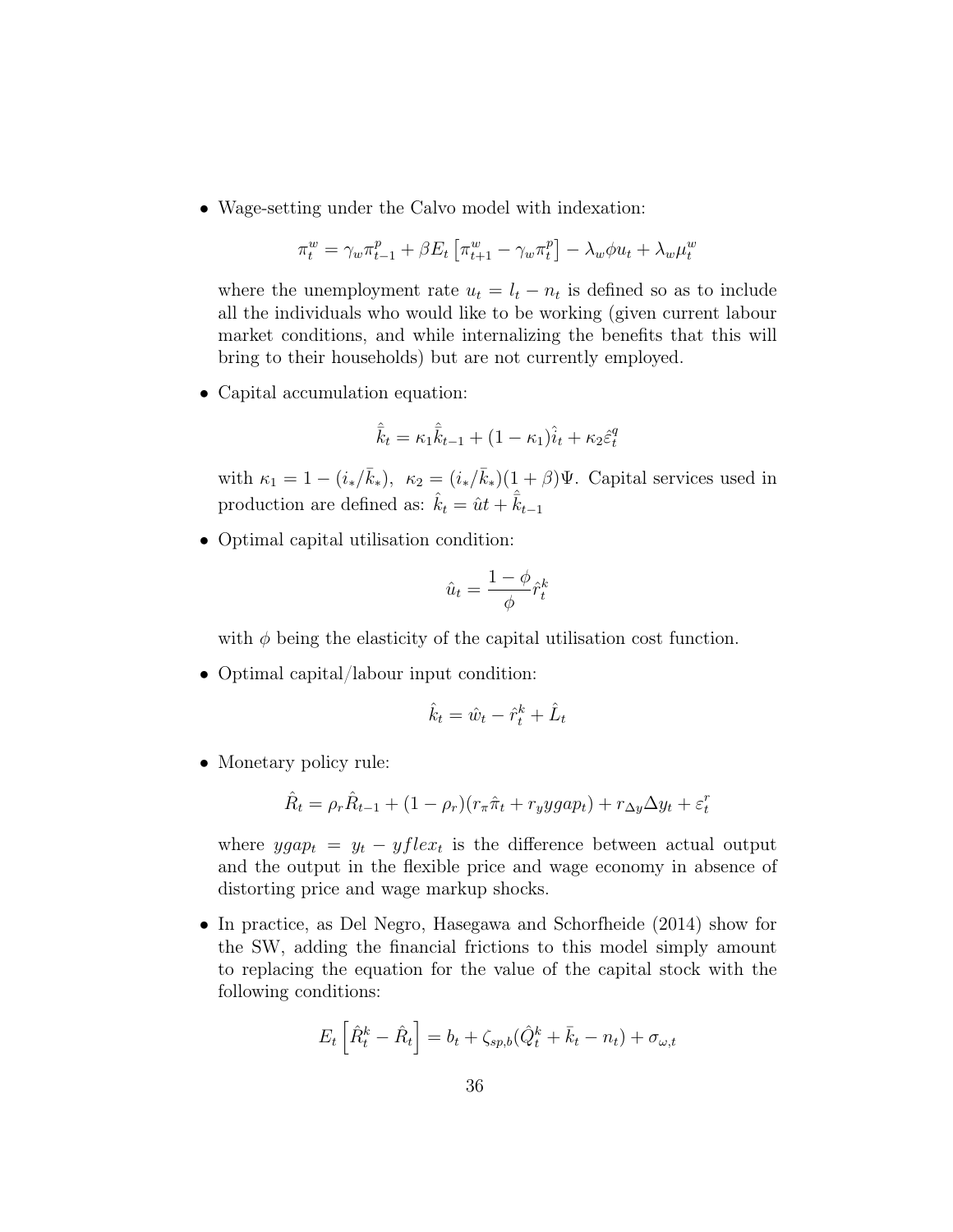$$
\hat{R}_t^k - \pi_t = \frac{r_*^k}{r_*^k + 1 - \delta} r_t^k + \frac{1 - \delta}{r_*^k + 1 - \delta} \hat{Q}_t^k - \hat{Q}_{t-1}^k
$$
\n
$$
n_t = \zeta_{nrk} (\hat{R}_t^k - \pi_t) - \zeta_{nr} (\hat{R}_t - \pi_t) + \zeta_{nqk} (\hat{Q}_{t-1}^k + \bar{k}_{t-1}) + \zeta_{nn} n_{t-1} - \frac{zeta_{nq}}{sp\sigma} \sigma \omega, t - 1,
$$

which define respectively the spread, the return on capital and the evolution of the entrepreneurial net worth. Unlike Del Negro, Hasegawa and Schorfheide (2014) we estimate the parameters in this last equation directly. The measure of spreads in the observables is related to the model variables  $E_t\left[\hat{R}_t^k - \hat{R}_t\right]$  as follows:

$$
Spread = SP^* + 100 + E_t \left[ \hat{R}_t^k - \hat{R}_t \right]
$$

We calibrate the  $\delta$ ,  $\frac{c}{a}$  $\frac{c}{g}$  and h to standard values of 0.025, 0.18 and 0.7 respectively, while we calibrate the following parameters to their mean posterior values in GSW (2012):  $\beta = (0.31/100 + 1)^{-1}$ ,  $\Psi = 3.96$ ,  $\zeta_p = 10, \rho_{chi} = 0.99, \text{ and } cy = 0.69.$ 

The priors of the estimated parameters are reported below.

|                      |        | <b>Prior Distribution</b> |         |                   | <b>Prior Distribution</b> |                |        |
|----------------------|--------|---------------------------|---------|-------------------|---------------------------|----------------|--------|
|                      | Distr. | mean                      | st.dev  |                   | Distr.                    | mean           | st.dev |
| $\nu$                | B      | 0.5                       | $0.2\,$ | $\gamma_p$        | B                         | 0.5            | 0.1    |
| $\rho_{\pi}$         | N      | 1.5                       | 0.125   | $\gamma_w$        | B                         | 0.5            | 0.1    |
| $\rho_{ygap}$        | N      | 0.12                      | 0.01    | $\psi$            | B                         | 0.5            | 0.15   |
| $\rho_{\Delta ygap}$ | N      | 0.12                      | 0.01    | $\rho_r$          | B                         | 0.75           | 0.10   |
| $\theta_w$           | Β      | 0.5                       | 0.1     | $\phi$            | N                         | $\overline{2}$ | 0.5    |
| $\theta_p$           | Β      | 0.5                       | 0.1     | $\zeta_{n\sigma}$ | N                         | $\overline{2}$ | 0.5    |
| $\tau$               | N      | 0.40                      | 0.1     | $\sigma_{\chi}$   | U                         | 2.5            | 1.44   |
| $SP^*$               | N      | 2                         | 0.5     | $\Pi^*$           | G                         | 0.62           | 0.1    |
| $l^*$                | N      | $\overline{0}$            | 0.1     | $\zeta_{spb}$     | Β                         | 0.2            | 0.1    |
| $\zeta_{rk}$         | N      | 0.2                       | 0.1     | $\zeta_{nr}$      | N                         | 0.2            | 0.1    |
| $\zeta_{nq}$         | N      | 0.2                       | 0.1     | $\zeta_{nn}$      | Β                         | 0.8            | 0.1    |
| $\rho_b$             | Β      | 0.5                       | $0.2\,$ | $\sigma_b$        | U                         | 2.5            | 1.44   |
| $\rho_q$             | Β      | 0.5                       | 0.2     | $\sigma_q$        | U                         | 2.5            | 1.44   |
| $\rho_g$             | Β      | 0.5                       | 0.2     | $\sigma_q$        | U                         | 2.5            | 1.44   |
| $\rho_a$             | B      | 0.5                       | 0.2     | $\sigma_a$        | U                         | 2.5            | 1.44   |
| $\rho_{ms}$          | Β      | 0.5                       | $0.2\,$ | $\sigma_r$        | U                         | 2.5            | 1.44   |
| $\rho_p$             | B      | 0.5                       | $0.2\,$ | $\sigma_p$        | U                         | 2.5            | 1.44   |
| $\rho_w$             | Β      | 0.5                       | $0.2\,$ | $\sigma_w$        | U                         | 2.5            | 1.44   |
| $\rho_{nw}$          | B      | 0.5                       | 0.2     | $\sigma_{nw}$     | U                         | 2.5            | 1.44   |

Table A.3: Prior distribution of the parameters of the model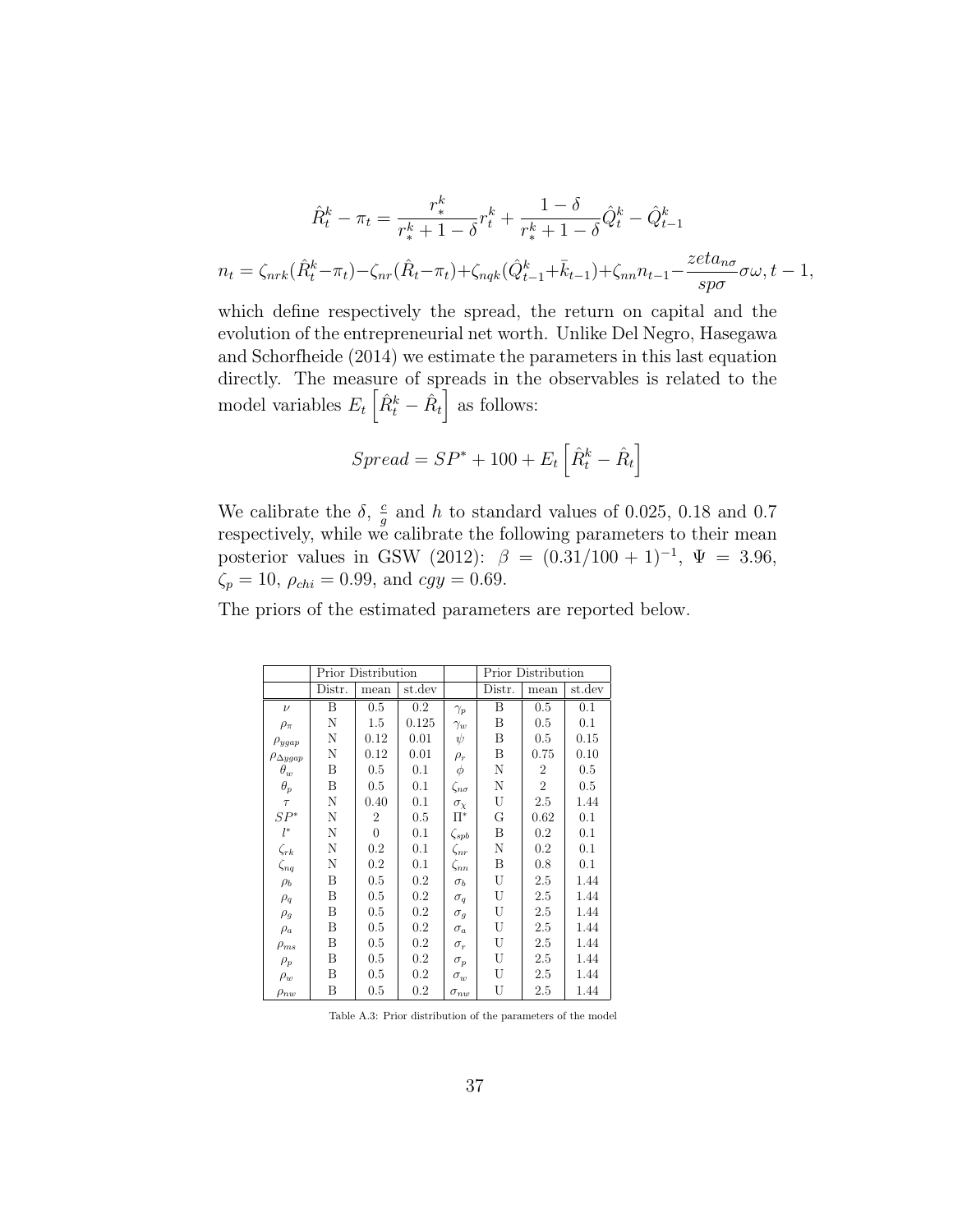### Appendix B. Auxiliary data and Calendar

|                | timing                                       | release                            | publ. lag | transformation   | FRED                        |
|----------------|----------------------------------------------|------------------------------------|-----------|------------------|-----------------------------|
| 1              | $1^{st}$ day of the $1^{st}$ month           |                                    |           |                  |                             |
| $\overline{2}$ | $1^{st}$ bus. day of the $1^{st}$ month      | Economic Policy Uncertainty Index  | $m-1$     | $\mathbf{1}$     | <b>USEPUINDXM</b>           |
| 3              | $1^{st}$ bus. day of the $1^{st}$ month      | <b>PMI</b>                         | $m-1$     | $\mathbf{1}$     | <b>NAPM</b>                 |
| $\overline{4}$ | $1^{st}$ bus. day of the $1^{st}$ month      | construction                       | $m-2$     | $\mathbf{1}$     | TTLCONS-                    |
| 5              | $1^{st}$ Friday of the $1^{st}$ month        | Employment situation               | $m-1$     | 2 (earnings)     | AWHNONAG, CE16OV, UNRATE    |
| 6              | Middle of the $1^{st}$ month                 | CPI and PPI                        | $m-1$     | $\sqrt{2}$       | <b>CPIAUSL</b>              |
| $\overline{7}$ | $15^{th}$ to $17^{th}$ of the $1^{st}$ month | Industrial Production              | $m-1$     | $\sqrt{2}$       | <b>INDPRO</b>               |
| 8              | $3^{rd}$ week of the $1^{st}$ month          | Credit and M2 (H8 release)         | $m-1$     | $\sqrt{2}$       | LOANS, M2                   |
| 9              | later part of the $1^{st}$ month             | housing starts                     | $m-1$     | $\mathbf{1}$     | HOUST                       |
| 10             | $3^{rd}$ Thursday of the $1^{st}$ month      | Business Outlook Survey: Phil. Fed | m         | $\mathbf{1}$     |                             |
| 11             | Last week of $1^{st}$ month                  | GDP release                        | $q-1$     |                  | COMPNFB, FPI, GDPC1, GDPDEF |
| 12             | Day after GDP release                        | PCE, RDPI                          | $m-1$     | $\sqrt{2}$       | PCE,DSPIC96                 |
| 13             | Day after GDP release                        | PCE price index                    | $m-1$     | $\overline{2}$   | PCEPI                       |
| 14             | Last day of the $1^{st}$ month               | Fed Funds rate and credit spread   | m         | 3                | FEDFUNDS, BAAY10            |
| 15             | $1^{st}$ bus. day of the $2^{nd}$ month      | Economic Policy Uncertainty Index  | $m-1$     | $\mathbf{1}$     | <b>USEPUINDXM</b>           |
| 16             | $1^{st}$ bus. day of the $2^{nd}$ month      | PMI                                | $m-1$     | $\mathbf{1}$     | <b>NAPM</b>                 |
| 17             | $1^{st}$ bus. day of the $2^{nd}$ month      | construction                       | $m-2$     | $\mathbf{1}$     | <b>TTLCONS</b>              |
| 18             | $1^{st}$ Friday of the $2^{nd}$ month        | Employment situation               | $m-1$     | 2 (earnings)     | AWHNONAG, CE16OV, UNRATE    |
| 19             | Middle of the $2^{nd}$ month                 | CPI and PPI                        | $m-1$     | $\sqrt{2}$       | <b>CPIAUSL</b>              |
| 20             | $15^{th}$ to $17^{th}$ of the $2^{nd}$ month | Industrial Production              | $m-1$     | $\sqrt{2}$       | <b>INDPRO</b>               |
| 21             | $3^{rd}$ week of the $2^{nd}$ month          | Credit and M2 (H8 release)         | $m-1$     | $\overline{2}$   | LOANS, M2                   |
| 22             | later part of the $2^{nd}$ month             | housing starts                     | $m-1$     | $\mathbf{1}$     | HOUST                       |
| 23             | $3^{rd}$ Thursday of the $2^{nd}$ month      | Business Outlook Survey: Phil. Fed | m         | $\mathbf{1}$     | L.                          |
| 24             | Last week of $2^{nd}$ month                  | PCE, RDPI                          | $m-1$     | $\boldsymbol{2}$ | DSPIC96, PCE                |
| 25             | Last week of $2^{nd}$ month                  | PCE price index                    | $m-1$     | $\overline{2}$   | PCEPI                       |
| 26             | Last day of the $2^{nd}$ month               | Fed Funds rate and credit spread   | m         | 3                | FEDFUNDS, BAA10Y            |
| 27             | $1^{st}$ bus. day of the $3^{rd}$ month      | Economic Policy Uncertainty Index  | $m-1$     | $\mathbf{1}$     | <b>USEPUINDXM</b>           |
| 28             | $1^{st}$ bus. day of the $3^{rd}$ month      | <b>PMI</b>                         | $m-1$     | $\mathbf{1}$     | <b>NAPM</b>                 |
| 29             | $1^{st}$ bus. day of the $3^{rd}$ month      | construction                       | $m-2$     | $\mathbf{1}$     | <b>TTLCONS</b>              |
| 30             | $1^{st}$ Friday of the $3^{rd}$ month        | Employment situation               | $m-1$     | 2 (earnings)     | AWHNONAG, CE16OV, UNRATE    |
| 31             | Middle of the $3^{rd}$ month                 | CPI and PPI                        | $m-1$     | $\boldsymbol{2}$ | CPIAUSL                     |
| 32             | $15^{th}$ to $17^{th}$ of the $3^{rd}$ month | <b>Industrial Production</b>       | $m-1$     | $\sqrt{2}$       | <b>INDPRO</b>               |
| 33             | $3^{rd}$ week of the $3^{rd}$ month          | Credit and M2 (H8 release)         | $m-1$     | $\sqrt{2}$       | LOANS, M2                   |
| 34             | later part of the $3^{rd}$ month             | housing starts                     | $m-1$     | $\mathbf{1}$     | HOUST                       |
| 35             | $3^{rd}$ Thursday of the $3^{rd}$ month      | Business Outlook Survey: Phil. Fed | m         | $\mathbf{1}$     |                             |
| 36             | Last week of $3^{rd}$ month                  | PCE, RDPI                          | $m-1$     | $\overline{2}$   | PCE, DSPI96C                |
| 37             | Last week of $3^{rd}$ month                  | PCE prce index                     | $m-1$     | $\sqrt{2}$       | PCEPI                       |
| 38             | Last day of the $3^{rd}$ month               | Fed Funds rate and credit spread   | m         | 3                | FEDFUNDS, BAAY10            |

Table B.4: Data releases are indicated in rows. Column 1 indicates the progressive number associated to each "vintage". Column 2 indicates the official dates of the publication. Column 3 indicates the releases. Column 4 i available from the FRED database of the St. Louis Fed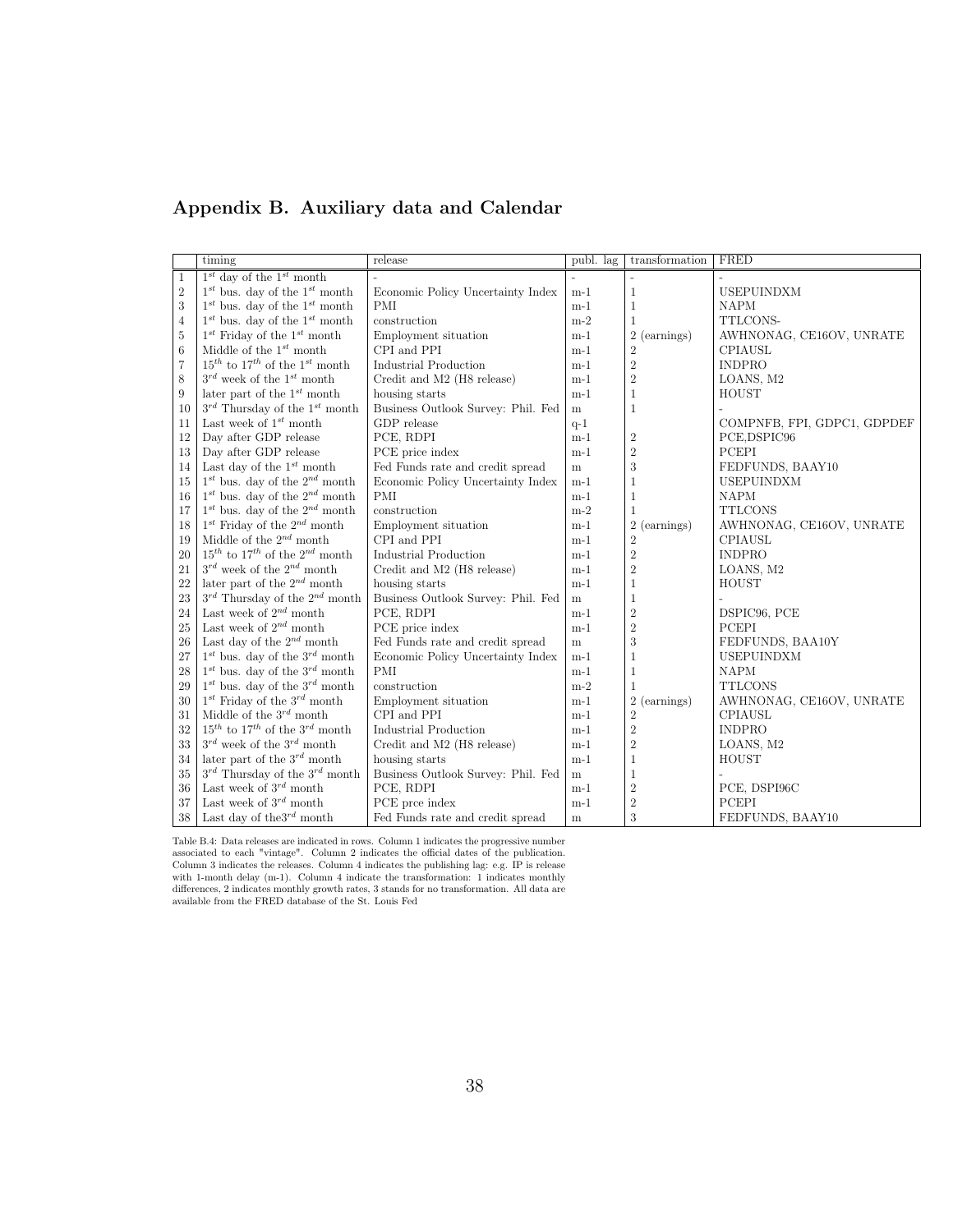



Figure C.7: RMSFE of Consumption growth now-casts: full sample



Figure C.8: RMSFE of policy rate now-casts: full sample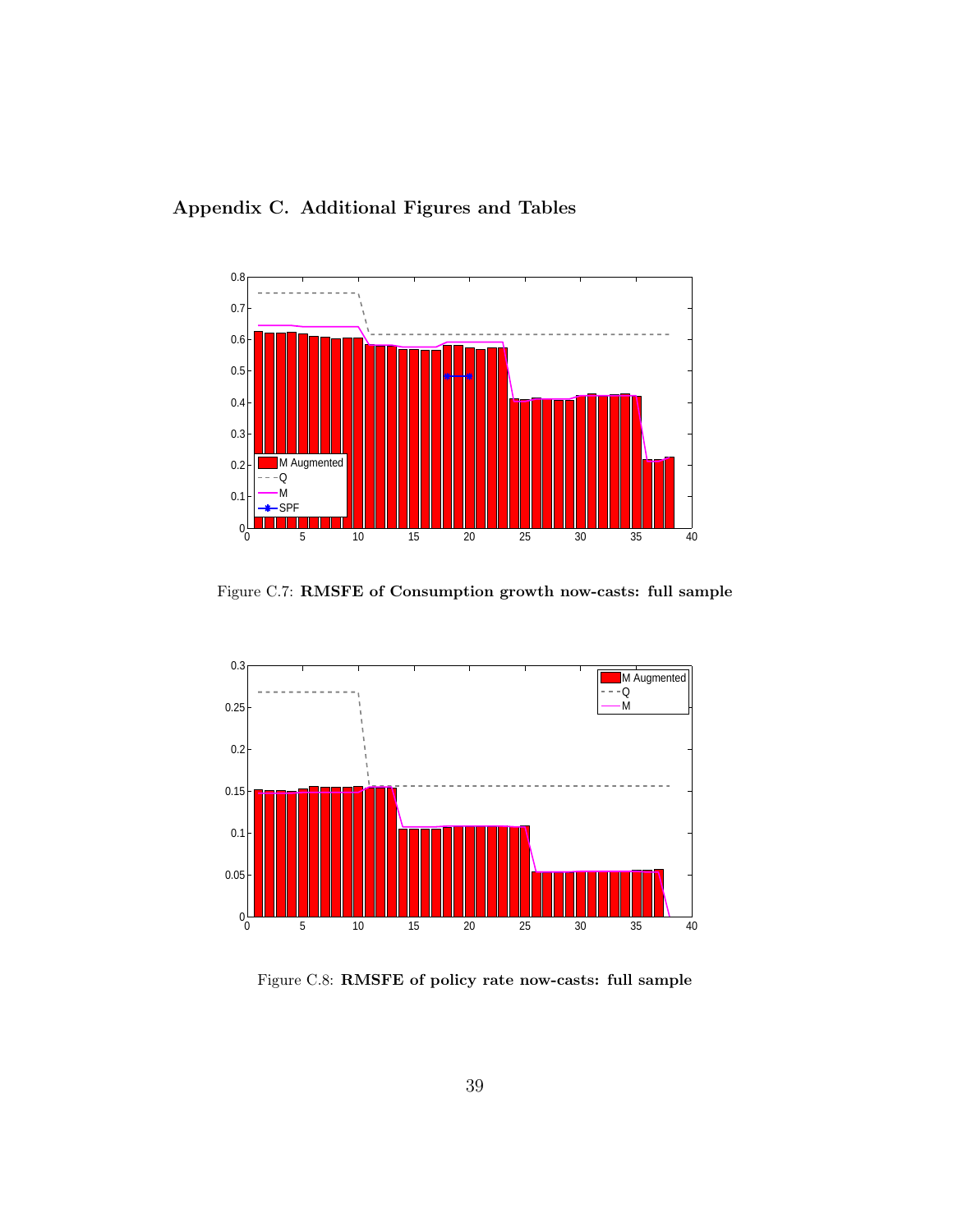

Figure C.9: RMSFE of unemployment, estimated in real time throughout the quarter



Figure C.10: RMSFE of annual GDP deflator inflation now-casts throughout the quarter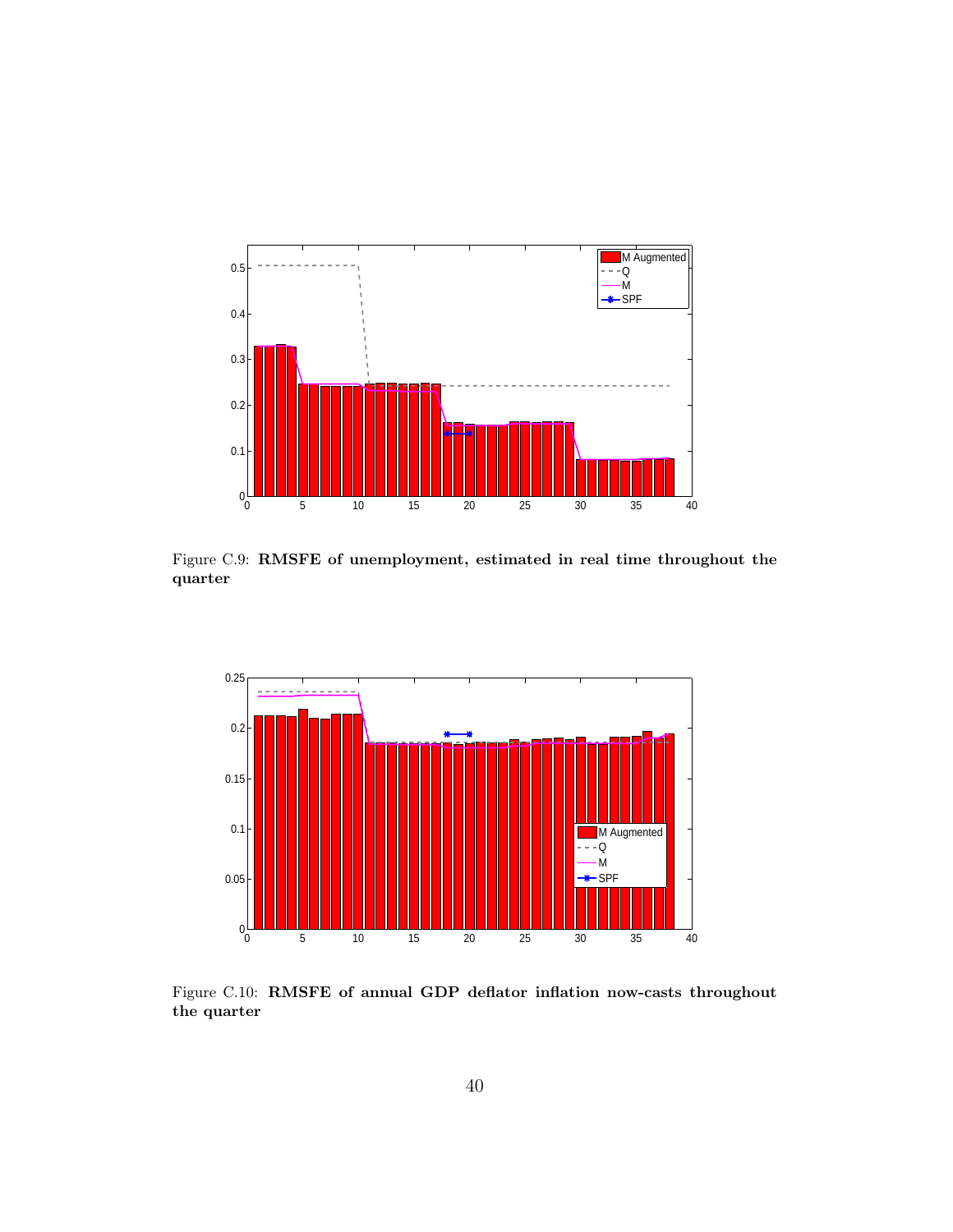

Figure C.11: RMSFE of GDP growth now-casts: 1995-2007



Figure C.12: RMSFE of GDP growth now-casts: 2008-2014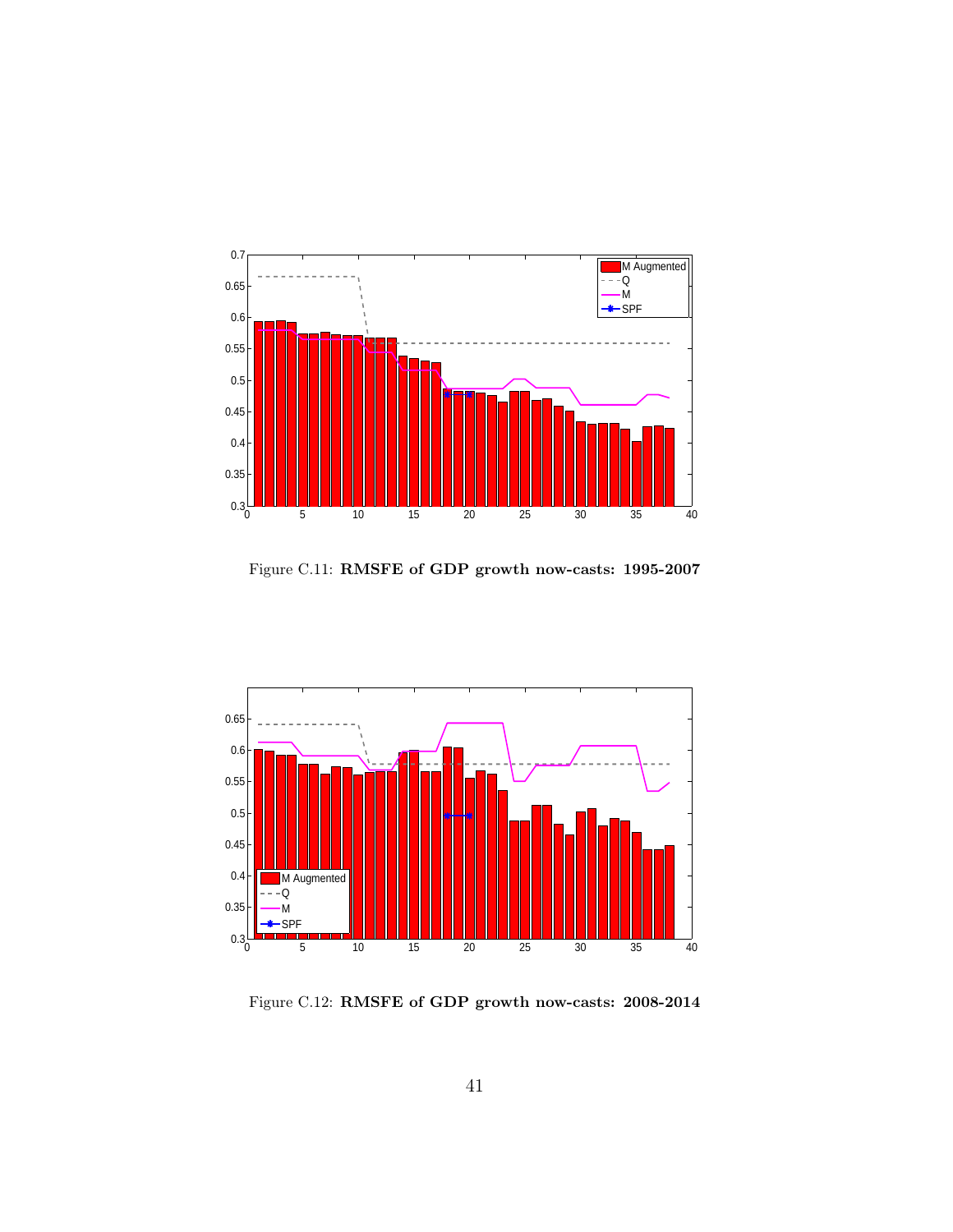

Figure C.13: RMSFE of GDP deflator inflation now-casts: 1995-2007



Figure C.14: RMSFE of GDP deflator inflation now-casts: 2008-2014